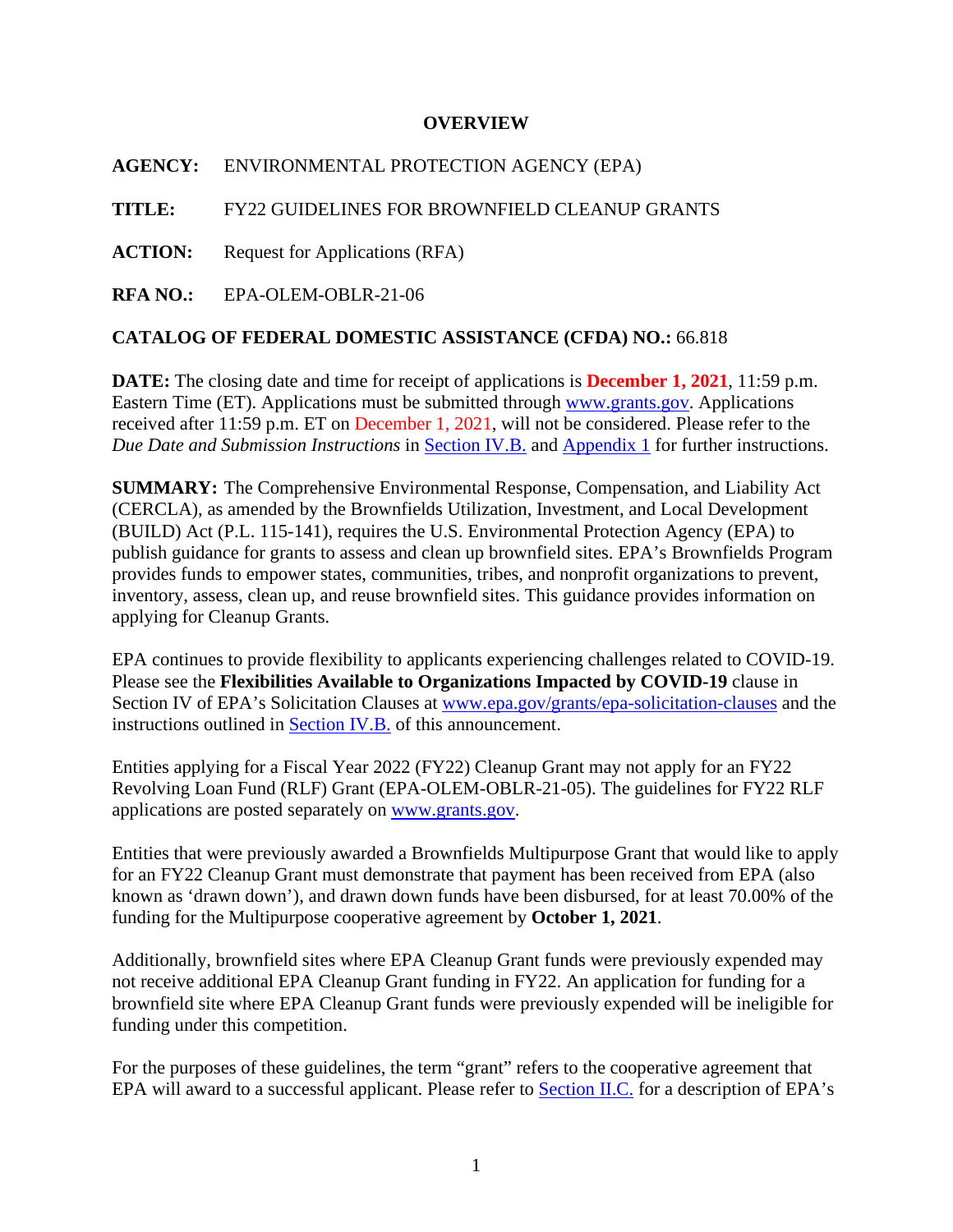anticipated substantial involvement in the cooperative agreements awarded under these guidelines.

EPA urges applicants to review the FY22 Brownfields Frequently Asked Questions (FAQs), which can be found at [www.epa.gov/brownfields/frequently-asked-questions-about](http://www.epa.gov/brownfields/frequently-asked-questions-about-multipurpose-assessment-rlf-and-cleanup-grants)[multipurpose-assessment-rlf-and-cleanup-grants.](http://www.epa.gov/brownfields/frequently-asked-questions-about-multipurpose-assessment-rlf-and-cleanup-grants)

**In addition, prior to naming a contractor (including a consultant) or subrecipient in your application, please carefully review [Section III.B.16.](#page-28-0) and [Section IV.H.](#page-45-0) of these guidelines and Section D. in the FY22 [FAQs.](https://www.epa.gov/brownfields/frequently-asked-questions-about-multipurpose-assessment-rlf-and-cleanup-grants)** 

**FUNDING/AWARDS:** EPA anticipates awarding an estimated 26 Cleanup Grants for an estimated \$13 million, subject to the quality of applications received, availability of funds, and other applicable considerations.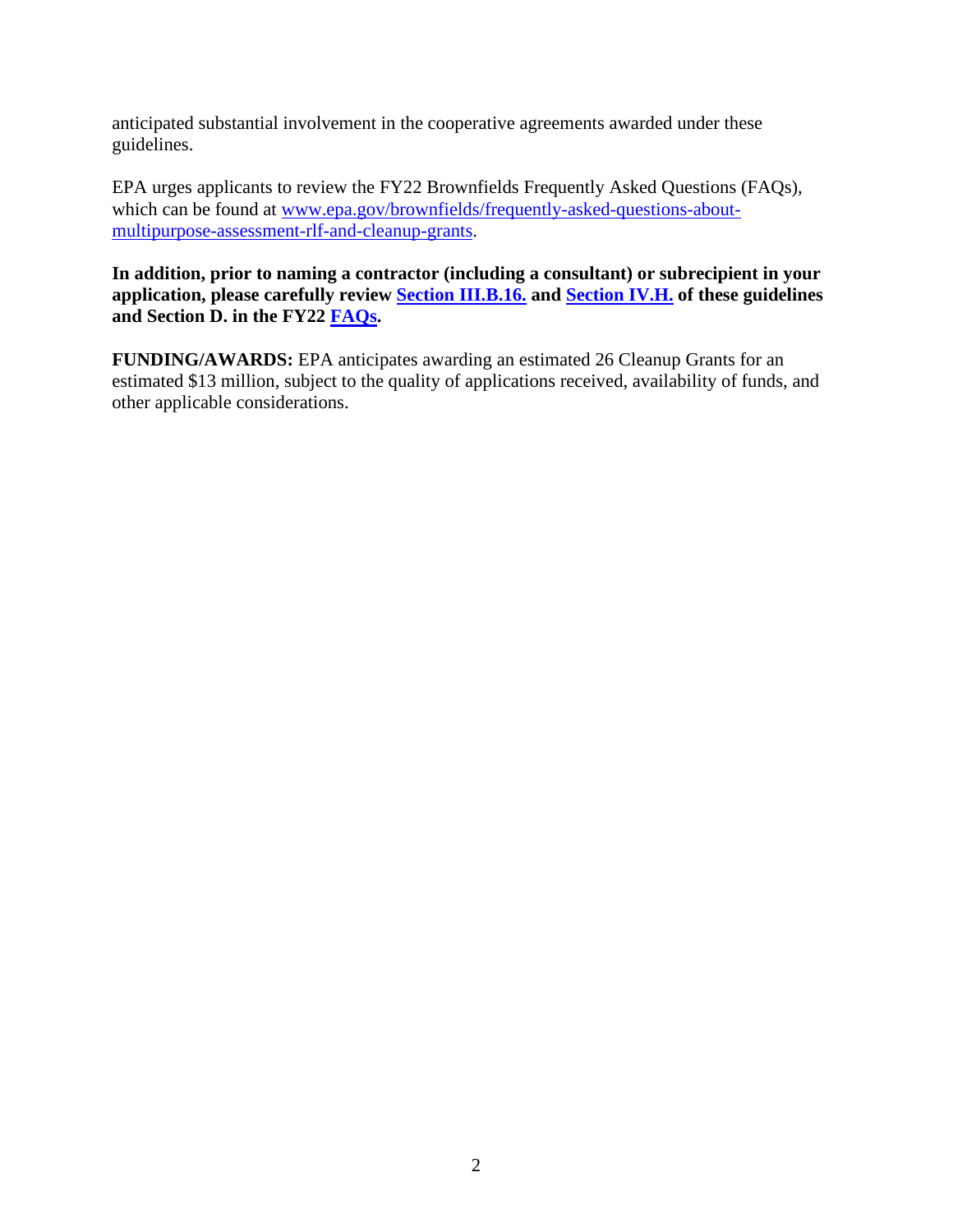# <span id="page-2-0"></span>**CONTENTS BY SECTION**

| I.D. Measuring Environmental Results: Anticipated Outputs/Outcomes7              |  |
|----------------------------------------------------------------------------------|--|
|                                                                                  |  |
|                                                                                  |  |
|                                                                                  |  |
| II.B. What is the Project Period for Awards Resulting from this Solicitation?    |  |
|                                                                                  |  |
| SECTION III. - ELIGIBILITY INFORMATION AND THRESHOLD CRITERIA 10                 |  |
|                                                                                  |  |
|                                                                                  |  |
|                                                                                  |  |
|                                                                                  |  |
|                                                                                  |  |
|                                                                                  |  |
|                                                                                  |  |
|                                                                                  |  |
| 1. PROJECT AREA DESCRIPTION AND PLANS FOR REVITALIZATION 36                      |  |
| 2. COMMUNITY NEED AND COMMUNITY ENGAGEMENT 37                                    |  |
| 3. TASK DESCRIPTIONS, COST ESTIMATES, AND MEASURING PROGRESS39                   |  |
| 4. PROGRAMMATIC CAPABILITY AND PAST PERFORMANCE43                                |  |
|                                                                                  |  |
|                                                                                  |  |
| IV.H. Additional Provisions for Applicants Incorporated into the Solicitation 46 |  |
|                                                                                  |  |
|                                                                                  |  |
|                                                                                  |  |
|                                                                                  |  |
| V.D. Additional Provisions for Applicants Incorporated into the Solicitation54   |  |
|                                                                                  |  |
|                                                                                  |  |
|                                                                                  |  |
|                                                                                  |  |
|                                                                                  |  |
|                                                                                  |  |
| VI.F. Additional Provisions for Applicants Incorporated into the Solicitation 56 |  |
| SECTION VII. - EPA REGIONAL BROWNFIELD PROGRAM CONTACTS 57                       |  |
|                                                                                  |  |
| A. Requirements to Submit Through Grants.gov and Limited Exception Procedures58  |  |
|                                                                                  |  |
|                                                                                  |  |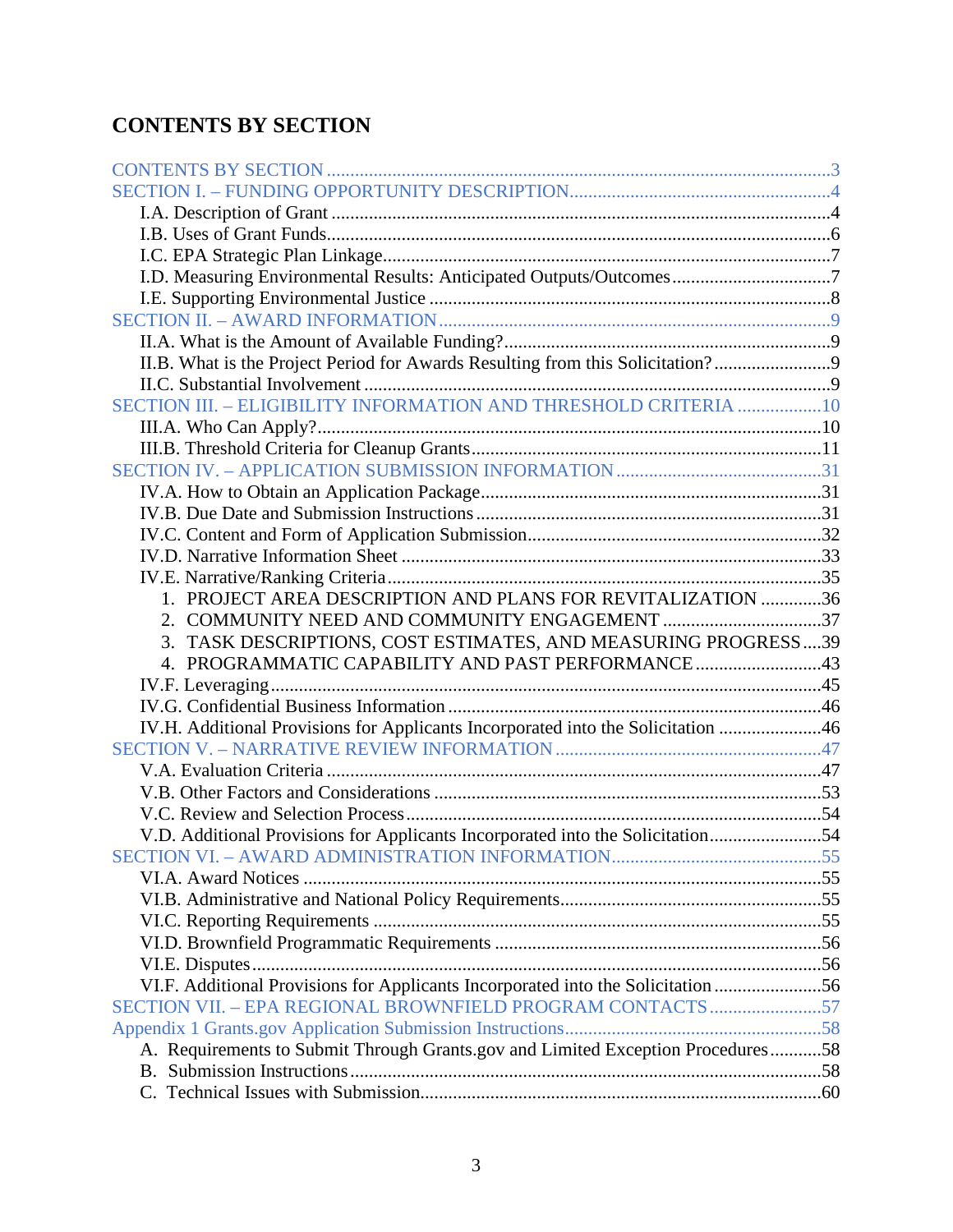# <span id="page-3-0"></span>**SECTION I. – FUNDING OPPORTUNITY DESCRIPTION**

The Comprehensive Environmental Response, Compensation, and Liability Act (CERCLA) was amended by the Small Business Liability Relief and Brownfields Revitalization Act in 2002 to include Section 104(k), which provides federal financial assistance authorities for brownfields revitalization, including grants for assessment, cleanup, and revolving loan funds. The Brownfields Utilization, Investment, and Local Development (BUILD) Act enacted in 2018 reauthorized EPA's Brownfields Program and made additional amendments to CERCLA that affect EPA's brownfield grant authorities, and ownership and liability provisions. (Note: References to CERCLA in this solicitation refer to CERCLA as amended by the 2002 Small Business Liability Relief and Brownfields Revitalization Act and the 2018 BUILD Act.)

A **brownfield site is defined** in CERCLA § 101(39) as real property, the expansion, redevelopment, or reuse of which may be complicated by the presence or potential presence of hazardous substances, pollutants, contaminants, controlled substances, petroleum or petroleum products, or is mine-scarred land.

A critical part of EPA's Brownfields Program is to ensure that residents living in communities historically affected by economic disinvestment, health disparities, and environmental contamination have an opportunity to benefit from brownfields redevelopment. EPA's Brownfields Program has a rich history rooted in environmental justice and is committed to helping communities revitalize brownfield properties, mitigate potential health risks, and restore economic vitality.

As described in [Section V.A.](#page-46-1) of this announcement, applications will be evaluated based on the extent to which the applicant demonstrates: a vision for the cleanup, reuse and redevelopment of brownfield sites and a strategy for leveraging resources to help accomplish the vision; the environmental, social, health and economic needs and benefits of the target area; strong community engagement; reasonable costs and eligible tasks and appropriate use of grant funding; the capacity for managing and successfully implementing the cooperative agreement; and other factors.

#### <span id="page-3-1"></span>**I.A. Description of Grant**

Cleanup Grants provide funding to carry out cleanup activities at brownfield sites owned by the applicant.

- An applicant may only submit ONE Cleanup Grant application in the FY22 competition cycle.
- Applicants may request up to \$500,000 to clean up one brownfield site or to allocate up to \$500,000 among multiple sites.
- Applicants that plan to only address one brownfield site in their application may request a waiver of the \$500,000 limit and request up to \$650,000 based on the anticipated level of contamination, size, and other considerations outlined in [Section III.B.15.](#page-28-1) Applicants requesting a waiver must attach a justification for the waiver request, up to two pages. EPA will consider requests on a case-by-case basis and intends to approve such requests on an extremely limited basis.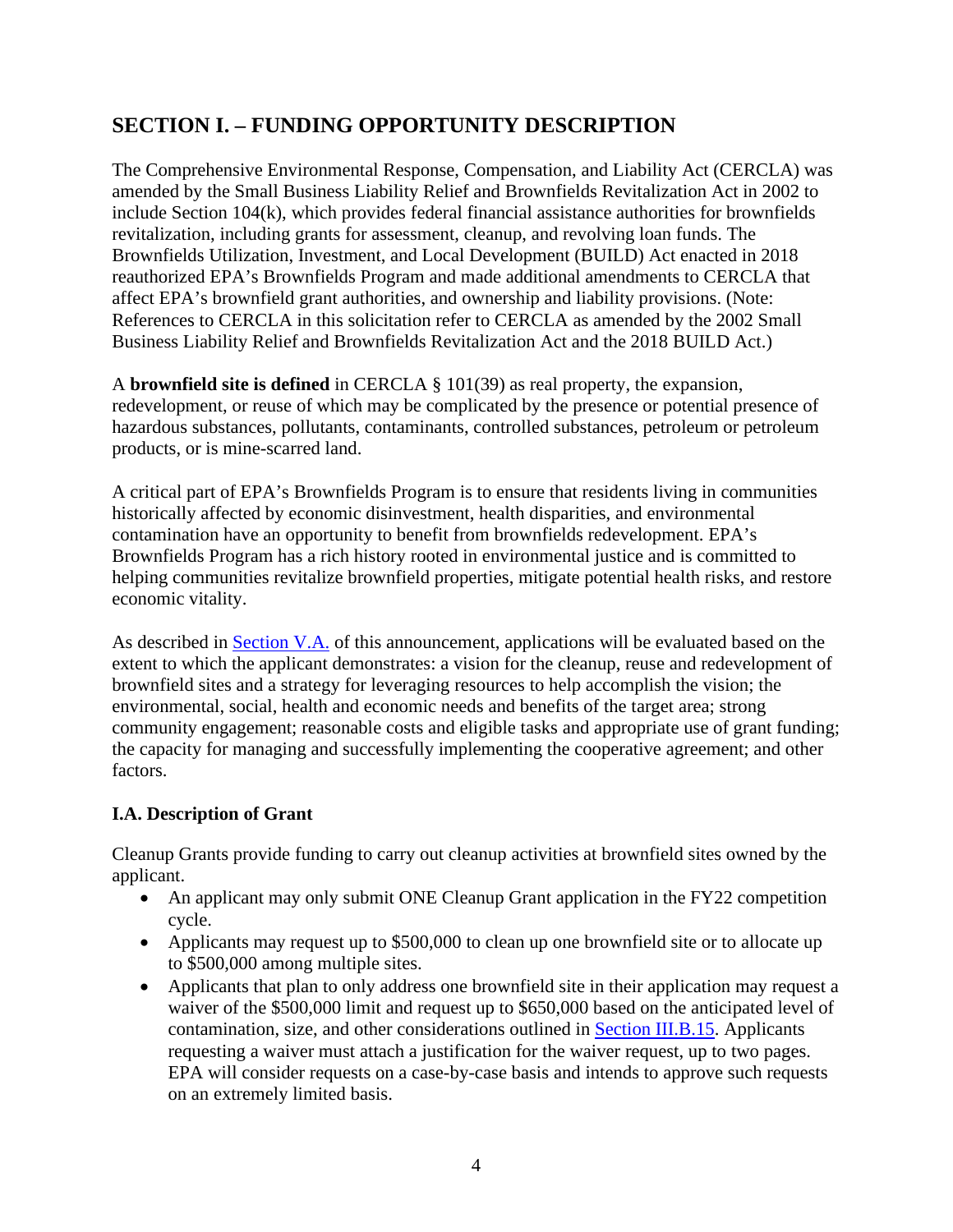An applicant may request funding to address hazardous substances<sup>[1](#page-4-0)</sup> and/or petroleum<sup>[2](#page-4-1)</sup> contamination at one or more brownfield sites. If contamination at the site is co-mingled with both hazardous substances and petroleum contamination and the hazardous substances and petroleum-contaminated areas of the site are distinguishable, the application must address both eligibility criteria. If the hazardous substances and petroleum are co-mingled and not easily distinguishable, the applicant must indicate which contaminant is predominant and respond to the appropriate site eligibility criteria. An applicant cannot propose an alternate site if a site identified in the application is determined by EPA to be ineligible for funding. (Contact your Regional Brownfields Contact listed in [Section VII.](#page-56-0) for more information.)

An applicant must be the sole owner of the site(s) that is the subject of its Cleanup Grant application and must own the site(s) by **December 1, 2021**, to be eligible to receive a Cleanup Grant. For the purposes of eligibility determinations in these guidelines only, the term "own" means fee simple title through a legal document (for example, a recorded deed); unless EPA approves a different ownership arrangement (for example, a nominee agreement or 99-year irrevocable lease). (**Note: EPA strongly recommends contacting the Regional Brownfields Contact listed in [Section VII.](#page-56-0) to ensure the proposed site(s) is eligible for funding prior to submitting your application.**) EPA will find applicants ineligible if they do not meet the ownership requirement by **December 1, 2021**. If awarded a Cleanup Grant, the recipient must retain ownership of the site(s) for the duration of time in which Brownfields Cleanup Grant funds are disbursed for the cleanup of the site(s). Refer to threshold criterion [Section III.B.4.](#page-13-0) and  $FY22$   $FAQs<sup>3</sup>$  $FAQs<sup>3</sup>$  $FAQs<sup>3</sup>$  for additional information.

CERCLA requires applicants to provide a 20% cost share of the federal funds for Cleanup Grants. For example, a \$500,000 Cleanup Grant awarded by EPA will require the recipient to provide a \$100,000 cost share. The cost share, which may be in the form of a contribution of money, labor, material, or services, must be for eligible and allowable costs under the grant, as described in the FY22 [FAQs.](https://www.epa.gov/brownfields/frequently-asked-questions-about-multipurpose-assessment-rlf-and-cleanup-grants)

Government entities with populations of 50,000 and fewer, tribes, and nonprofit organizations may request a waiver of the 20% cost share requirement based on hardship. EPA will consider hardship waiver requests on a case-by-case basis and intends to approve such requests on a limited basis. Refer to the threshold criterion in [Section III.B.14.](#page-26-0) for additional information on cost share waivers.

Cleanup Grant applicants must have an ASTM E1903-19 Phase II environmental site assessment report(s) or equivalent site investigation report(s) completed that indicates a basic understanding of what contaminants need to be cleaned up on each site, even if further Phase II assessment

<span id="page-4-0"></span><sup>&</sup>lt;sup>1</sup> Hazardous substance sites eligible for funding are those sites with the presence or potential presence of hazardous substances, pollutants, contaminants, sites that are contaminated with controlled substances or that are mine-scarred lands. For more information, please refer to the FY22 [FAQs.](https://www.epa.gov/brownfields/frequently-asked-questions-about-multipurpose-assessment-rlf-and-cleanup-grants)<br><sup>2</sup> Petroleum sites eligible for funding are those sites that meet the definition set forth in CERCLA § 101(39)(D)(ii)(II),

<span id="page-4-1"></span>as further described in Section 1.3.2. in the *[Information on Sites Eligible for Brownfields Funding under CERCLA §](https://www.epa.gov/brownfields/information-sites-eligible-brownfields-funding-under-cercla-ss-104k)  [104\(k\).](https://www.epa.gov/brownfields/information-sites-eligible-brownfields-funding-under-cercla-ss-104k)*

<span id="page-4-2"></span><sup>&</sup>lt;sup>3</sup> The FY22 Brownfields Frequently Asked Questions (FAQs) are available at [www.epa.gov/brownfields/frequently](http://www.epa.gov/brownfields/frequently-asked-questions-about-multipurpose-assessment-rlf-and-cleanup-grants)[asked-questions-about-multipurpose-assessment-rlf-and-cleanup-grants.](http://www.epa.gov/brownfields/frequently-asked-questions-about-multipurpose-assessment-rlf-and-cleanup-grants)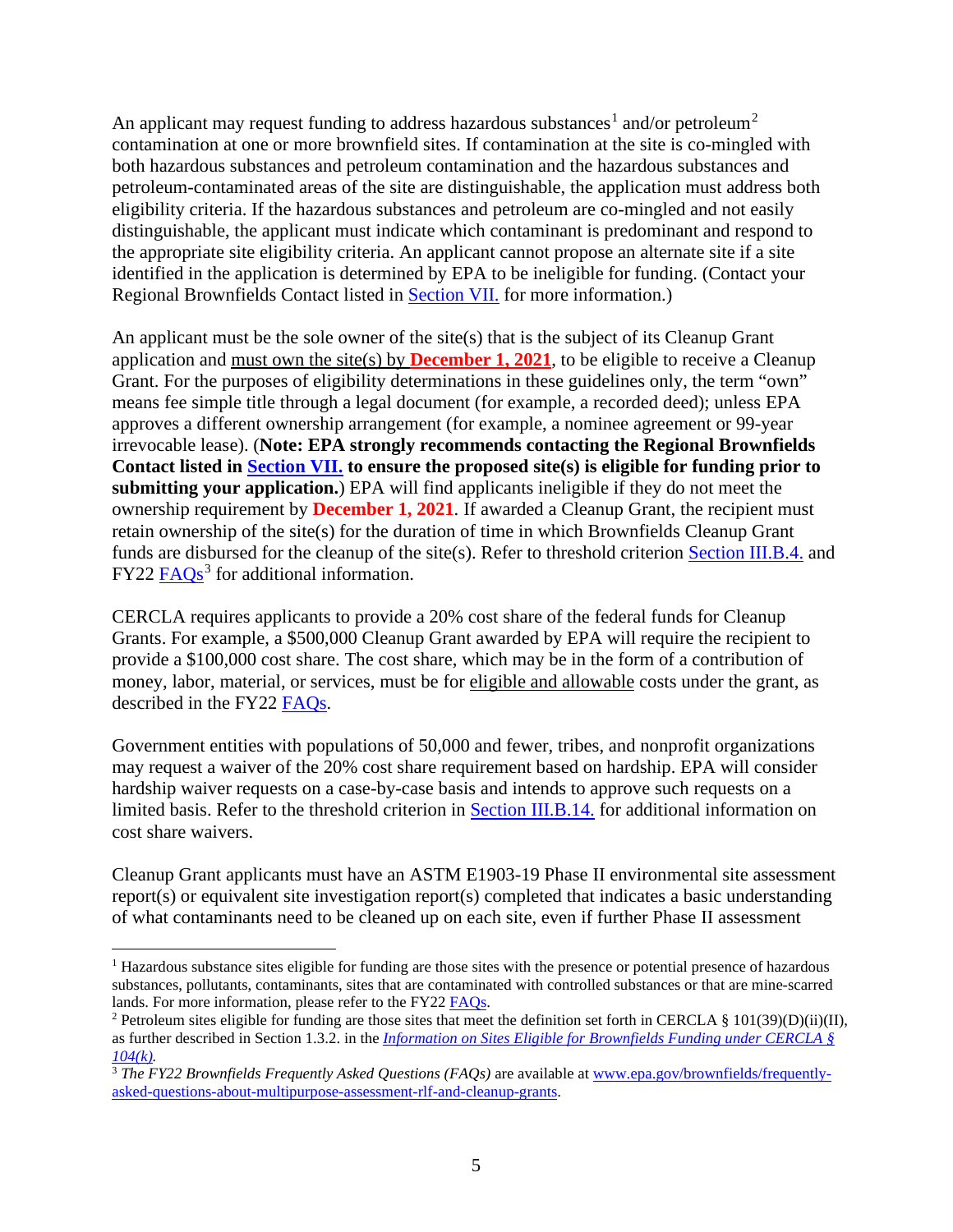work is required prior to application submission. Refer to threshold criterion [Section III.B.8.](#page-14-0) for additional information.

For examples of grant project accomplishments across the country, please see the EPA [Brownfield Grant Recipients Success Stories.](https://www.epa.gov/brownfields/brownfield-grant-recipient-success-stories)<sup>[4](#page-5-1)</sup> For more information on a range of brownfield funding topics, please refer to the FY22 [FAQs.](https://www.epa.gov/brownfields/frequently-asked-questions-about-multipurpose-assessment-rlf-and-cleanup-grants)

### <span id="page-5-0"></span>**I.B. Uses of Grant Funds**

In addition to direct costs associated with the cleanup of a brownfield site, Cleanup Grant funds may be used for:

1. Direct costs associated with programmatic management of the grant, such as required performance reporting, cleanup oversight, and environmental monitoring of cleanup work.

All costs charged to Cleanup Grants must be consistent with the requirements at 2 CFR Part 200, Subpart E.

- 2. A local government (as defined in 2 CFR § 200.1, *Local Government*, and summarized in [Section III.A.](#page-9-1) of these guidelines and the [Health Monitoring Fact Sheet](https://www.epa.gov/brownfields/brownfields-public-health-and-health-monitoring)<sup>[5](#page-5-2)</sup>) may use up to 10% of its grant funds for the following activities:
	- a. health monitoring of populations exposed to hazardous substances from a brownfield site; and
	- b. monitoring and enforcement of any institutional control used to prevent human exposure to any hazardous substance from a brownfield site.
- 3. A portion of the Brownfields Grant may be used to purchase environmental insurance. (See the FY22 [FAQs](https://www.epa.gov/brownfields/frequently-asked-questions-about-multipurpose-assessment-rlf-and-cleanup-grants) for additional information on purchasing environmental insurance.)

#### **Grant funds cannot be used for the payment of:**

- 1. Direct costs for proposal preparation;
- 2. a penalty or fine;
- 3. a federal cost share requirement (for example, a cost share required by other federal funds);
- 4. administrative costs, including all indirect costs and direct costs for grant administration, in excess of five (5) percent of the total award amount (EPA funds plus the recipient's cost share), with the exception of financial and performance reporting costs (which are considered allowable programmatic costs and not subject to the 5% limitation);

<span id="page-5-1"></span><sup>&</sup>lt;sup>4</sup> The Brownfield Grant Recipient Success Stories are available at [www.epa.gov/brownfields/brownfield-grant](http://www.epa.gov/brownfields/brownfield-grant-recipient-success-stories)[recipient-success-stories.](http://www.epa.gov/brownfields/brownfield-grant-recipient-success-stories)

<span id="page-5-2"></span><sup>&</sup>lt;sup>5</sup> The Health Monitoring Fact Sheet is available at [www.epa.gov/brownfields/brownfields-public-health-and-health](http://www.epa.gov/brownfields/brownfields-public-health-and-health-monitoring)[monitoring.](http://www.epa.gov/brownfields/brownfields-public-health-and-health-monitoring)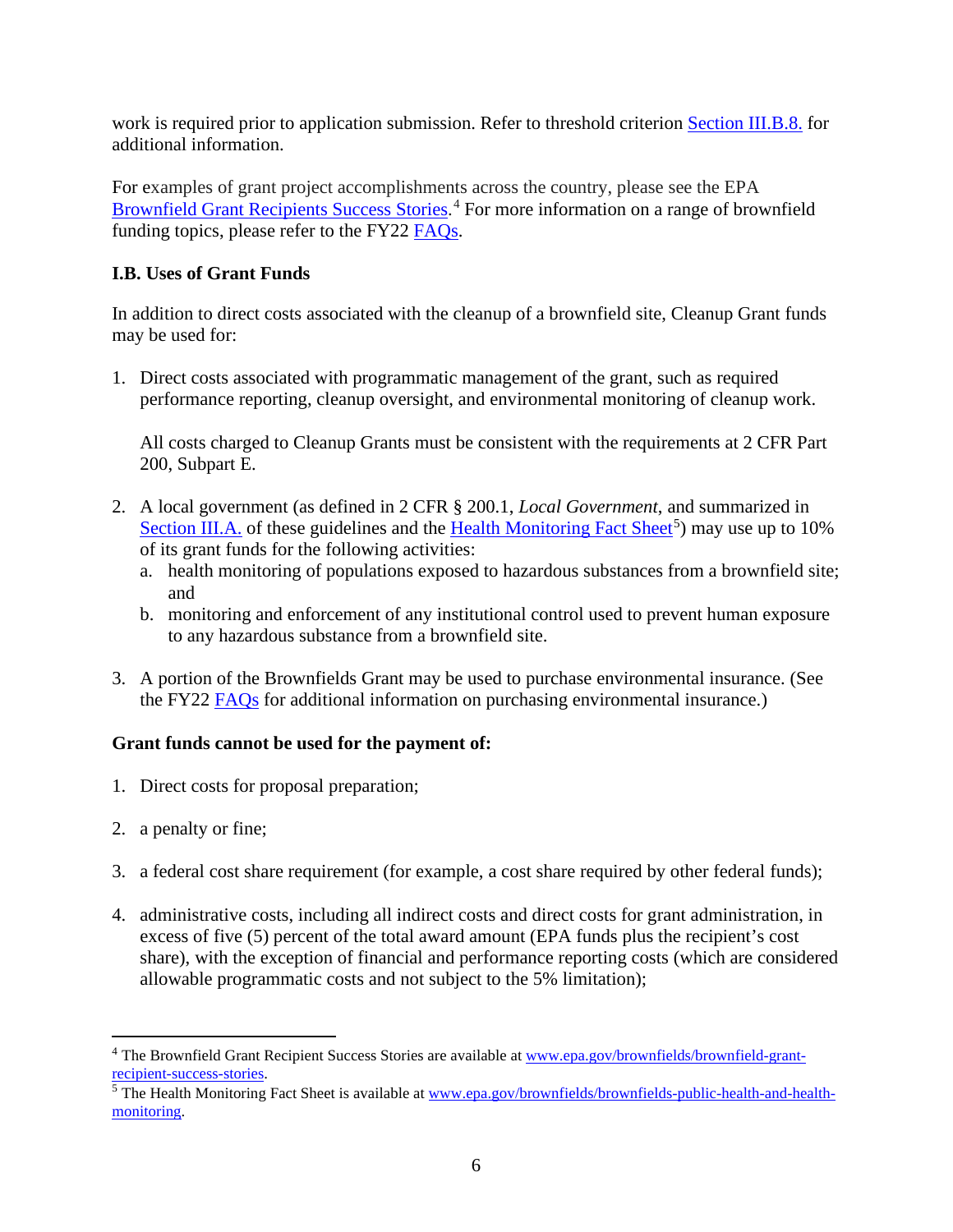- 5. a response cost at a brownfield site for which the recipient of the grant is potentially liable under CERCLA § 107;
- 6. a cost of compliance with any federal law, excluding the cost of compliance with laws applicable to the cleanup; or
- 7. unallowable costs (e.g., lobbying) under 2 CFR Part 200, Subpart E.

See the FY22 [FAQs](https://www.epa.gov/brownfields/frequently-asked-questions-about-multipurpose-assessment-rlf-and-cleanup-grants) for additional information on ineligible grant activities and unallowable costs.

## <span id="page-6-0"></span>**I.C. EPA Strategic Plan Linkage**

The activities to be funded under this announcement support [EPA's FY 2018-2022 Strategic](https://www.epa.gov/planandbudget/fy-2018-2022-epa-strategic-plan)  [Plan.](https://www.epa.gov/planandbudget/fy-2018-2022-epa-strategic-plan)<sup>[6](#page-6-2)</sup> Awards made under this announcement will support Goal 1 – A Cleaner, Healthier Environment, Objective 3 – Revitalize Land and Prevent Contamination of [EPA's Strategic Plan.](https://www.epa.gov/planandbudget/fy-2018-2022-epa-strategic-plan) All applications must be for projects that support this goal and objective.

## <span id="page-6-1"></span>**I.D. Measuring Environmental Results: Anticipated Outputs/Outcomes**

EPA requires that applicants adequately describe environmental outputs and outcomes to be achieved under assistance agreements.<sup> $\bar{7}$  $\bar{7}$  $\bar{7}$ </sup> Applicants must include specific statements describing the environmental results of the proposed project in terms of well-defined outputs and, to the maximum extent practicable, well-defined outcomes that will demonstrate how the project will contribute to the goal and objective described above in [Section I.C.](#page-6-0) 

Applicants are required to describe how funding will help EPA achieve environmental outputs and outcomes in their responses to the ranking criteria in [Section IV.E.](#page-34-0) Outputs and outcomes specific to each project will be identified as deliverables in the negotiated workplan if the application is selected for award. Recipients will be expected to report progress toward the attainment of expected project outputs and outcomes during the project performance period. Outputs and outcomes are defined as follows:

## 1. Outputs

The term "outputs" refers to an environmental activity, effort, and/or associated work products related to an environmental goal or objective that will be produced or provided over a period of time or by a specified date. Outputs may be quantitative or qualitative but must be measurable during the project period. The expected outputs for the grants awarded under these guidelines are cleaned up brownfield sites. Other outputs may include the number of community meetings held, the number of Analyses of Brownfield Cleanup Alternatives (ABCA) completed, the number of community involvement and cleanup plans completed, and/or the number of underground storage tanks pulled.

<span id="page-6-3"></span><span id="page-6-2"></span><sup>6</sup> *EPA's Strategic Plan* is available at [www.epa.gov/planandbudget/fy-2018-2022-epa-strategic-plan.](http://www.epa.gov/planandbudget/fy-2018-2022-epa-strategic-plan) 7 *EPA Order 5700.7, EPA's Policy for Environmental Results under EPA Assistance Agreements* is available at [www.epa.gov/grants/epa-order-57007a1-epas-policy-environmental-results-under-epa-assistance-agreements.](http://www.epa.gov/grants/epa-order-57007a1-epas-policy-environmental-results-under-epa-assistance-agreements)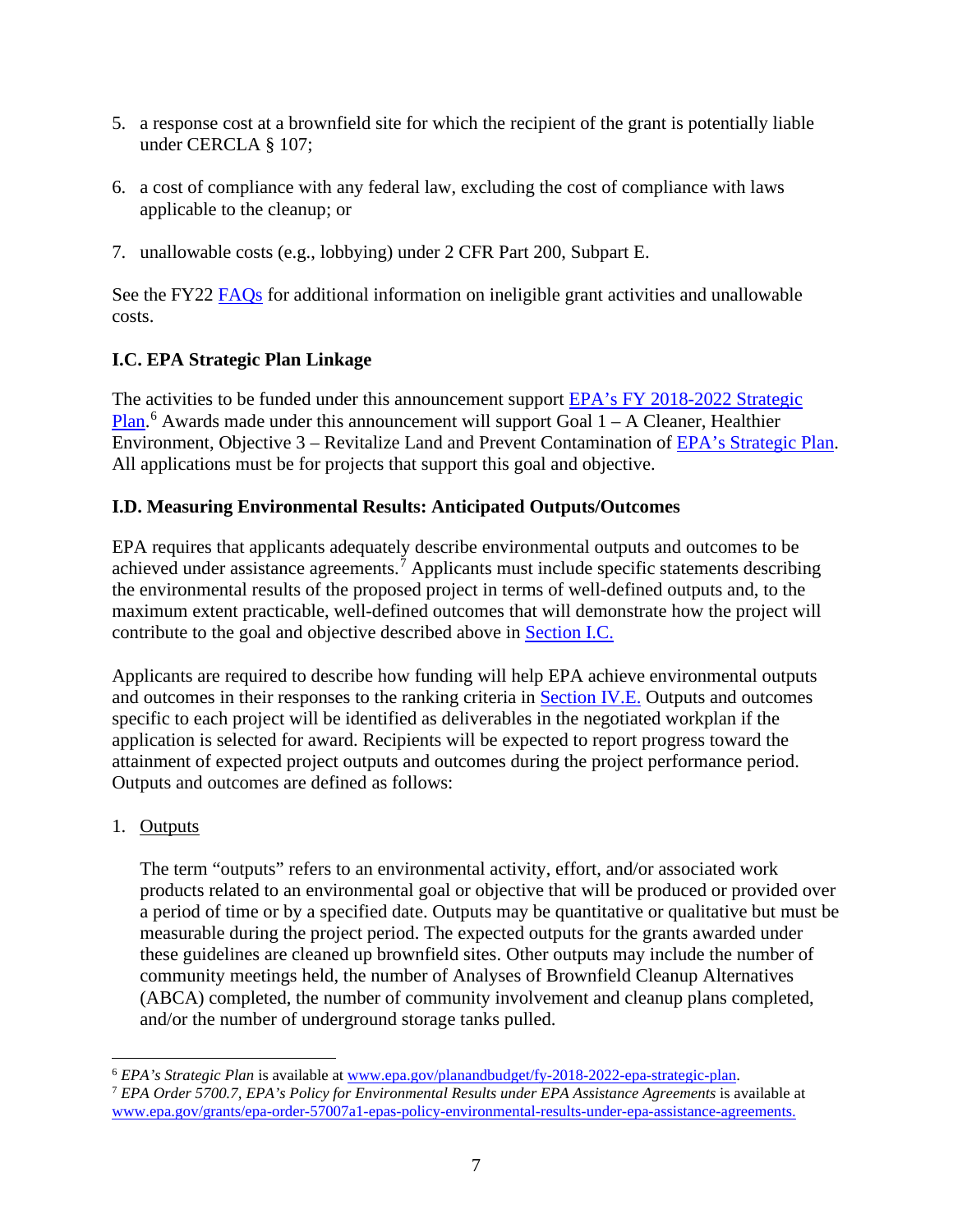#### 2. Outcomes

The term "outcomes" refers to the result, effect, or consequence that will occur from carrying out the activities under the grant. Outcomes may be environmental, behavioral, healthrelated, or programmatic; must be qualitative or quantitative, and may not necessarily be achievable during the project period. Expected outcomes of Brownfield Grants include the number of jobs created and funding leveraged through the economic reuse of sites; the number of acres made ready for reuse; acres of greenspace created for communities; and the minimized exposure to hazardous substances and petroleum contamination.

#### <span id="page-7-0"></span>**I.E. Supporting Environmental Justice**

EPA defines environmental justice as the fair treatment and meaningful involvement of all people regardless of race, color, national origin, or income with respect to the development, implementation, and enforcement of environmental laws, regulations, and policies. EPA has this goal for all communities and persons across the nation. Environmental justice will be achieved when everyone enjoys the same degree of protection from environmental and health hazards and equal access to the decision-making process to have a healthy environment in which to live, learn, and work. $8$ 

Some communities experience disproportionate and adverse environmental, human health, climate-related and other cumulative impacts, as well as the accompanying economic challenges of such impacts. These disproportionate and adverse impacts result from industrial, governmental, commercial and/or other actions, and are likely to affect low-income and minorities.

Environmental justice can be supported through equitable development approaches *and* intentional strategies to ensure that low-income and minority communities not only participate in but also benefit from decisions that shape their neighborhoods and regions. There are many different approaches that promote equitable development, such as ensuring a mix of housing types across a range of incomes; access to fresh food; access to jobs; and access to local capital. Programs or policies can be put in place to help ensure creation or integration of affordable housing; local or first-source hiring of contractor or subrecipient employees provided the recipient does not impose geographic preferences for procurements in violation of 2 CFR 200.319(c); minority contracting pursuant to 40 CFR Part 33; inclusionary zoning (where a percentage of new housing is designated as affordable housing); healthy food retailers in places where they do not exist (e.g., food deserts); co-operative ownership models where local residents come together to run a community-owned, jointly owned business enterprise; rent control or community land trusts (to help keep property affordable for residents); supportive local entrepreneurial activities; and adherence to equal lending opportunities.

Applicants should discuss and provide specific examples of how the proposed Brownfields Cleanup Grant project will address environmental justice challenges in [Section IV.E.](#page-34-0)

<span id="page-7-1"></span><sup>8</sup> For more information, please visi[t www.epa.gov/environmentaljustice.](http://www.epa.gov/environmentaljustice)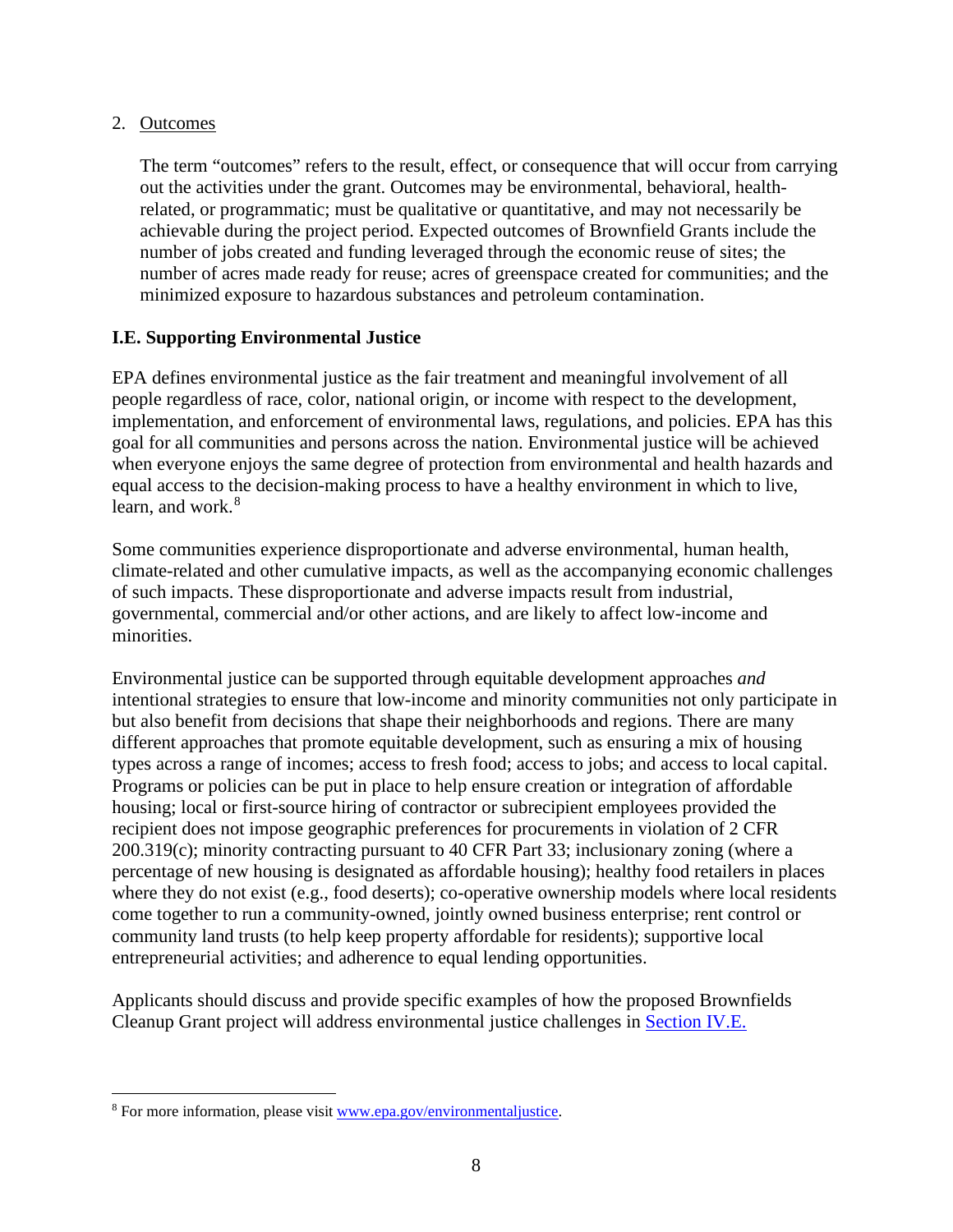# <span id="page-8-1"></span>**SECTION II. – AWARD INFORMATION**

## <span id="page-8-2"></span>**II.A. What is the Amount of Available Funding?**

The estimated total funding available for Cleanup Grants under this solicitation is approximately \$13 million and EPA anticipates awarding an estimated 26 Cleanup Grants, subject to the availability of funds, quality of applications, and other applicable considerations.

In addition, EPA reserves the right to award additional grants under this competition should additional funding become available. Any additional selections for awards will be made no later than six months from the date of the original selection decisions. EPA reserves the right to reject all applications and make no awards under this announcement or make fewer awards than anticipated.

In appropriate circumstances, EPA reserves the right to partially fund applications by funding discrete portions or phases of proposed projects. To maintain the integrity of the competition and selection process, EPA, if it decides to partially fund an application, will do so in a manner that does not prejudice any applicants or affect the basis upon which the application, or portion thereof, was evaluated and selected for award.

## <span id="page-8-3"></span>**II.B. What is the Project Period for Awards Resulting from this Solicitation?**

The project period for Cleanup Grants is up to three years.

#### <span id="page-8-0"></span>**II.C. Substantial Involvement**

The Brownfields Cleanup Grant will be awarded in the form of a cooperative agreement. Cooperative agreements permit the EPA Project Officer to be substantially involved in overseeing the work performed by the selected recipients. Although EPA will negotiate precise terms and conditions related to substantial involvement as part of the award process, the anticipated substantial federal involvement for this project may include, but is not limited to:

- Close monitoring of the recipient's performance to verify the results;
- Collaboration during the performance of the scope of work including participation in project activities, to the extent permissible under EPA policies. Examples of collaboration include:
	- o Consultation between EPA staff and the recipients on effective methods of carrying out the scope of work provided the recipient makes the final decision on how to perform authorized activities.
	- o Advice from EPA staff on how to access publicly available information on EPA or other federal agency websites.
	- o With the consent of the recipient, EPA staff may provide technical advice to recipient contractors or subrecipients provided the recipient approves any expenditures of funds necessary to follow advice from EPA staff. (The recipient remains accountable for performing contract and subaward management as specified in [2 CFR § 200.318](https://www.ecfr.gov/cgi-bin/text-idx?SID=34183e930e741a04ff06debe9d858069&mc=true&node=se2.1.200_1318&rgn=div8) and [2 CFR § 200.332](https://www.ecfr.gov/cgi-bin/text-idx?SID=fad22b17b4bd4c04ee1eafc308099edd&mc=true&node=se2.1.200_1332&rgn=div8) as well as the terms of the EPA cooperative agreement.)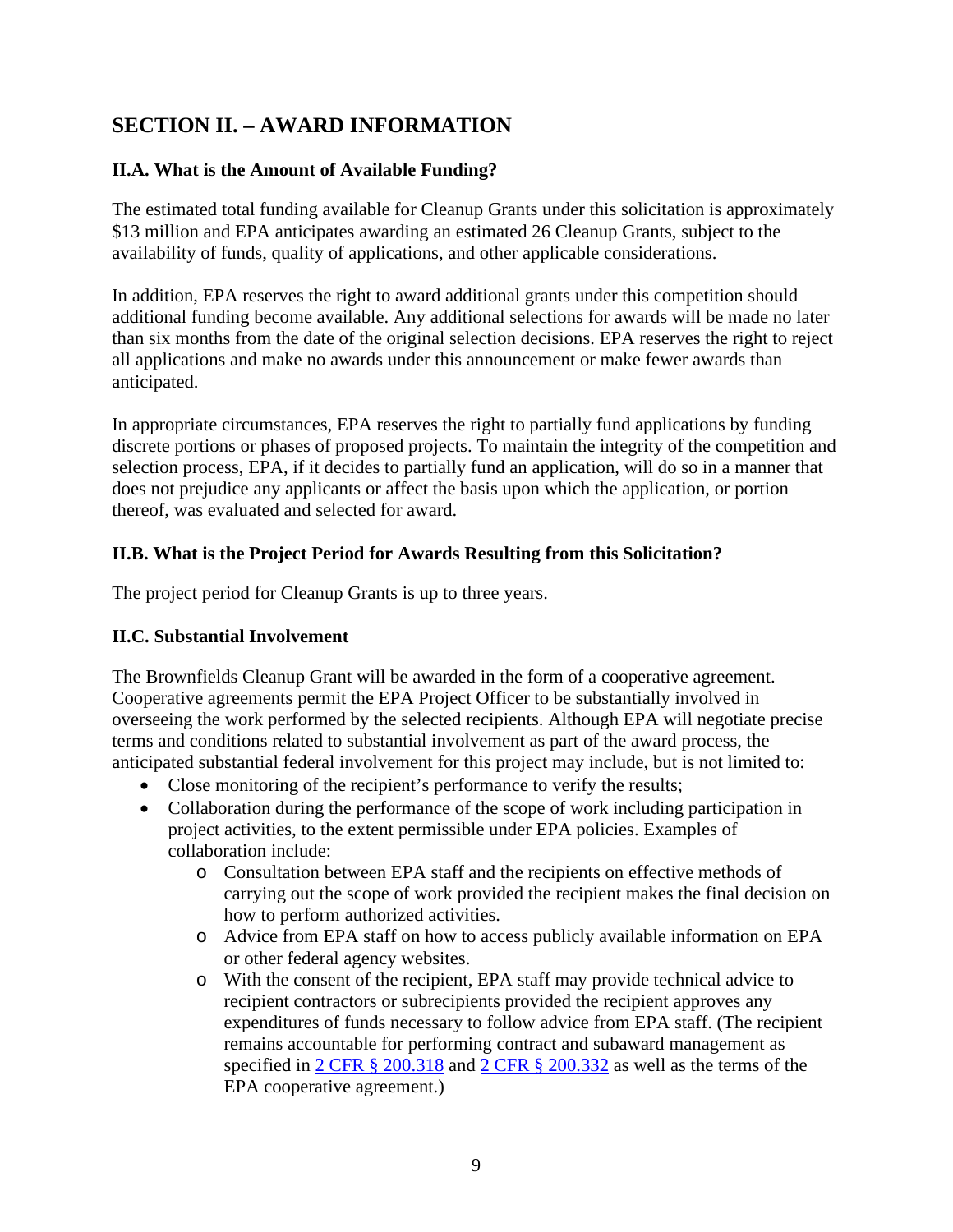- o EPA staff participation in meetings, webinars, and similar events upon the request of the recipient or in connection with a co-sponsorship agreement.
- Reviewing proposed procurements in accordance with 2 CFR § 200.325, as well as the substantive terms of proposed contracts or subawards as appropriate;
- Reviewing the qualifications of key personnel (EPA does not have the authority to select employees or contractors, including consultants, employed by the award recipient or subrecipients receiving pass-through awards);
- Reviewing and commenting on quarterly and annual reports prepared under the cooperative agreement (the final decision on the content of reports rests with the recipient); and
- Participation in periodic telephone conference calls to share ideas, project successes and challenges, etc., with EPA.

# <span id="page-9-0"></span>**SECTION III. – ELIGIBILITY INFORMATION AND THRESHOLD CRITERIA**

## <span id="page-9-1"></span>**III.A. Who Can Apply?**

The following information indicates which entities are eligible to apply for a Cleanup Grant.

- General Purpose Unit of Local Government. [For purposes of the EPA Brownfields Grant Program, EPA uses the definition of *Local government* at 2 CFR § 200.1: Local government means a county, municipality, city, town, township, local public authority (including any public and Indian housing agency under the United States Housing Act of 1937), school district, special district, intrastate district, council of governments (whether or not incorporated as a nonprofit corporation under state law), any other regional or interstate government entity, or any agency or instrumentality of a local government.]
- Land Clearance Authority or another quasi-governmental entity that operates under the supervision and control of, or as an agent of, a General Purpose Unit of Local Government.
- Government Entity Created by State Legislature.
- Regional Council or group of General Purpose Units of Local Government.
- Redevelopment Agency that is chartered or otherwise sanctioned by a state.
- State.
- Indian tribe other than in Alaska. (The exclusion of Tribes from Alaska, with the exception of the Metlakatla Indian Community as noted below, from Brownfields Grant eligibility is statutory at CERCLA  $\S$  104(k)(1)). Intertribal Consortia, comprised of eligible Indian tribes, are eligible for funding in accordance with EPA's policy for funding intertribal consortia published in the Federal Register on November 4, 2002, at 67 Fed. Reg. 67181. This policy also may be obtained from your Regional Brownfields Contact listed in [Section VII.\)](#page-56-0)
- Alaska Native Regional Corporation, Alaska Native Village Corporation, and Metlakatla Indian Community. (Alaska Native Regional Corporations and Alaska Native Village Corporations are defined in the Alaska Native Claims Settlement Act (43 U.S.C. 1601 and following). For more information, please refer to the FY22 [FAQs.](https://www.epa.gov/brownfields/frequently-asked-questions-about-multipurpose-assessment-rlf-and-cleanup-grants))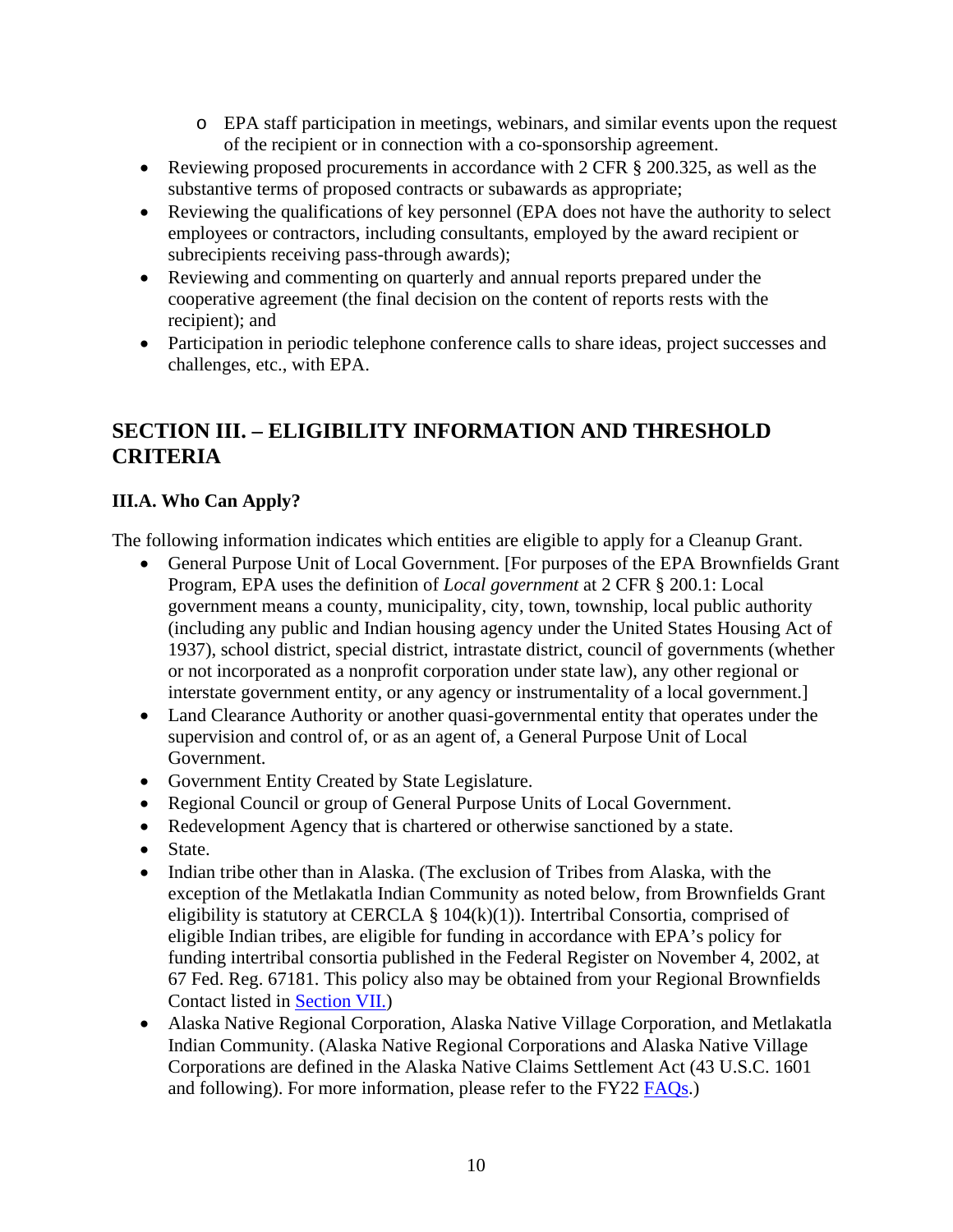- Nonprofit organization described in section  $501(c)(3)$  of the Internal Revenue Code.
- Limited liability corporation in which all managing members are  $501(c)(3)$  nonprofit organizations or limited liability corporations whose sole members are  $501(c)(3)$ nonprofit organizations.
- Limited partnership in which all general partners are  $501(c)(3)$  nonprofit organizations or limited corporations whose sole members are 501(c)(3) nonprofit organizations.
- Qualified community development entity as defined in section  $45D(c)(1)$  of the Internal Revenue Code of 1986.
- Other nonprofit organizations. (For the purposes of the Brownfields Grant Program, the term "other nonprofit organization" consistent with the definition of *Nonprofit organization* at 2 CFR § 200.1 means any corporation, trust, association, cooperative, or other organization that is operated mainly for scientific, educational, service, charitable, or similar purpose in the public interest and is not organized primarily for profit; and uses net proceeds to maintain, improve, or expand the operation of the organization. The term includes nonprofit colleges, universities, and other educational institutions.)

Note, individual entities, for-profit organizations, and nonprofit organizations exempt from taxation under section  $501(c)(4)$  of the Internal Revenue Code that lobby are not eligible to receive Brownfields Grants.

## <span id="page-10-0"></span>**III.B. Threshold Criteria for Cleanup Grants**

This section contains the threshold eligibility criteria that ensure applicants are eligible to receive a Cleanup Grant and that the proposed site(s) is eligible for funding. Threshold criteria are pass/fail and are based on certain requests for information identified below. The information you submit will be used by EPA solely to make eligibility determinations for Brownfield Grants and is not legally binding for other purposes including federal, state, or tribal enforcement actions. Only those applications that pass all the threshold criteria will be evaluated against the evaluation criteria in [Section V.A.](#page-46-1) of this announcement.

Applicants may not submit multiple applications (i.e., submit applications for different projects) under this solicitation. EPA considers departments, agencies, or instrumentalities of the same state, tribal, or city governments to be the same applicant if they are supervised or controlled by the same elected/appointed executive (even if they have different unique entity identifiers, e.g., DUNS number). For example, a corporation formed under state or local law to perform redevelopment activities on behalf of or in support of a local government that is primarily staffed by employees of that local government will be considered an agency of instrumentality of that local government for the purposes of this threshold criterion. Prior to review, EPA will contact applicants that submit more than one application under this solicitation to determine which application(s) the applicant will withdraw from the competition.

Entities applying for an FY22 Cleanup Grant may not apply for an FY22 Revolving Loan Fund Grant (EPA-OLEM-OBLR-21-05). Prior to review, EPA will contact applicants that submit an application for an FY22 Cleanup Grant and an FY22 RLF Grant to determine which application(s) the applicant will withdraw from the competition.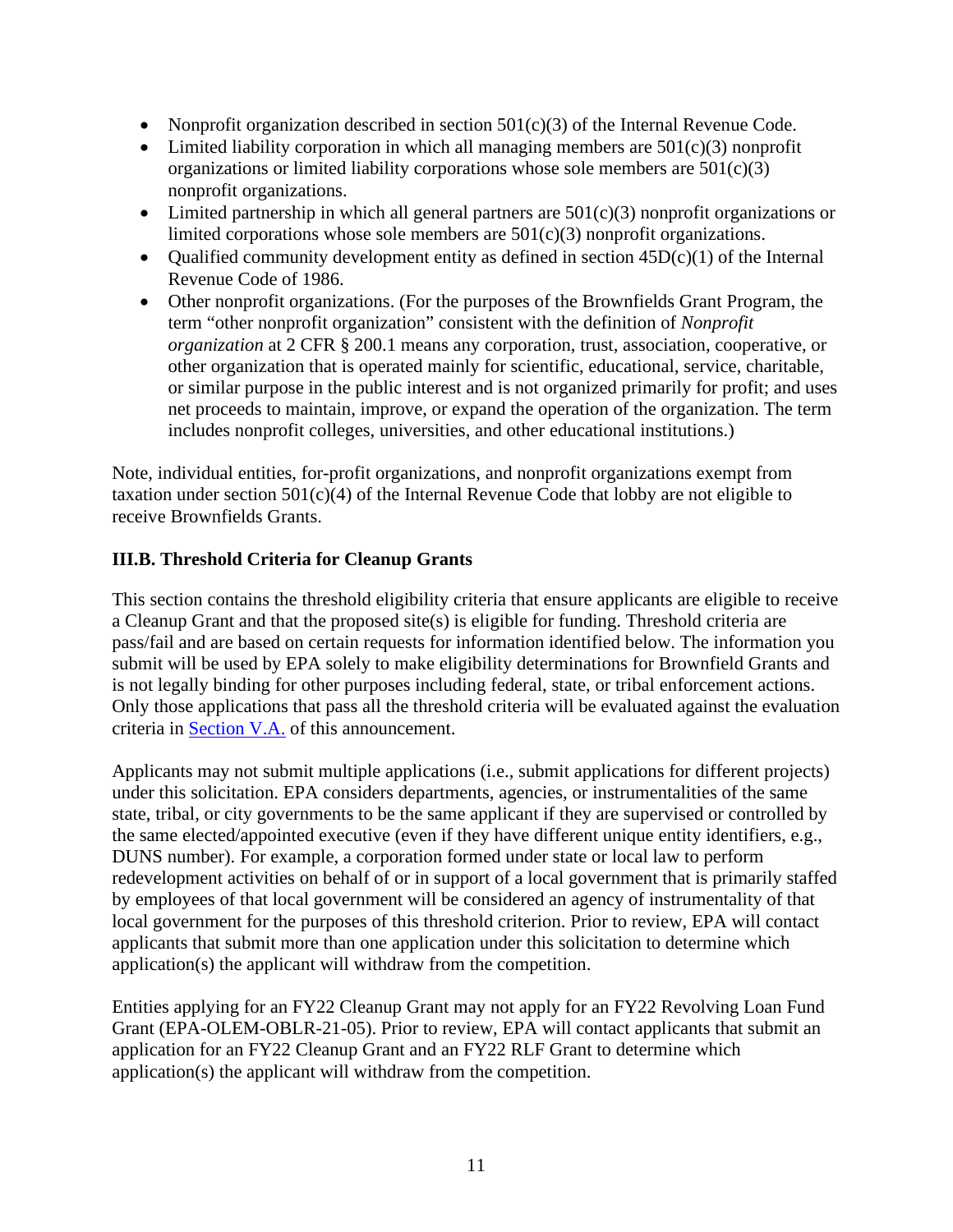#### **Applicants deemed ineligible for funding consideration as a result of the threshold eligibility review will be notified within 15 calendar days of the ineligibility determination.**

If an application is submitted that includes any ineligible tasks, activities, or site(s), that portion of the application will be ineligible for funding and may, depending on the extent to which it affects the application, render the entire application ineligible for funding.

EPA staff will respond to questions regarding threshold eligibility criteria, administrative issues related to the submission of the application, and requests for clarification about this announcement. For purposes of the threshold eligibility review, EPA, if necessary, may seek clarification of applicant information that is included in the application and/or consider information from other sources, including EPA files. Such communications shall not be used to correct application deficiencies or material omissions, materially alter the application or project proposed, or discuss changes to the applicant's responses to any evaluation or selection criteria.

In order to maintain the integrity of the competition process, EPA staff cannot meet with individual applicants to discuss draft applications, provide informal comments on draft applications, or provide advice to applicants on how to respond to ranking criteria. EPA's limitations on staff involvement with grant applicants are described in [EPA's Policy for](https://www.epa.gov/grants/epa-order-57005a1-epas-policy-competition-assistance-agreements)  [Competition of Assistance Agreements.](https://www.epa.gov/grants/epa-order-57005a1-epas-policy-competition-assistance-agreements)<sup>[9](#page-11-0)</sup>

Applications must substantially comply with the submission instructions and requirements set forth in [Section IV.](#page-30-1) of this announcement or they will be rejected. Pages exceeding the page limits described in [Section IV.C.](#page-31-0) for the Narrative Information Sheet and the Narrative, and attachments not specifically required, will not be reviewed.

In addition, applications must be submitted through [www.grants.gov](https://www.grants.gov/) as stated in [Section IV.](#page-30-1) and [Appendix 1](#page-57-0) of this announcement (except in the limited circumstances where another mode of submission is specifically allowed for as explained in  $\Delta$ ppendix 1) on or before the application submission deadline. Applicants are responsible for following the submission instructions in [Section IV.](#page-30-1) and [Appendix 1](#page-57-0) of this announcement to ensure that their application is submitted on time.

Applications received after the submission deadline will be considered late and deemed ineligible without further consideration unless the applicant can clearly demonstrate that it was late due to EPA mishandling or because of technical problems associated with [www.grants.gov](https://www.grants.gov/) or relevant [www.sam.gov](https://www.sam.gov/SAM/) system issues. An applicant's failure to timely submit their application through [www.grants.gov](https://www.grants.gov/) because they did not timely or properly register in [www.sam.gov](https://www.sam.gov/SAM/) or [www.grants.gov](https://www.grants.gov/) will not be considered an acceptable reason to consider a late submission.

EPA will verify that the Data Universal Number System (DUNS) number listed on the application is the correct DUNS number for the applicant's organization/department. If the correct DUNS number is not included in the application, the application may be deemed ineligible. Applicants need to ensure that the correct Authorized Organization Representative

<span id="page-11-0"></span><sup>9</sup> *EPA Order 5700.5A1, EPA's Policy for Competition of Assistance Agreements* is available at [www.epa.gov/grants/epa-order-57005a1-epas-policy-competition-assistance-agreements.](http://www.epa.gov/grants/epa-order-57005a1-epas-policy-competition-assistance-agreements)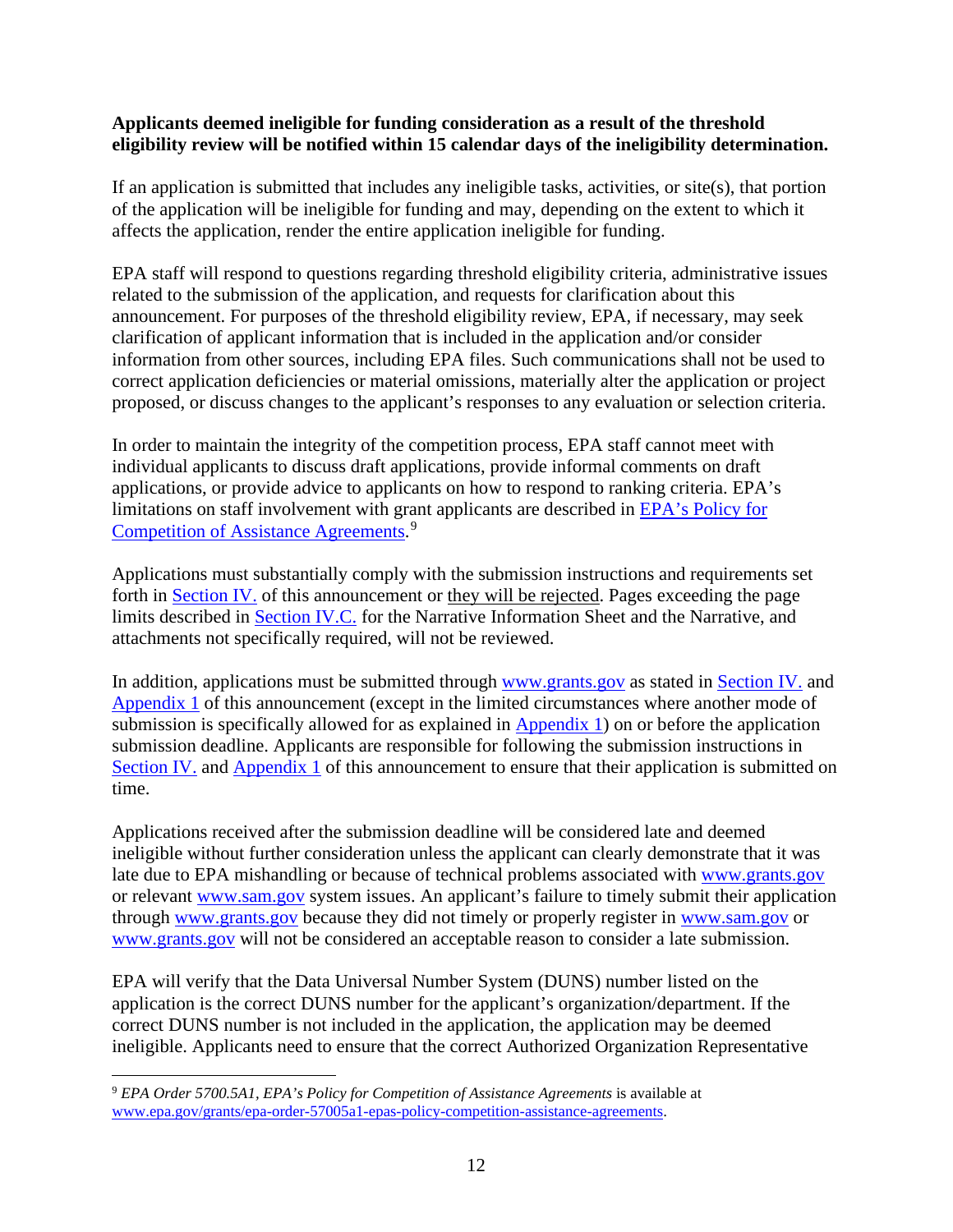(AOR) and DUNS number of the entity that will receive the award and will be held accountable by EPA for the proper expenditure of funds are listed on the application.

Responses to each item below are required and must be included as an attachment to the Narrative that is included in the application submitted to EPA. See [Section IV.C.](#page-31-0) for a complete list of required documents that must be submitted.

### <span id="page-12-0"></span>**1. Applicant Eligibility**

From the list of eligible entities in [Section III.A.,](#page-9-1) *Who Can Apply?* indicate your applicant type and provide information that demonstrates how you are an eligible entity for a Cleanup **Grant** 

- For entities that are cities, counties, tribes, or states, affirm that the organization is eligible for funding.
- For government entities other than cities, counties, tribes, or states, attach documentation of your eligibility (e.g., resolutions, statutes, etc.).
- For nonprofit organizations, or organizations comprised of nonprofit organizations, provide documentation as an attachment to the Narrative demonstrating tax-exempt status under section  $501(c)(3)$  of the Internal Revenue Code. Note that nonprofit organizations not exempt from taxation under section  $501(c)(3)$  of the Internal Revenue Code must submit other forms of documentation of nonprofit status; such as certificates of incorporation as nonprofit under state or tribal law.
- For qualified community development entities, provide documentation as an attachment to the Narrative certifying the organization's status.

## <span id="page-12-1"></span>**2. Previously Awarded Cleanup Grants**

Brownfield sites where EPA Cleanup Grant funds were previously expended may not receive additional EPA Cleanup Grant funding in FY22. An application for funding for a brownfield site where EPA Cleanup Grant funds were previously expended will not be eligible for funding under this competition.

Affirm that the proposed site(s) has not received funding from a previously awarded EPA Brownfields Cleanup Grant.

#### <span id="page-12-2"></span>**3. Expenditure of Existing Multipurpose Grant Funds**

Current EPA Brownfields Multipurpose Grant recipients must demonstrate that the recipient has received payment from EPA (also known as 'drawn down'), and drawn down funds have been disbursed, for at least 70.00% of the funding for the Multipurpose cooperative agreement by **October 1, 2021**, in order to apply for funding under this solicitation.

In order to demonstrate this, applicants must attach a copy of a financial record displaying the amount of cooperative agreement funds drawn down (e.g., a report from the Automated Standard Application for Payments (ASAP) or general ledger entries). If necessary,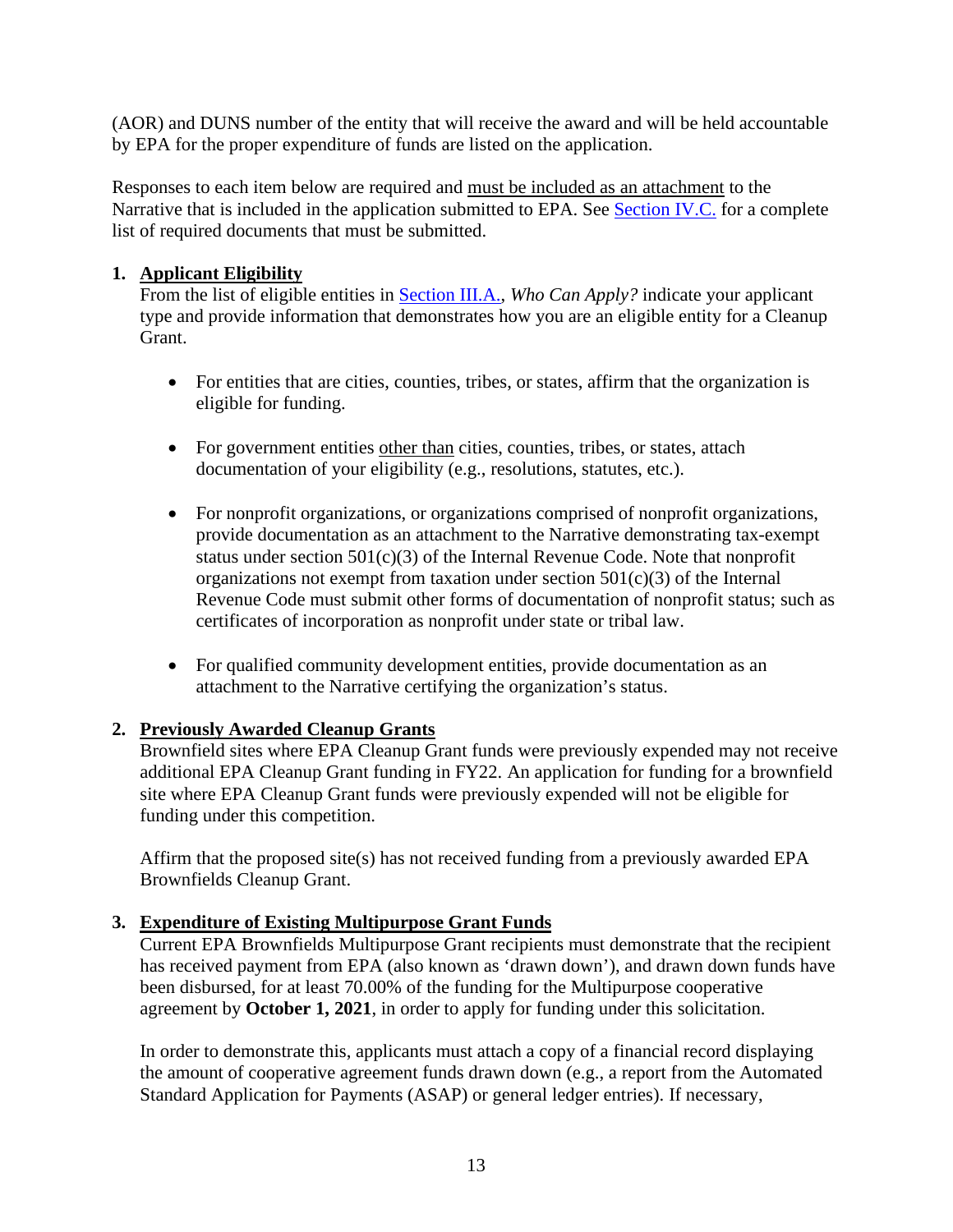applicants may contact the assigned EPA project officer for the cooperative agreement or Jerry Minor-Gordon [\(minor-gordon.jerry@epa.gov\)](mailto:minor-gordon.jerry@epa.gov) to obtain draw down information from EPA's grant financial database (Compass Data Warehouse). Disbursements of drawn down funds must comply with requirements in **EPA's General Terms and Conditions** for timely disbursement of EPA funds (i.e., recipients other than states must substantially disburse all of the funds within 5 business days of draw down).

Alternatively, the applicant must affirm it does not have an open EPA Brownfields Multipurpose Grant.

If you are applying for multiple sites, threshold criteria responses must include responses to items 4. – 13. for each site.

## <span id="page-13-0"></span>**4. Site Ownership**

To be eligible to receive a Cleanup Grant the applicant must be the sole owner of the site that is the subject of its Cleanup Grant application and must own the site by **December 1, 2021**. For the purposes of Brownfields Cleanup Grant eligibility determinations, the term "own" means fee simple title through a legal document (for example, a recorded deed); unless EPA approves a different ownership agreement (for example, a nominee agreement or 99-year irrevocable lease). (**EPA strongly recommends contacting the Regional Brownfields Contact listed in [Section VII.](#page-56-0) to ensure the proposed site is eligible for funding prior to submitting your application.**) EPA will find applicants ineligible if they do not meet the ownership requirement by **December 1, 2021**. If awarded a Cleanup Grant, the recipient must retain ownership of the site(s) for the duration of time in which Brownfields Cleanup Grant funds are disbursed for the cleanup of the site(s).

#### <span id="page-13-2"></span>**5. Basic Site Information**

Identify: a) the name of the site; b) the address of the site, including zip code; and c) the current owner of the site (if you are not the current owner, the date you plan to acquire ownership of the site).

## <span id="page-13-3"></span>**6. Status and History of Contamination at the Site**

Identify: a) whether this site is contaminated by hazardous substances or petroleum; b) the operational history and current use(s) of the site; c) environmental concerns, if known, at the site; and d) how the site became contaminated, and to the extent possible, describe the nature and extent of the contamination.

#### <span id="page-13-4"></span>**7. Brownfields Site Definition**

To be eligible for Brownfields Grant funding, sites must meet the definition of a brownfield under CERCLA § 101(39) as described in the [Information on Sites Eligible for Brownfields](https://www.epa.gov/brownfields/information-sites-eligible-brownfields-funding-under-cercla-ss-104k)  Funding under CERCLA §  $104(k)$  $104(k)$ .<sup>10</sup> The following types of properties are <u>not</u> eligible for Brownfields Grant funding:

• facilities listed (or proposed for listing) on the National Priorities List (NPL);

<span id="page-13-1"></span> $10$  *Information on Sites Eligible for Brownfields Funding under CERCLA § 104(k)* is available at [www.epa.gov/brownfields/information-sites-eligible-brownfields-funding-under-cercla-ss-104k.](http://www.epa.gov/brownfields/information-sites-eligible-brownfields-funding-under-cercla-ss-104k)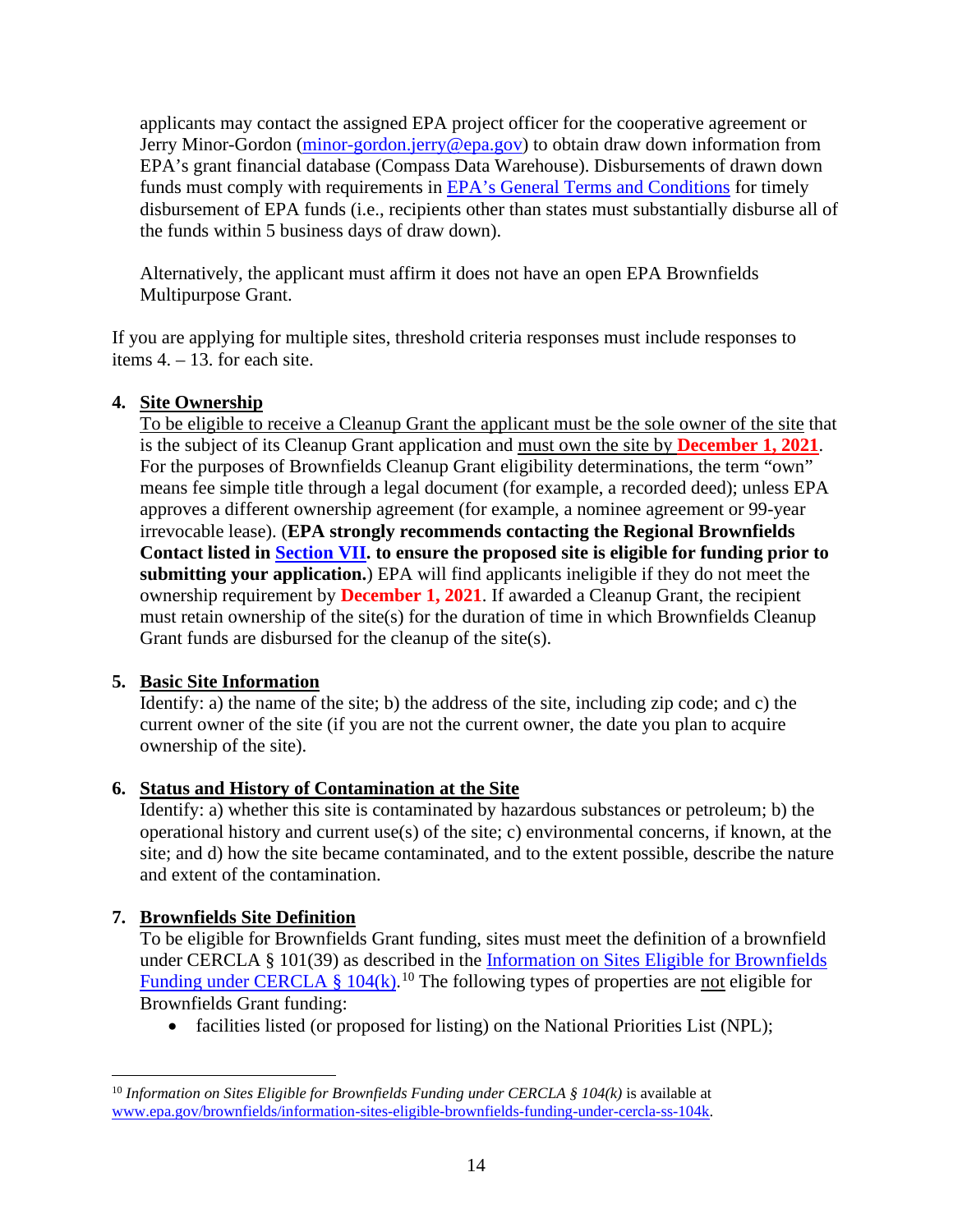- facilities subject to unilateral administrative orders, court orders, administrative orders on consent, or judicial consent decrees issued to or entered into by parties under CERCLA; and
- facilities that are subject to the jurisdiction, custody, or control of the U.S. government. (Note: Land held in trust by the U.S. government for an Indian tribe is eligible for funding.)

Affirm that the site is: a) not listed or proposed for listing on the National Priorities List; b) not subject to unilateral administrative orders, court orders, administrative orders on consent, or judicial consent decrees issued to or entered into by parties under CERCLA; and c) not subject to the jurisdiction, custody, or control of the U.S. government. (Please refer to CERCLA §§ 101(39)(B)(ii), (iii), and (vii) and the [Information on Sites Eligible for](https://www.epa.gov/brownfields/information-sites-eligible-brownfields-funding-under-cercla-ss-104k)  [Brownfields Funding under CERCLA § 104\(k\).](https://www.epa.gov/brownfields/information-sites-eligible-brownfields-funding-under-cercla-ss-104k))

#### <span id="page-14-0"></span>**8. Environmental Assessment Required for Cleanup Grant Applications**

A written ASTM E1903-19 or equivalent Phase II environmental site assessment report (a draft report is sufficient) must be completed prior to application submission. Equivalent reports include site investigations or remedial action plans developed for a state cleanup program or Office of Surface Mining surveys for mine-scarred lands. Describe the type of environmental assessments conducted at your proposed site (do not attach assessment reports). Provide the date of the Phase II or equivalent report. Contact your Regional Brownfields Contact listed in [Section VII.](#page-56-0) if you have questions.

#### <span id="page-14-1"></span>**9. Enforcement or Other Actions**

Identify known ongoing or anticipated environmental enforcement or other actions related to the site for which Brownfields Grant funding is sought. If there are known ongoing or anticipated environmental enforcement or other actions related to the site, provide information on any inquiries, or orders from federal, state, or local government entities that the applicant is aware of regarding the responsibility of any party (including the applicant) for the contamination, or hazardous substances at the site, including any liens. The information provided in this section may be verified, and EPA may conduct an independent review of information related to the applicant's responsibility for the contamination or hazardous substances at the site, or the site's eligibility.

Alternatively, affirm there are no known ongoing or anticipated environmental enforcement or other actions related to the site for which Brownfields Grant funding is sought.

#### <span id="page-14-2"></span>**10. Sites Requiring a Property-Specific Determination**

Certain types of sites require a property-specific determination in order to be eligible for Brownfields Grant funding. Please refer to Section 1.5 in the [Information on Sites Eligible](https://www.epa.gov/brownfields/information-sites-eligible-brownfields-funding-under-cercla-ss-104k)  [for Brownfields Funding under CERCLA § 104\(k\)](https://www.epa.gov/brownfields/information-sites-eligible-brownfields-funding-under-cercla-ss-104k) and the information below to determine whether your site requires a property-specific determination. If your site requires a property-specific determination, then you must attach the information requested in the FY22 [FAQs.](https://www.epa.gov/brownfields/frequently-asked-questions-about-multipurpose-assessment-rlf-and-cleanup-grants) If not required, affirm that the site does not need a Property-Specific Determination.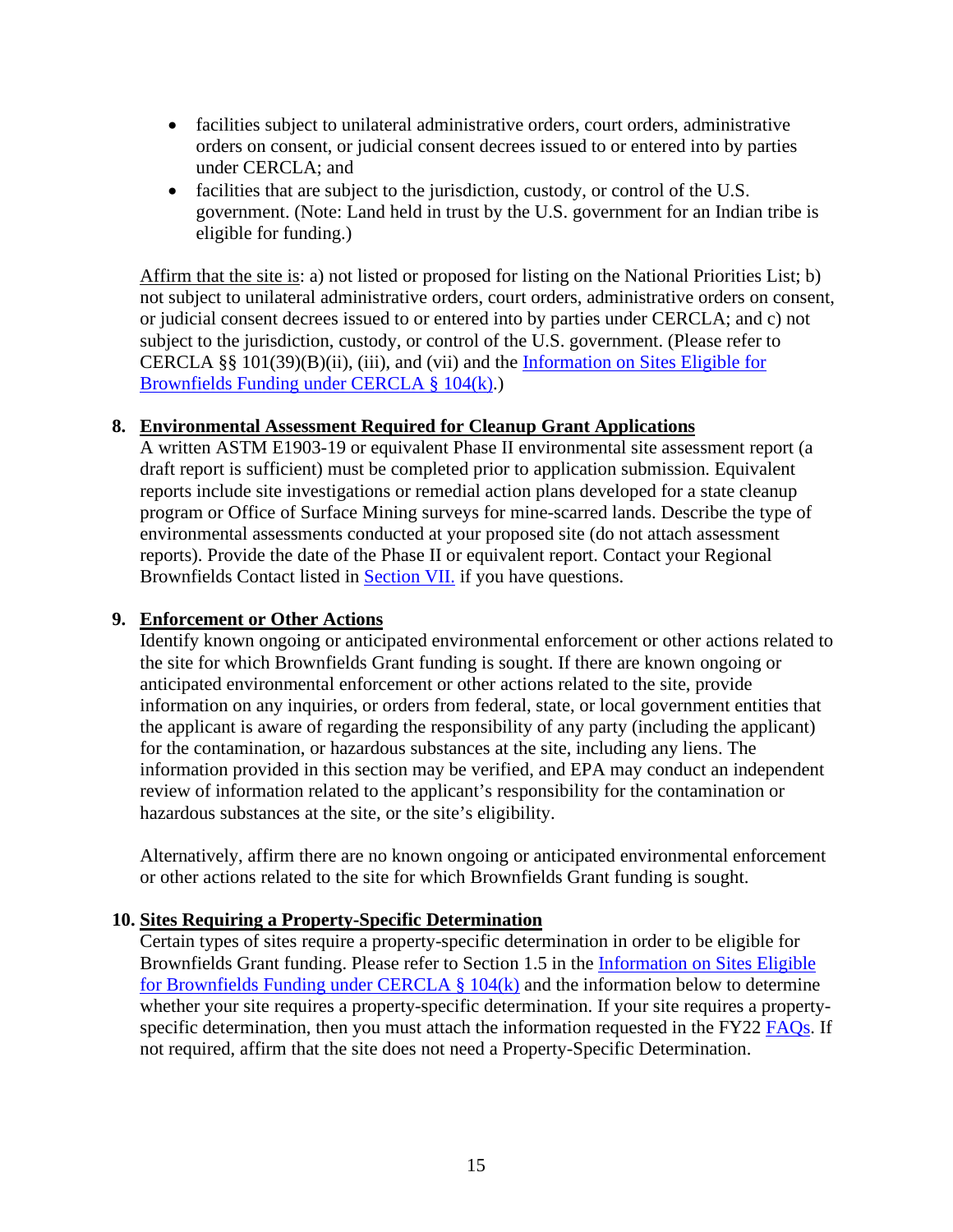The following special classes of property require a "Property-Specific Determination" from EPA to be eligible for Brownfields Grant funding:

- properties subject to planned or ongoing removal actions under CERCLA;
- properties with facilities that have been issued or entered into a unilateral administrative order, a court order, an administrative order on consent, or judicial consent decree or to which a permit has been issued by the United States or an authorized state under the Resource Conservation and Recovery Act (RCRA), the Federal Water Pollution Control Act (FWPCA), the Toxic Substances Control Act (TSCA), or the Safe Drinking Water Act (SDWA);
- properties with facilities subject to RCRA corrective action  $(\S 3004(u)$  or  $\S 3008(h))$ to which a corrective action permit or order has been issued or modified to require the implementation of corrective measures;
- properties that are land disposal units that have submitted a RCRA closure notification or that are subject to closure requirements specified in a closure plan or permit;
- properties where there has been a release of polychlorinated biphenyls (PCBs) and all, or part, of the property is subject to TSCA remediation; and
- properties that include facilities receiving monies for cleanup from the Leaking Underground Storage Tank (LUST) Trust Fund (see the [Information on Sites Eligible](https://www.epa.gov/brownfields/information-sites-eligible-brownfields-funding-under-cercla-ss-104k)  [for Brownfields Funding under CERCLA § 104\(k\)](https://www.epa.gov/brownfields/information-sites-eligible-brownfields-funding-under-cercla-ss-104k) for a definition of LUST Trust Fund sites).

EPA's approval of Property-Specific Determinations will be based on whether or not awarding a grant will protect human health and the environment, and either promote economic development or enable the property to be used for parks, greenways, and similar recreational or nonprofit purposes. Property-Specific Determination requests must be included in your application as an attachment and do not count toward the 10-page limit for the Narrative. (See the [Information on Sites Eligible for Brownfields Funding under](https://www.epa.gov/brownfields/information-sites-eligible-brownfields-funding-under-cercla-ss-104k)  [CERCLA § 104\(k\)](https://www.epa.gov/brownfields/information-sites-eligible-brownfields-funding-under-cercla-ss-104k) for more information or contact your Regional Brownfields Contact listed in [Section VII.](#page-56-0) if you think your site requires a Property-Specific Determination.)

## **11. Threshold Criteria Related to CERCLA/Petroleum Liability**

Entities liable for contamination on the site(s) are not eligible for Brownfields Grant funding. The following items are intended to help EPA ensure that you are not liable under CERCLA § 107 for response costs at the site(s) designated in your Narrative, or determine, if necessary, that your site(s) is eligible for funding as a petroleum site(s). Please respond to the following items fully and in the order that they appear. Note, based on your responses, EPA may need to obtain additional information to make a determination.

If the site is contaminated with hazardous substances, please **respond to all the items under a**.

If the site is contaminated with petroleum or petroleum product, please **respond to all the items under b.**, including the requirement to provide a petroleum determination letter.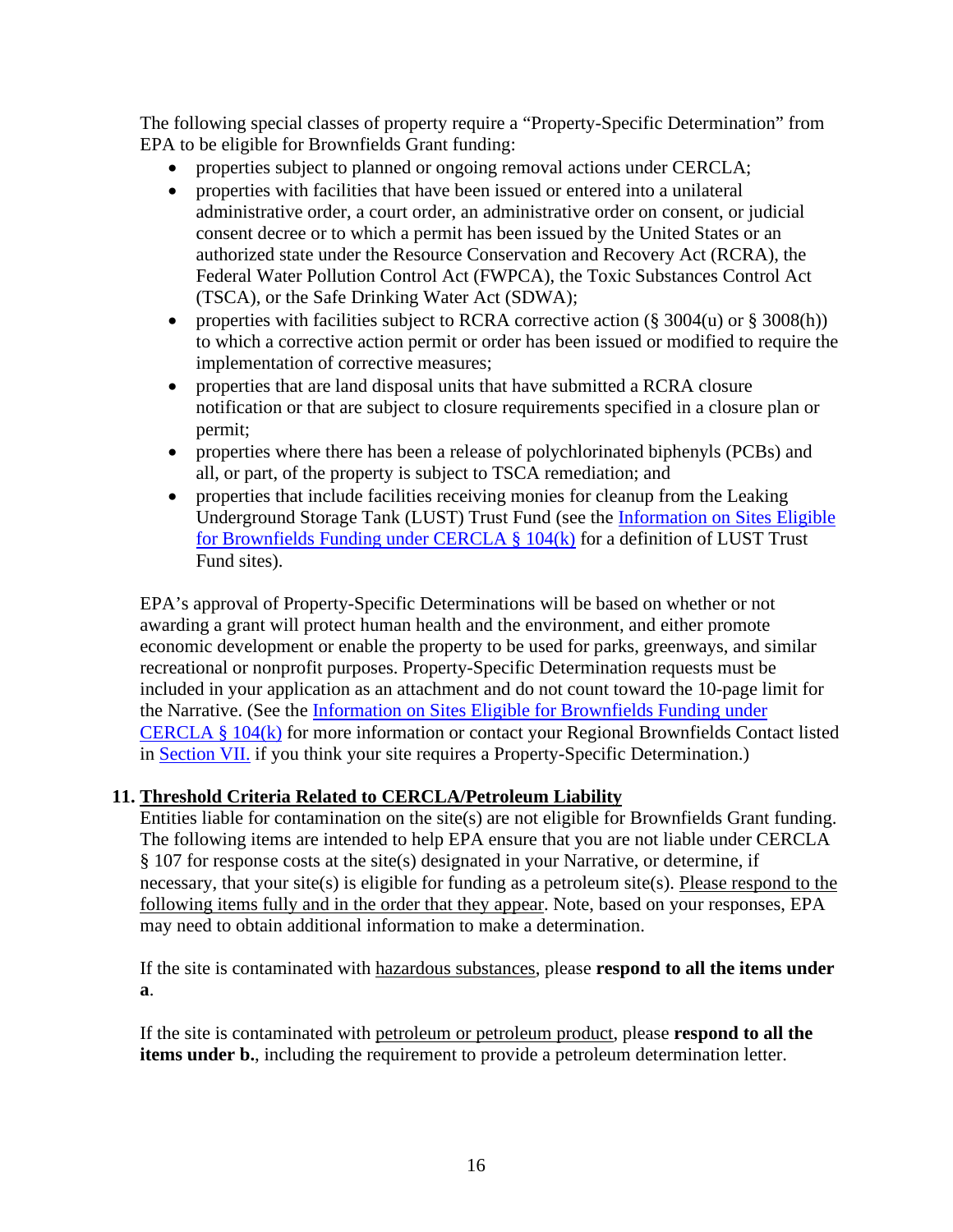If the site is co-mingled with hazardous substances and petroleum contaminants, determine whether the predominant contaminant is hazardous substances or petroleum, and respond to the corresponding items (as noted above).

If the site is contaminated with hazardous substances and petroleum, and the hazardous substances and petroleum contaminated areas of the site are distinguishable, **respond to all the items under a. and b.**, including the requirement to provide a petroleum determination letter.

## <span id="page-16-2"></span>**a. Property Ownership Eligibility – Hazardous Substance Sites**

For sites contaminated by hazardous substances, persons, including government entities, who may be found liable for the contamination under CERCLA § 107 are not eligible for grants. Liable parties may include all current owners and operators, former owners and operators of the site at the time of disposal of hazardous substances, and parties that arranged for, or contributed to, the disposal or treatment of hazardous substances on the site. Therefore, even owners who did not cause or contribute to the contamination may be held liable  $11$ 

To be eligible for a Brownfields Grant to address hazardous substances at a brownfield property, eligible entities must demonstrate that they:

- Are exempt from CERCLA liability; or
- Qualify for funding because the property is publicly owned and was acquired prior to January 11, 2002; or
- Meet the requirements for asserting an affirmative defense to CERCLA liability through one of the landowner liability protections (e.g., the bona fide prospective purchaser liability protection per CERCLA § 101(40)).

Please review sections i., ii., and iii. below and **only provide responses to the section that pertains to your circumstance.**

For additional information on the CERCLA liability framework and protections that may apply to local government acquisitions of contaminated property, see [EPA's Guidance:](https://www.epa.gov/enforcement/guidance-superfund-liability-protections-local-government-acquisitions)  [Superfund Liability Protections for Local Government Acquisitions.](https://www.epa.gov/enforcement/guidance-superfund-liability-protections-local-government-acquisitions)<sup>[12](#page-16-1)</sup>

## **i. EXEMPTIONS TO CERCLA LIABILITY**

#### **(1) Indian Tribes**

EPA has not considered Indian tribes to be liable under CERCLA and, therefore, tribes are exempt from demonstrating that they meet the requirements of a CERCLA liability defense to be eligible for a Brownfields Grant.

<span id="page-16-0"></span><sup>&</sup>lt;sup>11</sup> Note that under Section 7 of the BUILD Act, a government entity that acquired property prior to January 11, 2002 is eligible for Brownfields Grant funding even if it does not qualify as a BFPP, so long as the entity did not cause or contribute to the release or threat of release of a hazardous substance at the property.

<span id="page-16-1"></span> $12$  EPA's Guidance: Superfund Liability Protections for Local Government Acquisitions is available at [www.epa.gov/enforcement/guidance-superfund-liability-protections-local-government-acquisitions.](http://www.epa.gov/enforcement/guidance-superfund-liability-protections-local-government-acquisitions)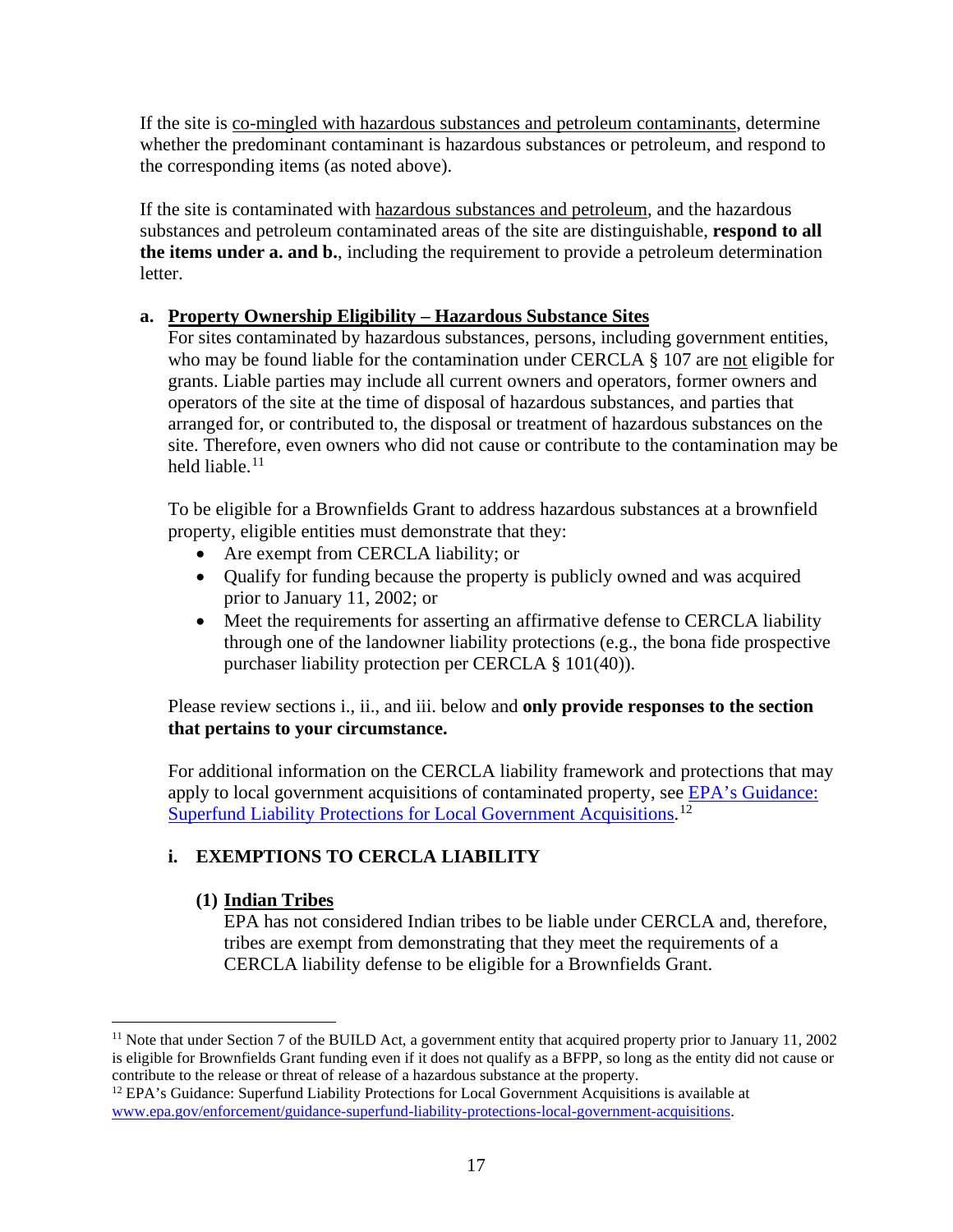Affirm the applicant is an Indian tribe and is therefore exempt from demonstrating that they meet the requirements of a CERCLA liability defense.

#### **(2) Alaska Native Village Corporations and Alaska Native Regional Corporations**

Alaska Native Village Corporations and Alaska Native Regional Corporations that acquired title to property from the U.S. Government under the Alaska Native Claims Settlement Act are excluded from the CERCLA definition of 'owner/operator' and are therefore exempt from CERCLA liability for any previous contamination at the property provided that the Alaska Native Village Corporation or Alaska Native Regional Corporation did not cause or contribute to the release or threatened release of a hazardous substance. Entities that satisfy these conditions are eligible for a Brownfields Grant.

Note, Alaska Native Village Corporations and Alaska Native Regional Corporations that purchased the subject property must respond to section ii. or section iii. below as appropriate.

#### **Provide the following to demonstrate that the Alaska Native Village Corporation or Alaska Native Regional Corporation is exempt from CERCLA liability:**

- (a) Describe in detail the circumstances of the acquisition.
- (b) Provide the date on which property was acquired.
- (c) Identify whether you caused or contributed to any release of hazardous substances at the site.

#### **(3) Property Acquired Under Certain Circumstances by Units of State and Local Government**

Per CERCLA § 101(20)(D), state and local units of government that acquired ownership or control of a property by any of the circumstances listed below and did not cause or contribute to the release or threatened release of a hazardous substance at the property, are exempt from liability for any previous contamination at that property and, therefore, do **not** have to demonstrate that they meet the requirements of a CERCLA liability defense to be eligible for a Brownfields Grant. Such circumstances include:

- Seizure or in connection with law enforcement activity;
- Bankruptcy;
- Tax delinquency; or
- Abandonment.

Further, EPA will treat acquisitions by escheat and inter-governmental transfers through uniquely governmental functions as exempt from liability if the other conditions in CERCLA § 101(20)(D) are met.

See the FY22 [FAQs](https://www.epa.gov/brownfields/frequently-asked-questions-about-multipurpose-assessment-rlf-and-cleanup-grants) for additional information on the types of acquisitions that are not exempt from CERCLA liability.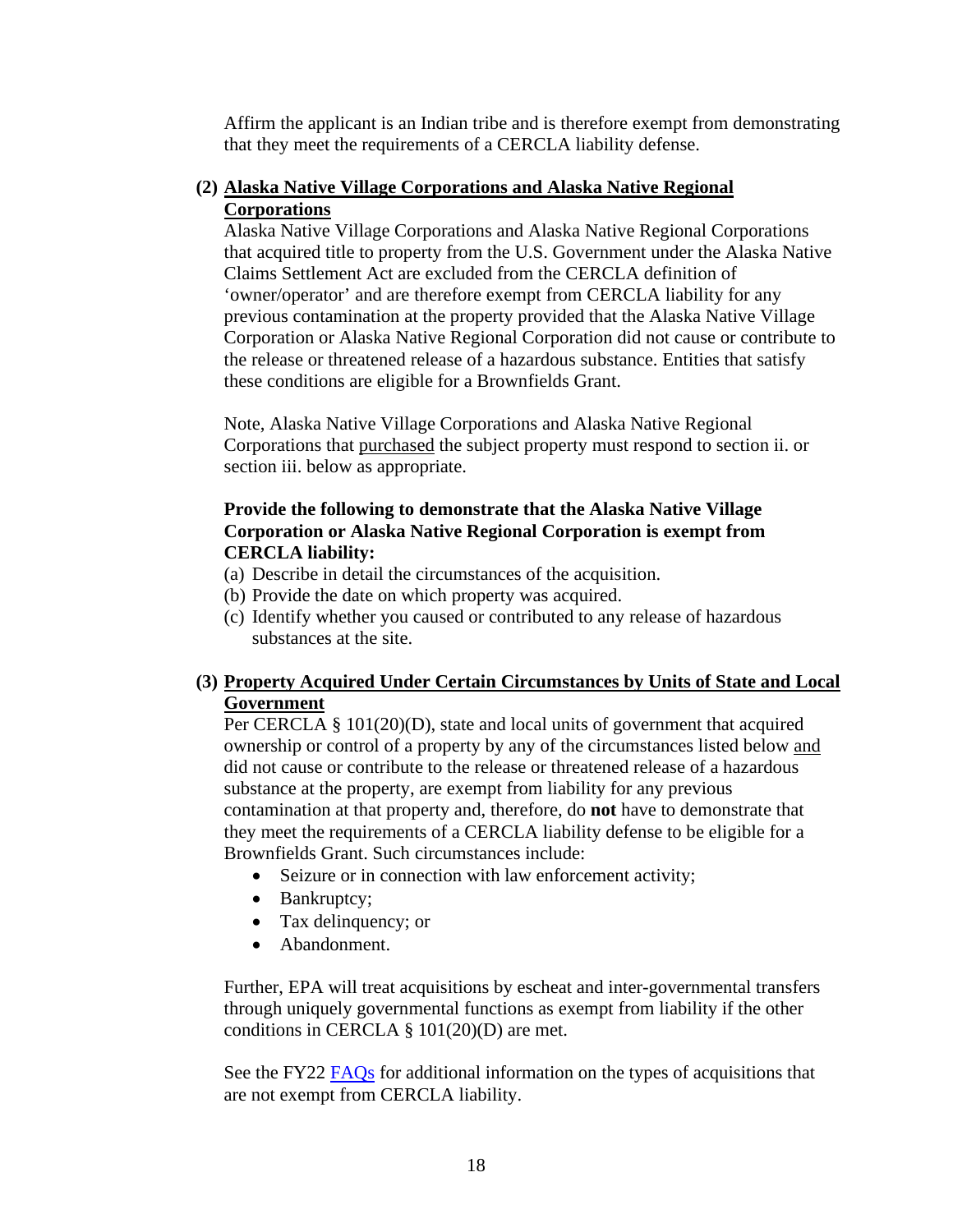#### **Provide the following to demonstrate that the State or local government is exempt from CERCLA liability:**

- (a) Describe in detail the circumstances (from the list above) under which the property was acquired.
- (b) Provide the date on which the property was acquired.
- (c) Identify whether all disposal of hazardous substances at the site occurred before you acquired the property.
- (d) Affirm that you have not caused or contributed to any release of hazardous substances at the site.
- (e) Affirm that you have not, at any time, arranged for the disposal of hazardous substances at the site or transported hazardous substances to the site.

#### <span id="page-18-1"></span>**ii. EXCEPTIONS TO MEETING THE REQUIREMENTS FOR ASSERTING AN AFFIRMATIVE DEFENSE TO CERCLA LIABILITY**

#### **(1) Publicly Owned Brownfield Sites Acquired Prior to January 11, 2002**

Per CERCLA §  $104(k)(3)(E)$ , if an applicant that is a public entity (such as a state or local government) acquired property prior to January 11, 2002, the applicant is eligible for a Brownfields Grant and may use grant funds to address contamination at the property, even if the entity does not qualify as a bona fide prospective purchaser, provided the applicant did not cause or contribute to the release or threatened release of a hazardous substance at the property.

#### **Provide the following information to demonstrate that the applicant qualifies for the exception at CERCLA § 104(k)(3)(E):**

- (a) Describe in detail the circumstances under which the property was acquired.
- (b) Provide the date on which the property was acquired.
- (c) Identify whether all disposal of hazardous substances at the site occurred before you acquired the property.
- (d) Affirm that you have not caused or contributed to any release of hazardous substances at the site.
- (e) Affirm that you have not, at any time, arranged for the disposal of hazardous substances at the site or transported hazardous substances to the site.

#### **iii. LANDOWNER PROTECTIONS FROM CERCLA LIABILITY**

To be eligible to expend Brownfields Grant funding at a site owned by an eligible entity (including state, local government, nonprofit organizations, etc.), the applicant must establish that it is a bona fide prospective purchaser (BFPP), contiguous property owner (CPO), or innocent landowner (ILO), as defined in CERCLA, unless the applicant qualifies for one of the exemptions from liability noted earlier in this section of the guidelines.

Applicants asserting that they meet the BFPP, CPO, or ILO liability protection must review EPA's [Landowner Liability Protections](https://www.epa.gov/enforcement/landowner-liability-protections)<sup>[13](#page-18-0)</sup> webpage and contact the Regional

<span id="page-18-0"></span><sup>&</sup>lt;sup>13</sup> The *Landowner Liability Protections* are available at [www.epa.gov/enforcement/landowner-liability-protections.](http://www.epa.gov/enforcement/landowner-liability-protections)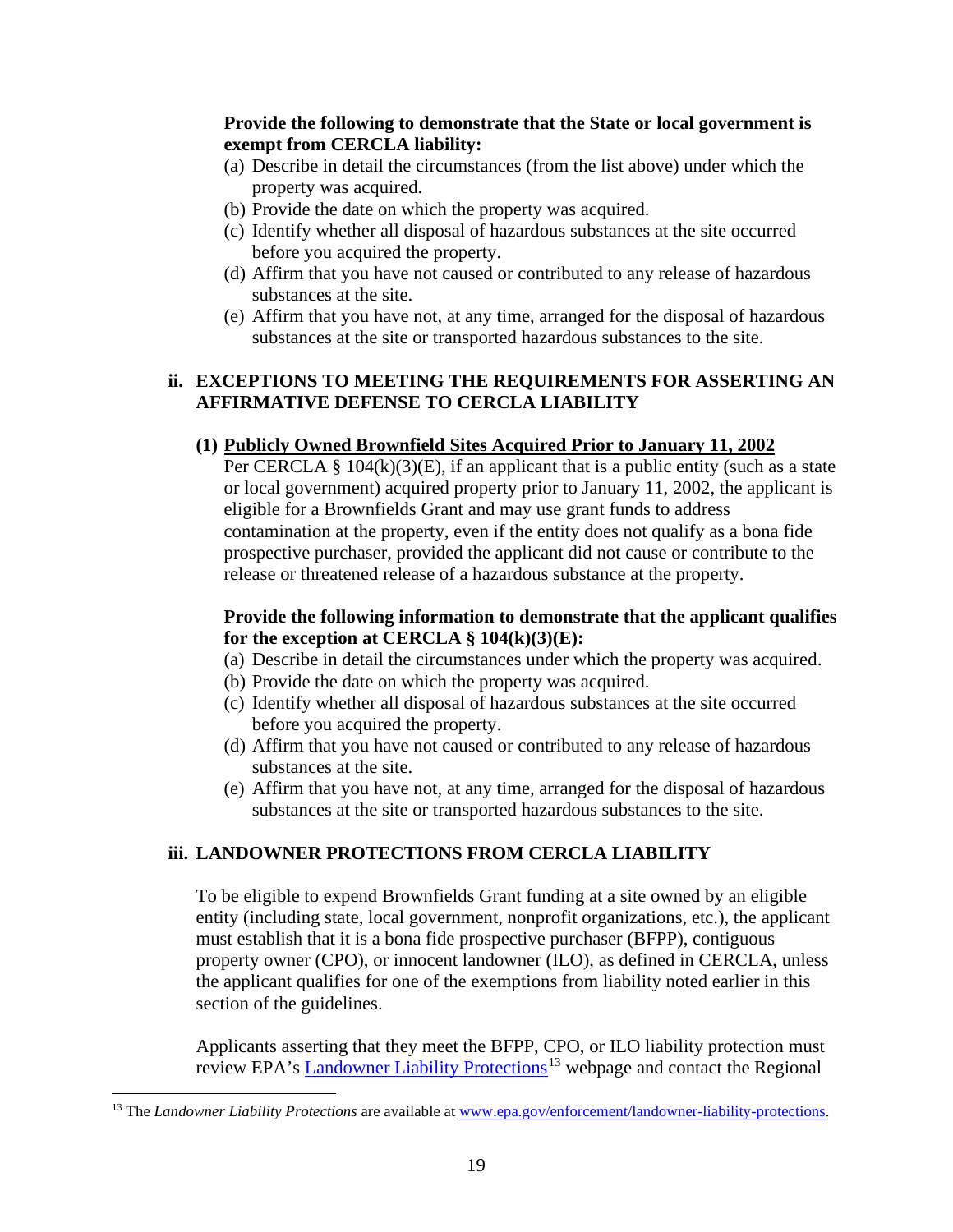Brownfields Contact listed in **Section VII**, to determine which eligibility criteria apply. For more comprehensive guidance on the landowner liability protections, see [EPA's Enforcement Discretion Guidance Regarding Statutory Criteria for Those Who](https://epa.gov/enforcement/common-elements-guidance)  [May Qualify as CERCLA Bona Fide Prospective Purchasers, Contiguous Property](https://epa.gov/enforcement/common-elements-guidance)  **[Owners, or Innocent Landowners \("Common Elements"\).](https://epa.gov/enforcement/common-elements-guidance)**<sup>[14](#page-19-0)</sup>

### **(1) Bona Fide Prospective Purchaser Liability Protection**

Applicants that acquired property after January 11, 2002, and are asserting the BFPP liability protection (the most common liability protection) must demonstrate that they complied or are complying with all of the requirements listed below.

- The owner must have acquired title to a property after January 11, 2002.
- The owner must have conducted all appropriate inquiries (AAI) prior to acquiring the property. AAI, typically met by conducting a Phase I Environmental Site Assessment using the ASTM E1527-13 (or ASTM E2247-16) standard practice, must be conducted or updated within one year prior to the date the property is acquired (i.e., the date on which the entity takes title to the property). In addition, certain aspects of the AAI or Phase I Environmental Site Assessment must be updated, prior to property acquisition, if the activities were conducted more than six months prior to the date of acquisition.
- The owner must not be liable in any way for contamination at the site or affiliated with any other person potentially liable for the contamination. (Affiliations include familial, contractual, financial, or corporate relationships that are the result of a reorganization of a business entity with potential liability.)
- All disposal of hazardous substances at the site occurred before the person acquired the site.
- The owner must exercise appropriate care by taking reasonable steps to address releases, including stopping continuing releases and preventing threatened future releases and exposures to hazardous substances on the site.
- The owner must comply with any land use restrictions and not impede the effectiveness or integrity of any institutional controls associated with response actions at the site.
- The owner must provide full cooperation, assistance, and access to authorized persons.
- The owner must comply with any CERCLA information requests and administrative subpoenas, and provide all legally required notices with respect to the discovery or release of any hazardous substances found at the site.
- The owner must not impede performance of a response action or natural resource restoration.

<span id="page-19-0"></span><sup>&</sup>lt;sup>14</sup> The "Common Elements" guidance is available at www.epa.gov/enforcement/common-elements-guidance.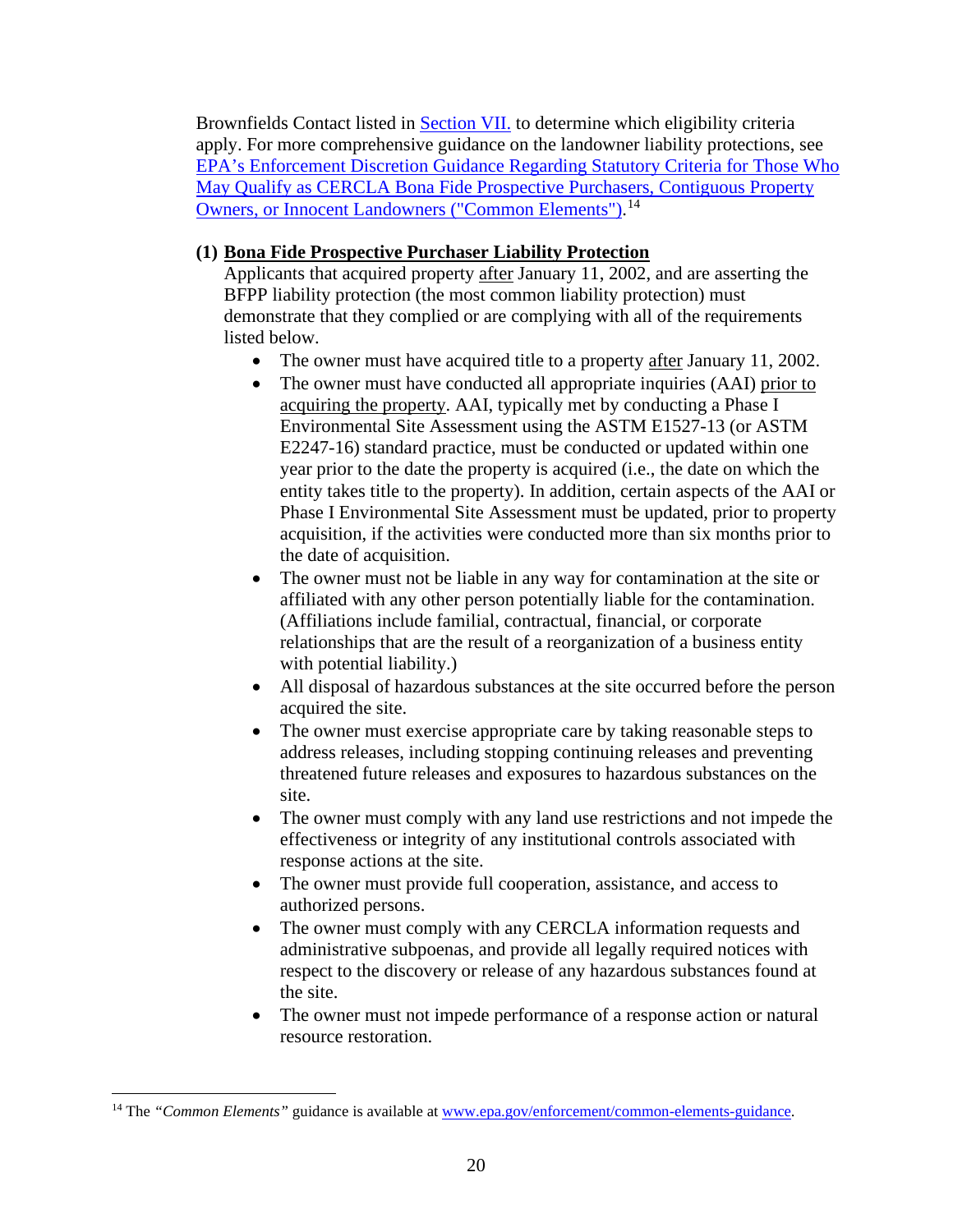#### **Demonstrate that the applicant meets the requirements for the BFPP CERCLA liability protection.**

- (a) Information on the Property Acquisition You may combine responses to the following into one response, though please be sure to answer each item fully. Provide information on:
	- (i) how you acquired (or will acquire) ownership (e.g., negotiated purchase from a private individual, voluntary purchase or transfer from another governmental unit, donation or gift, inheritance or bequest, eminent domain, or other circumstance (describe));
	- (ii) the date you acquired the property;
	- (iii) the nature of your ownership (fee simple) (note that you must have sole ownership of the site to be eligible for funding; unless EPA approves a different ownership arrangement);
	- (iv) the name and identity of the party from whom you acquired ownership (i.e., the transferor); and
	- (v) all familial, contractual, corporate, or financial relationships or affiliations you have or had with all prior owners or operators (or other potentially responsible parties) of the property (including the person or entity from which you acquired the property).
- (b) Pre-Purchase Inquiry Describe any inquiry by you or others into the previous ownership, uses of the property, and environmental conditions conducted prior to taking ownership. Please include the items below in your description.
	- (i) The types of site assessments performed (e.g., ASTM E1527-13 Phase I), the dates of each assessment, and the entity for which they were performed (state whether the assessment was performed specifically for you, or if not, the name of the party that had the assessment performed and that party's relationship to you).
	- (ii) Who performed the AAI investigation or Phase I environmental site assessments and identify his/her qualifications to perform such work.
	- (iii) If the original AAI investigation or Phase I environmental site assessment was conducted more than 180 days prior to the date you acquired the property, affirm that you conducted the appropriate updates in the original assessment within 180 days prior to your acquisition of the property in order to take advantage of the bona fide prospective purchaser provision.
- (c) Timing and/or Contribution Toward Hazardous Substances Disposal Identify whether all disposal of hazardous substances at the site occurred before you acquired the property and whether you caused or contributed to any release of hazardous substances at the site. Affirm that you have not, at any time, arranged for the disposal of hazardous substances at the site or transported hazardous substances to the site.
- (d) Post-Acquisition Uses Describe all uses of the property since you acquired ownership through the present, including any uses by persons or entities other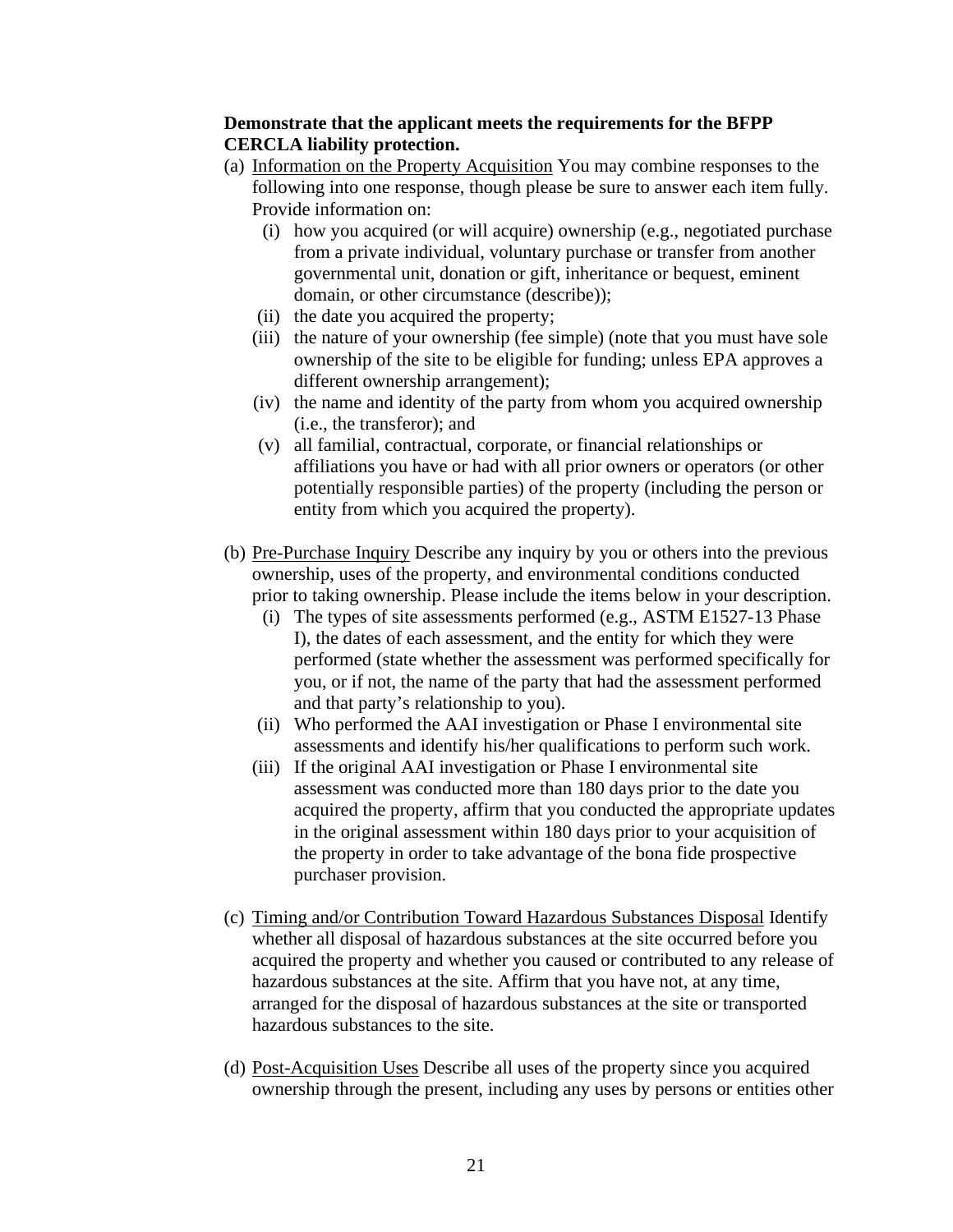than you. Please provide a timeline with the names of all current and prior users during the time of your ownership; the dates of all uses; the details of each use, including the rights or other reason pursuant to which the use was claimed or taken (e.g., lease, license, trespass); and your relationship to the current and prior users.

- (e) Continuing Obligations Describe in detail the **reasonable steps**[15](#page-21-0) you took with respect to hazardous substances found at the site to:
	- (i) stop any continuing releases;
	- (ii) prevent any threatened future release; and
	- (iii) prevent or limit exposure to any previously released hazardous substance.

Please confirm your commitment to:

- (i) comply with any land use restrictions and not impede the effectiveness or integrity of any institutional controls;
- (ii) assist and cooperate with those performing the cleanup and provide access to the property;
- (iii) comply with all information requests and administrative subpoenas that have or may be issued in connection with the property; and
- (iv) provide all legally required notices.

For further information, please see FY22 [FAQs](https://www.epa.gov/brownfields/frequently-asked-questions-about-multipurpose-assessment-rlf-and-cleanup-grants) on All Appropriate Inquiries and the [Brownfields All Appropriate Inquiries](https://www.epa.gov/brownfields/brownfields-all-appropriate-inquiries)<sup>16</sup> webpage.

#### **Non-Publicly Owned Sites Acquired Prior to January 11, 2002**

Although the statute limits eligibility for the BFPP liability protection to entities that acquire property after January 11, 2002, a Brownfields Grant applicant that is not a public entity (such as a nonprofit organization), for grant purposes only, is eligible for a grant if it acquired the site prior to January 11, 2002, provided the applicant can demonstrate it performed environmental due diligence that was customary at the time and did not cause or contribute to the release or threatened release of a hazardous substance. (For a site acquired by a public entity prior to January 11, 2002, please review [Section III.B.11.a.ii.](#page-18-1) above.)

For applicants that are not public entities that acquired a property prior to January 11, 2002, provide the information requested below.

- (a) Describe in detail the circumstances of the acquisition.
- (b) Provide the date on which the property was acquired.

<span id="page-21-0"></span><sup>&</sup>lt;sup>15</sup> Please note that reasonable steps may include actions such as limiting access to the property, monitoring known contaminants, and complying with state and/or local requirements. The steps taken to prevent or limit exposure to previously released hazardous substances may depend, for example, on such things as the location of the site in relation to the public and whether the public has been known to use (or even trespass on) the site.

<span id="page-21-1"></span><sup>&</sup>lt;sup>16</sup> The *Brownfields All Appropriate Inquiries* webpage is available a[t www.epa.gov/brownfields/brownfields-all](http://www.epa.gov/brownfields/brownfields-all-appropriate-inquiries)[appropriate-inquiries.](http://www.epa.gov/brownfields/brownfields-all-appropriate-inquiries)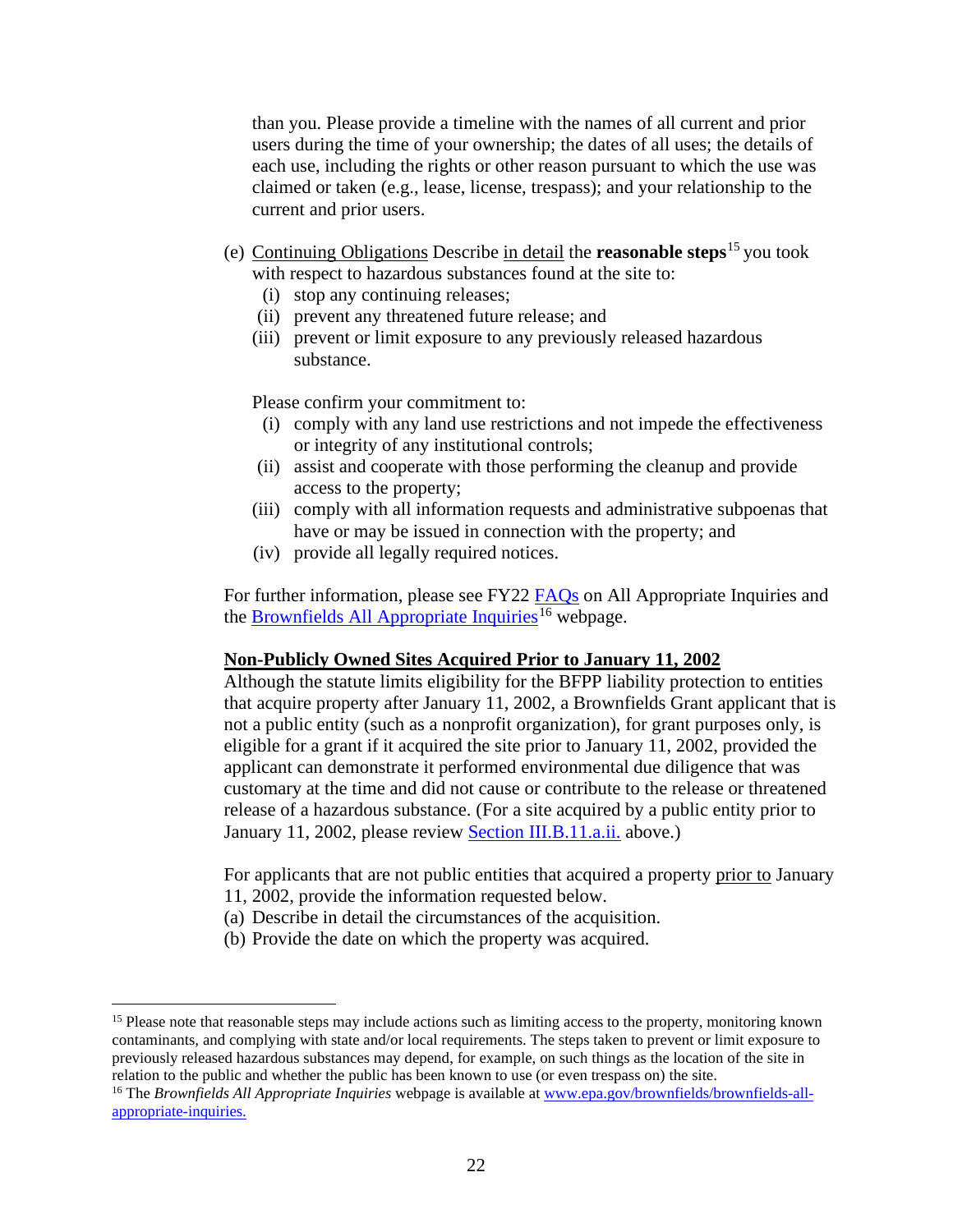- (c) Discuss the environmental due diligence you performed prior to your acquisition of the site and/or affirm that it was customary at the time of acquisition.
- (d) Identify whether all disposal of hazardous substances at the site occurred before you acquired the property.
- (e) Affirm that you have not caused or contributed to any release of hazardous substances at the site.
- (f) Affirm that you have not, at any time, arranged for the disposal of hazardous substances at the site or transported hazardous substances to the site.
- (g) Describe in detail the **reasonable steps**[17](#page-22-0) you took with respect to hazardous substances found at the site to:
	- i. stop any continuing releases;
	- ii. prevent any threatened future release; and
	- iii. prevent or limit exposure to any previously released hazardous substance.

For more information on the CERCLA landowner liability protections, please refer to [Fact Sheet: EPA Brownfields Grants, CERCLA Liability, and All Appropriate](https://www.epa.gov/brownfields/fact-sheet-epa-brownfields-grants-cercla-liability-and-all-appropriate-inquiries)  [Inquiries.](https://www.epa.gov/brownfields/fact-sheet-epa-brownfields-grants-cercla-liability-and-all-appropriate-inquiries)<sup>[18](#page-22-1)</sup>

Applicants may also call the Regional Brownfields Contact listed in **Section VII.** with questions about BFPP, CPO, or ILO eligibility.

#### <span id="page-22-2"></span>**b. Property Ownership Eligibility – Petroleum Sites**

In addition to the basic Brownfield Grant eligibility criteria, eligibility for petroleum sites is determined by applying the criteria established in the statute: there can be no viable responsible party, the applicant cannot be potentially liable for cleaning up the site, and the site must not be subject to a RCRA corrective action order. If a party is identified as being responsible for contamination at the site and that party is financially viable, then the site is not eligible for Brownfields Grant funding (refer to Section 1.3.2. in the [Information on Sites Eligible for Brownfields Funding under CERCLA § 104\(k\)](https://www.epa.gov/brownfields/information-sites-eligible-brownfields-funding-under-cercla-ss-104k) for more information). Generally, petroleum site eligibility will be determined by the state. Where the state is unable to make the eligibility determination, EPA will make the determination. EPA will make the determination for tribes.

**Non-tribal applicants** must provide the information required for a petroleum site eligibility determination (listed below) to your state so that the state can make the necessary determination on petroleum site eligibility. You must provide EPA with a copy of the state determination letter as an attachment to your Narrative. If the state does not

<span id="page-22-1"></span><span id="page-22-0"></span> $17$  Please note that reasonable steps may include actions such as limiting access to the property, monitoring known contaminants, and complying with state and/or local requirements. The steps taken to prevent or limit exposure to previously released hazardous substances may depend, for example, on such things as the location of the site in relation to the public and whether the public has been known to use (or even trespass on) the site. <sup>18</sup> Fact Sheet: EPA Brownfields Grants, CERCLA Liability, and All Appropriate Inquiries is available at [www.epa.gov/brownfields/fact-sheet-epa-brownfields-grants-cercla-liability-and-all-appropriate-inquiries](http://www.epa.gov/brownfields/fact-sheet-epa-brownfields-grants-cercla-liability-and-all-appropriate-inquiries)*.*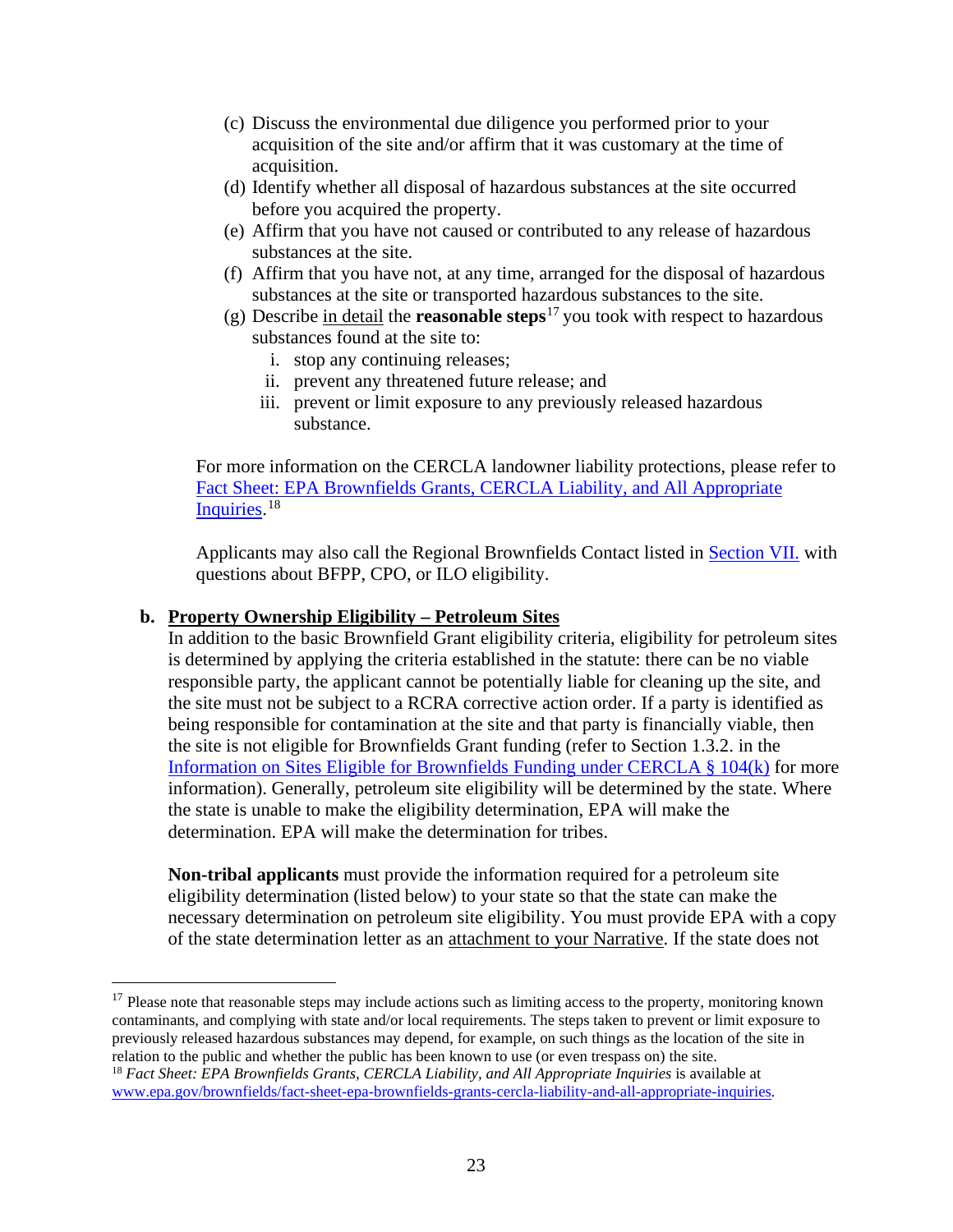make the determination before the application due date or is unable to make the determination, please attach a copy of the request you sent to the state. (**Note:** You must provide EPA with the date you submitted your request to the state to make the petroleum site determination. EPA will make the petroleum site eligibility determination if a state is unable to do so following a request from an applicant.) Also, in your letter to the state, please request that the state provide information regarding whether it applied EPA's guidelines in making the petroleum determination, or if not, what standard it applied.

**Tribal applicants** must submit the information required for a petroleum site eligibility determination (listed below) as an attachment to your Narrative. EPA will make the petroleum site eligibility determinations for tribes.

#### **i. INFORMATION REQUIRED FOR A PETROLEUM SITE ELIGIBILITY DETERMINATION**

- (1) Current and Immediate Past Owners Identify the current and immediate past owner of the site. (For Cleanup Grants, the applicant must be the current owner.)
- (2) Acquisition of Site Identify when and by what method the current owner acquired the property (e.g., purchase, tax foreclosure, donation, eminent domain).
- (3) No Responsible Party for the Site Identify whether the current and immediate past owner: (i) dispensed or disposed of petroleum or petroleum product contamination, or exacerbated the existing petroleum contamination at the site; (ii) owned the site when any dispensing or disposal of petroleum (by others) took place; and (iii) took reasonable steps with regard to the contamination at the site.
- (4) Cleaned Up by a Person Not Potentially Liable Identify whether you (the applicant) dispensed or disposed of petroleum or petroleum product, or exacerbated the existing petroleum contamination at the site, and whether you took reasonable steps with regard to the contamination at the site.
- (5) Judgments, Orders, or Third-Party Suits Provide information that no responsible party (including the applicant) is identified for the site, through either:
	- (a) a judgment rendered in a court of law or an administrative order that would require any person to assess, investigate, or clean up the site; or
	- (b) an enforcement action by federal or state authorities against any party that would require any person to assess, investigate, or clean up the site; or
	- (c) a citizen suit, contribution action, or other third-party claim brought against the current or immediate past owner, that would, if successful, require the assessment, investigation, or cleanup of the site.
- (6) Subject to RCRA Identify whether the site is subject to any order under § 9003(h) of the Solid Waste Disposal Act.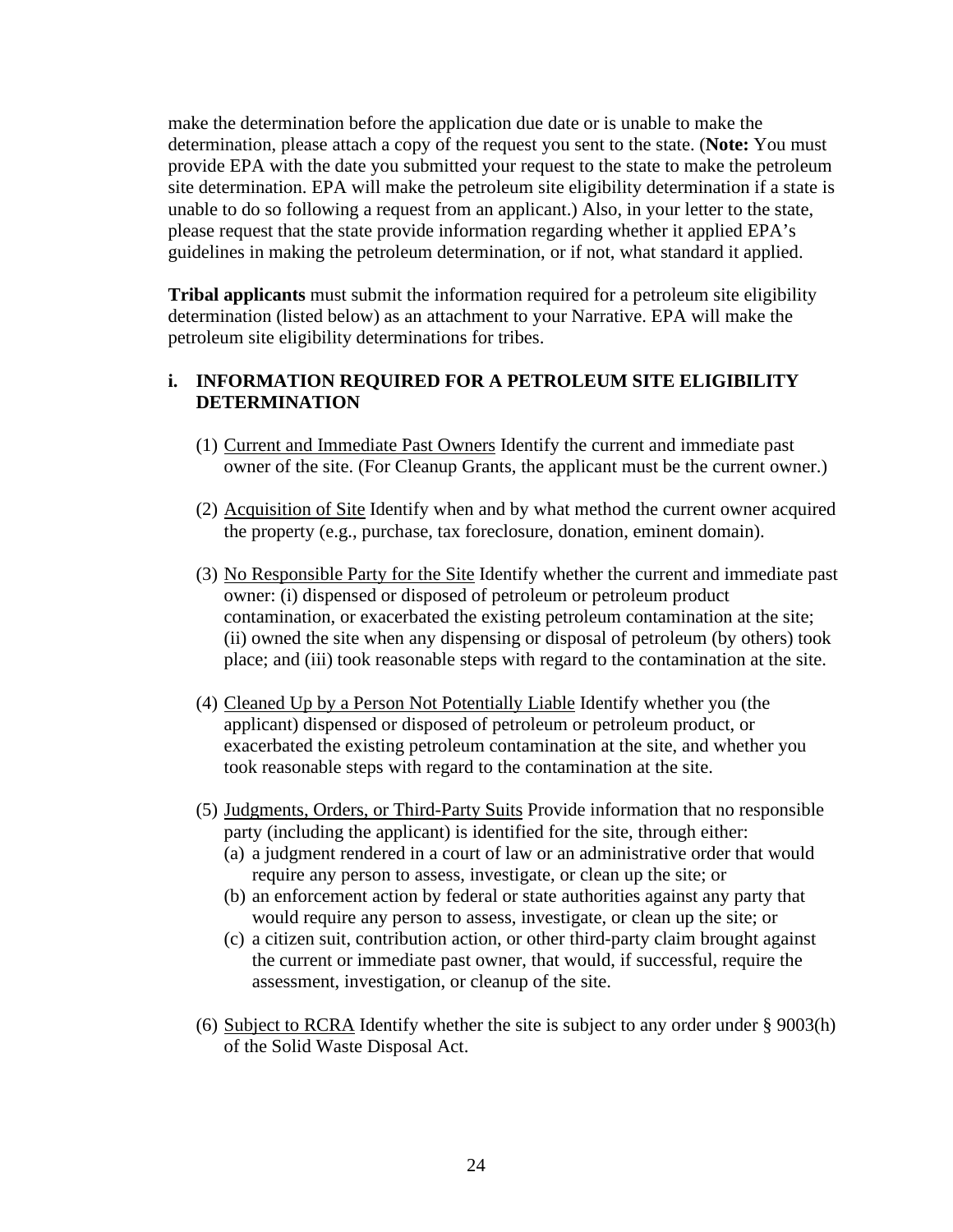(7) Financial Viability of Responsible Parties For any current or immediate past owners identified as responsible for the contamination at the site, provide information regarding whether they have the financial capability to satisfy their obligations under federal or state law to assess, investigate, or clean up the site.

**Note:** If no responsible party is identified in (3) or (4) above, then the petroleumcontaminated site may be eligible for funding. If a responsible party is identified above, EPA or the state must next determine whether that party is viable. If any such party is determined to be viable, then the petroleum-contaminated site may not be eligible for funding. For more information, see the [Information on Sites](https://www.epa.gov/brownfields/information-sites-eligible-brownfields-funding-under-cercla-ss-104k)  [Eligible for Brownfields Funding under CERCLA § 104\(k\).](https://www.epa.gov/brownfields/information-sites-eligible-brownfields-funding-under-cercla-ss-104k)

#### <span id="page-24-0"></span>**12. Cleanup Authority and Oversight Structure**

#### **Please note that you will be required to comply with all applicable federal and state laws and ensure that each cleanup project protects human health and the environment.**

- a. Describe how you will oversee the cleanup at the site(s). Indicate whether you plan to enroll in a state or tribal response program. If you do not plan to enroll in a state or tribal response program, or an appropriate state or tribal response program is not available, you will be required to consult with EPA to ensure the cleanup is protective of human health and the environment. Therefore, if you do not plan to enroll in a state or tribal response program, provide a description of the technical expertise you have to conduct, manage, and oversee the cleanup and/or whether you plan to acquire additional technical expertise. If you do plan to acquire additional technical expertise, discuss how you will comply with the competitive procurement provisions of 2 CFR §§ 200.317 through 200.327 and ensure that this technical expertise is in place prior to beginning cleanup activities.
- b. Cleanup response activities often impact adjacent or neighboring properties. For example, access to neighboring properties may be necessary to conduct the cleanup, perform confirmation sampling, or monitor offsite migration of contamination. If this type of access is needed, provide your plan to acquire access to the relevant property(ies).

#### <span id="page-24-1"></span>**13. Community Notification**

The applicant must provide the community with notice of its intent to apply for an EPA Brownfields Cleanup Grant and allow the community an opportunity to comment on the draft application. The community notification ad (or equivalent), public meeting, and other requirements discussed below must be current and related to this specific application. All applicants, including applicants in communities impacted by COVID-19, must meet these requirements. **Failure to demonstrate timely community notification will result in disqualification of the application.** Refer to the FY22 [FAQs](https://www.epa.gov/brownfields/frequently-asked-questions-about-multipurpose-assessment-rlf-and-cleanup-grants) for examples of acceptable community notification methods including alternatives for COVID-19 impacted communities.

Applicants who are proposing multiple sites may plan to have a single community notification ad (or equivalent) and meeting to address the multiple sites. However, all target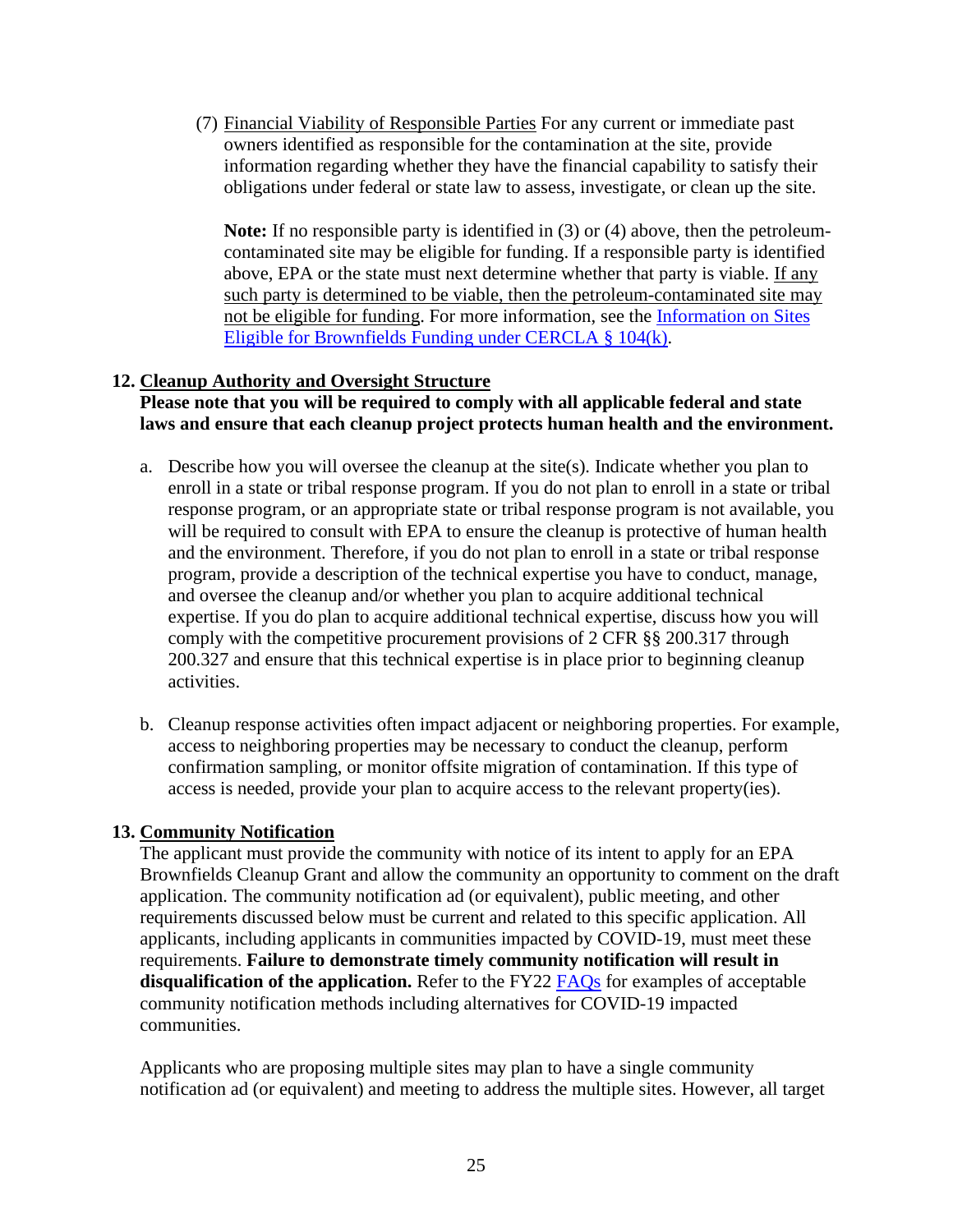communities must receive the notification and be provided an opportunity to comment on the application.

## **a. Draft Analysis of Brownfield Cleanup Alternatives**

The applicant must allow the community an opportunity to comment on the draft application, which must include an attached draft Analysis of Brownfield Cleanup Alternatives (ABCA). The draft ABCA(s) must briefly summarize information about:

- the site and contamination issues, cleanup standards, and applicable laws;
- the cleanup alternatives considered (for each alternative considered and the alternative chosen including information on the effectiveness, the ability of the applicant to implement, the resilience to address potential adverse impacts caused by extreme weather events, the cost, and an analysis of the reasonableness); and
- the proposed cleanup.

Applicants requesting funding for multiple sites must include a draft ABCA for each site.

The draft ABCA(s) submitted as part of the application is intended as a brief preliminary document. A suggested outline, with information that the ABCA must contain, can be found in the FY22 [FAQs.](https://www.epa.gov/brownfields/frequently-asked-questions-about-multipurpose-assessment-rlf-and-cleanup-grants)

If the application is selected for funding, recipients will be required to finalize the ABCA(s) and make it available for additional public review and comment as part of their pre-cleanup activities. (See the **Brownfield [Programmatic Requirements](https://www.epa.gov/brownfields/programmatic-requirements-brownfields-grants)<sup>[19](#page-25-0)</sup> for more** information.)

## **b. Community Notification Ad**

The applicant must publish a community notification ad in the local newspaper or an equivalent means customarily used to communicate to the target community(ies) (e.g., notifying the target community via website, listserv, social media, radio or television broadcast, etc.) **no later than 14 calendar days before** the application is **submitted** to  $EPA.<sup>20</sup>$  $EPA.<sup>20</sup>$  $EPA.<sup>20</sup>$ 

The community notification ad (or equivalent) must clearly state:

- $\bullet$  that a copy of this grant application, including the draft ABCA(s), is available for public review and comment;
- how to comment on the draft application;
- where the draft application is located (e.g., town hall, library, website); and
- $\bullet$  the date, time, and location of the public meeting(s).

All target communities, including community members with limited English proficiency and community members with disabilities, must receive the notification and be provided an opportunity to comment on the application.

<span id="page-25-0"></span><sup>&</sup>lt;sup>19</sup> The *Brownfield Programmatic Requirements* are available at <u>www.epa.gov/brownfields/programmatic-requirements-brownfields-grants.</u>

<span id="page-25-1"></span> $\frac{20 \text{ If you submit the application on December 1, 2021, the community notification and must be published no later than}$ **November 17, 2021**. If you submit the application before December 1, 2021, the community notification ad must be published at least 14 calendar days before the date you **submit** the application to EPA.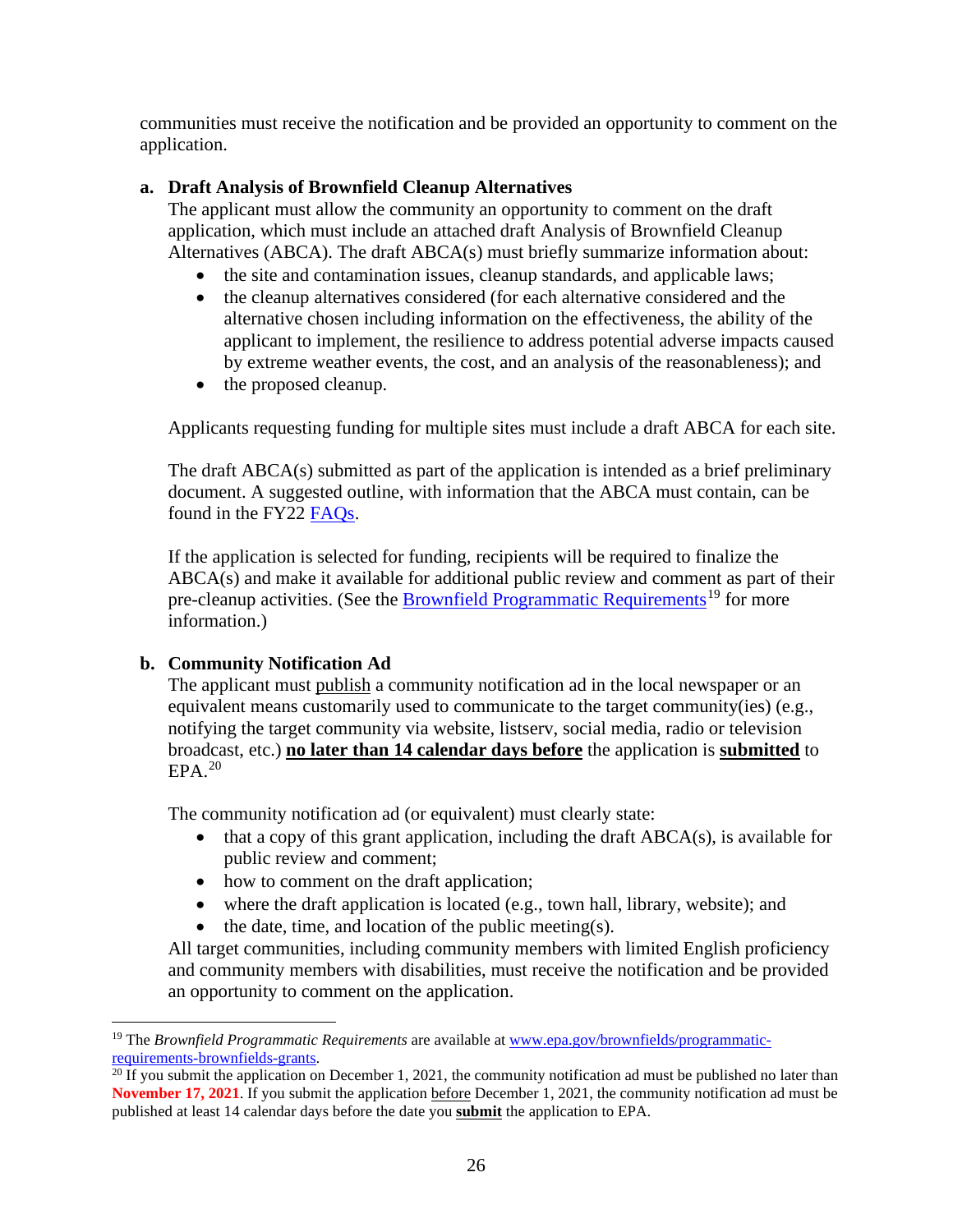Refer to the FY22 [FAQs](https://www.epa.gov/brownfields/frequently-asked-questions-about-multipurpose-assessment-rlf-and-cleanup-grants) for examples of acceptable community notification methods.

#### **c. Public Meeting**

The applicant must hold a public meeting to discuss the draft application and consider public comments prior to submittal of this application. A regularly scheduled community meeting where multiple topics are discussed is sufficient provided there is an opportunity to discuss the draft application. The public meeting may be held in person, virtually, and/or by teleconference, must be accessible to persons with limited English proficiency and persons with disabilities, and must be held prior to submittal of this application.

From the meeting, the applicant must produce:

- the comments or a summary of the public comments received;
- the applicant's response to those comments;
- meeting notes or a summary of the public meeting(s); and
- meeting sign-in sheet/participant list.

In addition to the public meeting, the applicant may choose to host additional outreach sessions via webinars, or other media outlets, to further engage the community and solicit comments on the application.

#### **d. Submission of Community Notification Documents**

The applicant must attach the items listed below to the application submitted to EPA:

- a copy of the draft  $ABCA(s)$ ;
- a copy of the newspaper ad (or equivalent) that demonstrates solicitation for comments on the application and that notification to the public occurred at least 14 calendar days before the application was submitted to EPA. An equivalent method may include, for example, a dated image of the website or copy of the listserv message used to notify the public;
- the comments or a summary of the comments received;
- the applicant's response to those public comments;
- meeting notes or summary from the public meeting(s); and
- meeting sign-in sheet/participant list.

If one or more of the above-requested attachments are not submitted with the application, please explain why the requested attachment is not included.

## <span id="page-26-0"></span>**14. Statutory Cost Share**

Cleanup Grant recipients are required to provide a cost share that is calculated as 20% of the total federal cleanup funds awarded. For example, if EPA awards you \$500,000 of federal cleanup funds, you must provide a cost share of an additional \$100,000. The cost share may be in the form of a contribution of money, labor, material, or services from a non-federal source. If the cost share is in the form of a contribution of labor, material, or other services, it must be incurred for an eligible and allowable expense under the grant and not for ineligible expenses and it must otherwise comply with 2 CFR § 200.306. Eligible and allowable expenses may include administrative costs borne by the recipient or a third-party to meet its cost share obligation; including indirect costs, subject to the 5% limit on administrative costs.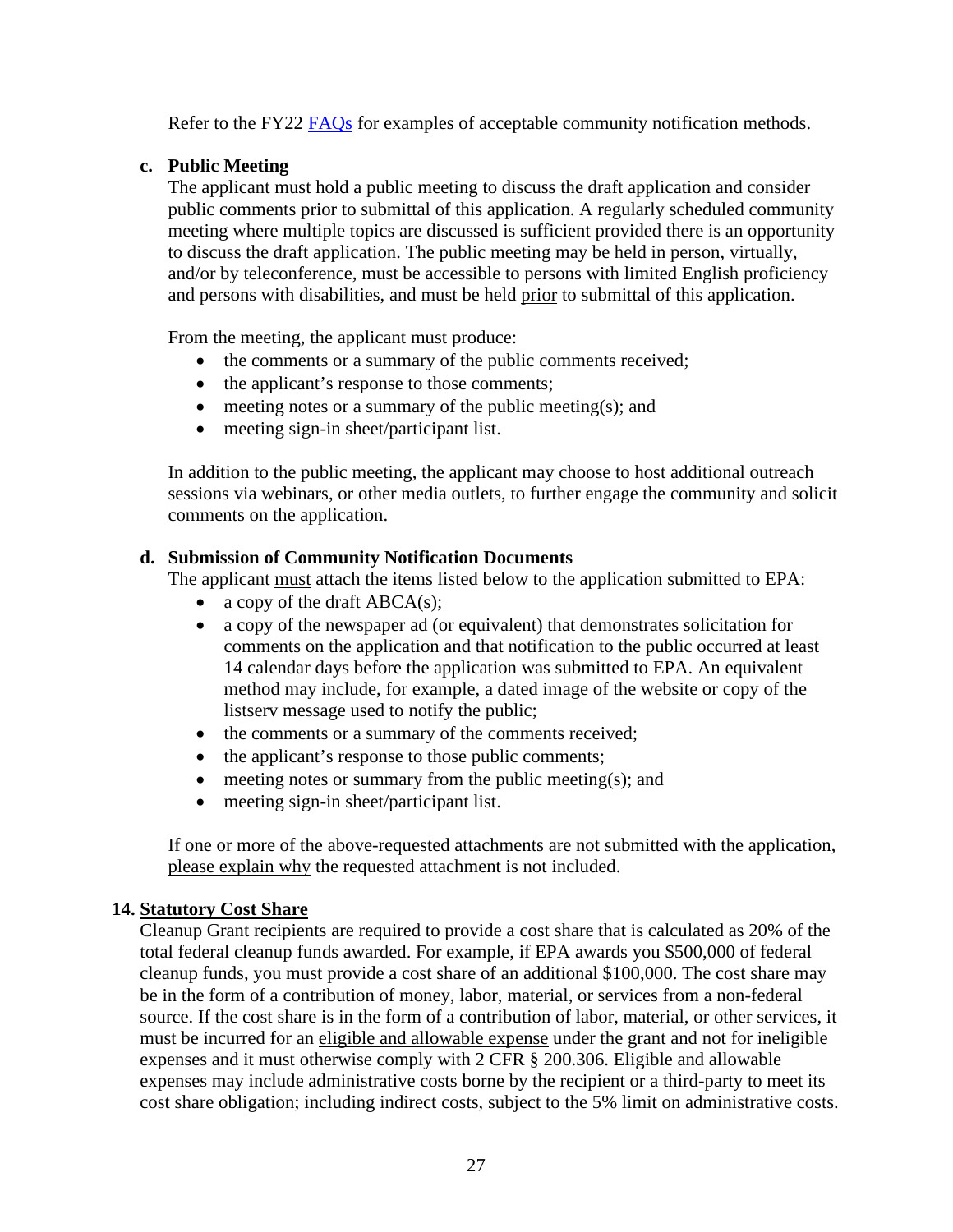Costs incurred before EPA notifies the applicant of selection are generally not allowable to meet the cost share. See the FY22 [FAQs](https://www.epa.gov/brownfields/frequently-asked-questions-about-multipurpose-assessment-rlf-and-cleanup-grants) for more information on the cost share requirement.

Government entities with populations of 50,000 and fewer, tribes, and nonprofit organizations may petition EPA to waive the cost share requirement if meeting a cost share will place an undue hardship. EPA will consider hardship waiver requests on a case-by-case basis and intends to approve such requests on an **extremely limited basis**.

- a. Demonstrate how you will meet the required cost share, including the sources of the funding or services, as required for this Cleanup Grant.
- b. If you are requesting a hardship waiver of the entire cost share, or a portion of the cost share, provide an explanation for the basis of your request. This explanation must be submitted on a separate page, titled "Hardship Waiver Request." Your explanation should include whether the proposed project(s) could still proceed if the cost share waiver was not approved and relevant data such as:
	- unemployment rate;
	- per capita income;
	- data demonstrating substantial out-migration or population loss;
	- data demonstrating underemployment, that is, employment of workers at less than full-time or at less skilled tasks than their training or abilities permit;
	- local natural or other major disasters or emergencies;
	- information regarding extraordinary depletion of natural resources;
	- closure or restructuring of industrial firms and negative effects of changing trade patterns;
	- whether you are located in a President-declared disaster area (declared within 18) months of the submission date for your application); and/or
	- whether you have exhausted effective taxing (for governmental entities only) and borrowing capacity.

Where available, applicants must supply data derived from the most recent American Community Survey ("ACS") published by the U.S. Census Bureau. In cases where such data are not available, applicants may provide data from other sources (including data available from the Census Bureau and the Bureaus of Economic Analysis, Labor Statistics, Indian Affairs, or other federal sources). In cases where no federal data are available, applicants may submit the most recent data available through their state, tribal, or local government. Cite all sources for data provided.

Successful applicants will be notified at the time of the grant announcement if their cost share waiver request was approved. Approval of a cost share waiver does not increase the amount of funding that will be provided by EPA in the grant award. Rather, approval of the cost share waiver will relieve the selected applicant of the responsibility for providing the cost share amount for the grant award.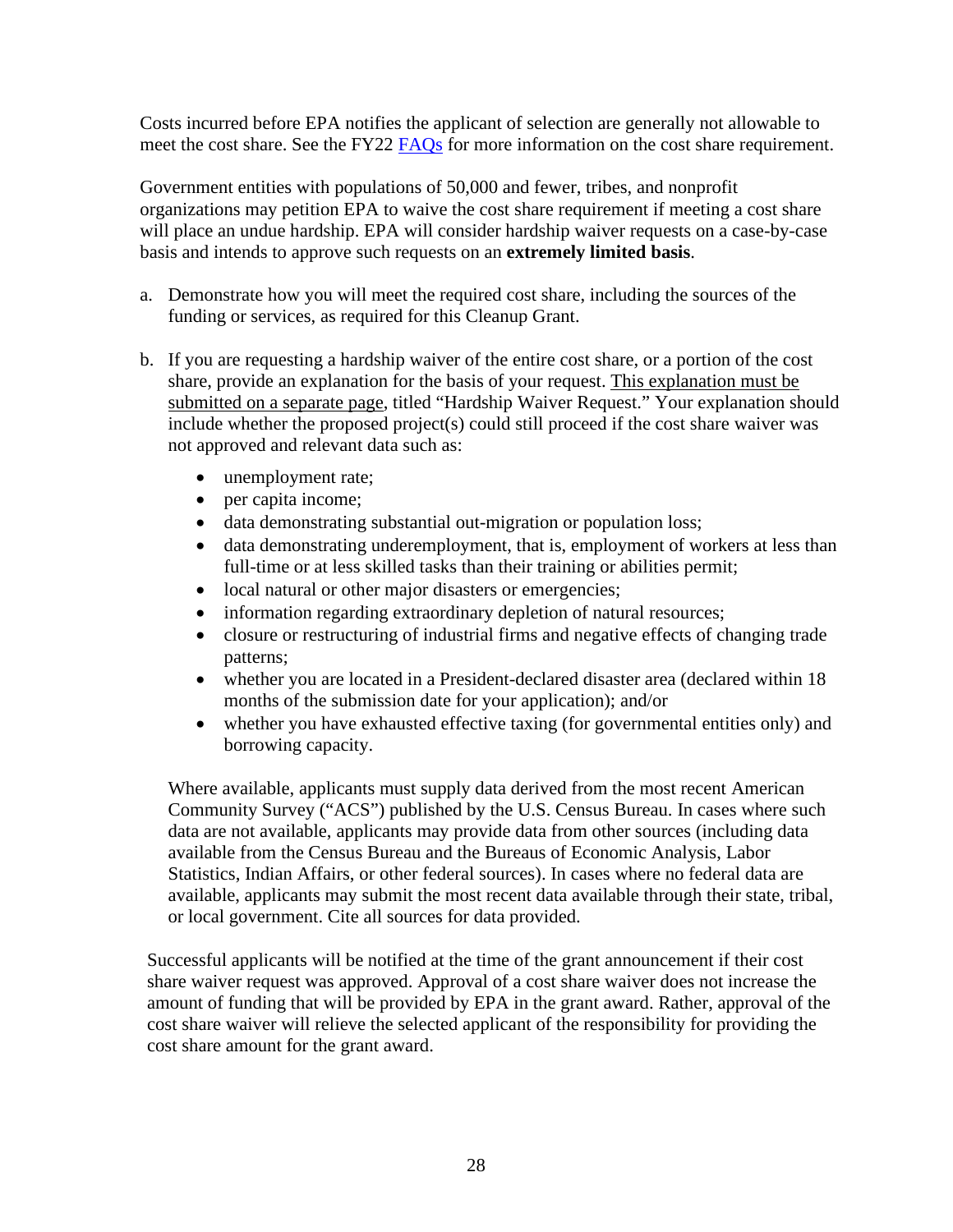#### <span id="page-28-1"></span>**15. Waiver of the \$500,000 Limit**

Applicants that plan to only address one brownfield site in their application may request a waiver of the \$500,000 limit and request up to \$650,000. EPA will consider requests on a case-by-case basis and intends to approve such requests on an **extremely limited basis**.

Applicants requesting a waiver must attach a justification for the waiver request, up to two pages, that includes information which demonstrates the applicant's need for additional funding (above \$500,000), readiness to begin and complete the project in the 3-year period of performance, and secured resources that will facilitate completion of the project/reuse. The request should provide information on:

- an explanation of the need for the waiver;
- the size of the site;
- the extent of contamination at the site;
- whether the site is enrolled in the State or Tribal response program;
- the planned reuse of the site and whether the reuse aligns with a completed master/land use/revitalization plan/related community priorities;
- whether there are firm leveraging commitments in place to complete the remediation activities (source, amount, and whether the commitment is secured);
- whether there are firm leveraging commitments, including commitments from developers, in place to complete the redevelopment/reuse of the site (source, amount, and whether the commitment is secured); and
- other relevant information as needed.

Note, these leveraging commitments are not included in the budget for the application and may include state and other federal resources without regard to whether the costs are eligible and allowable for Brownfields Grant funding.

Successful applicants will be notified at the time of the grant announcement if their waiver of the \$500,000 funding limit was approved. If the waiver is not approved, the application may still be selected for funding, up to \$500,000.

#### <span id="page-28-0"></span>**16. Named Contractors and Subrecipients**

EPA does not require or encourage applicants to name procurement contractors (including consultants) or subrecipients in applications for Brownfields grant funding. However, if an applicant chooses to identify a procurement contractor(s) or subrecipient(s) to conduct work proposed in this application, the applicant must comply with the following requirements even if the entity is referred to as a "partner" in the application.

**Note –** Successful applicants that do not name procurement contractors or subrecipients in their applications must also comply with the requirements described below, regardless if the contractor was procured before or after the EPA cooperative agreement is awarded. For example, firms or individual consultants that develop or draft specifications, requirements, statements of work, or invitations for bids or requests for proposals must be excluded from competing for such procurements as provided in [2 CFR § 200.319\(b\).](https://www.ecfr.gov/cgi-bin/text-idx?SID=e45d2457d8430f61b740da1f8449be00&mc=true&node=se2.1.200_1319&rgn=div8)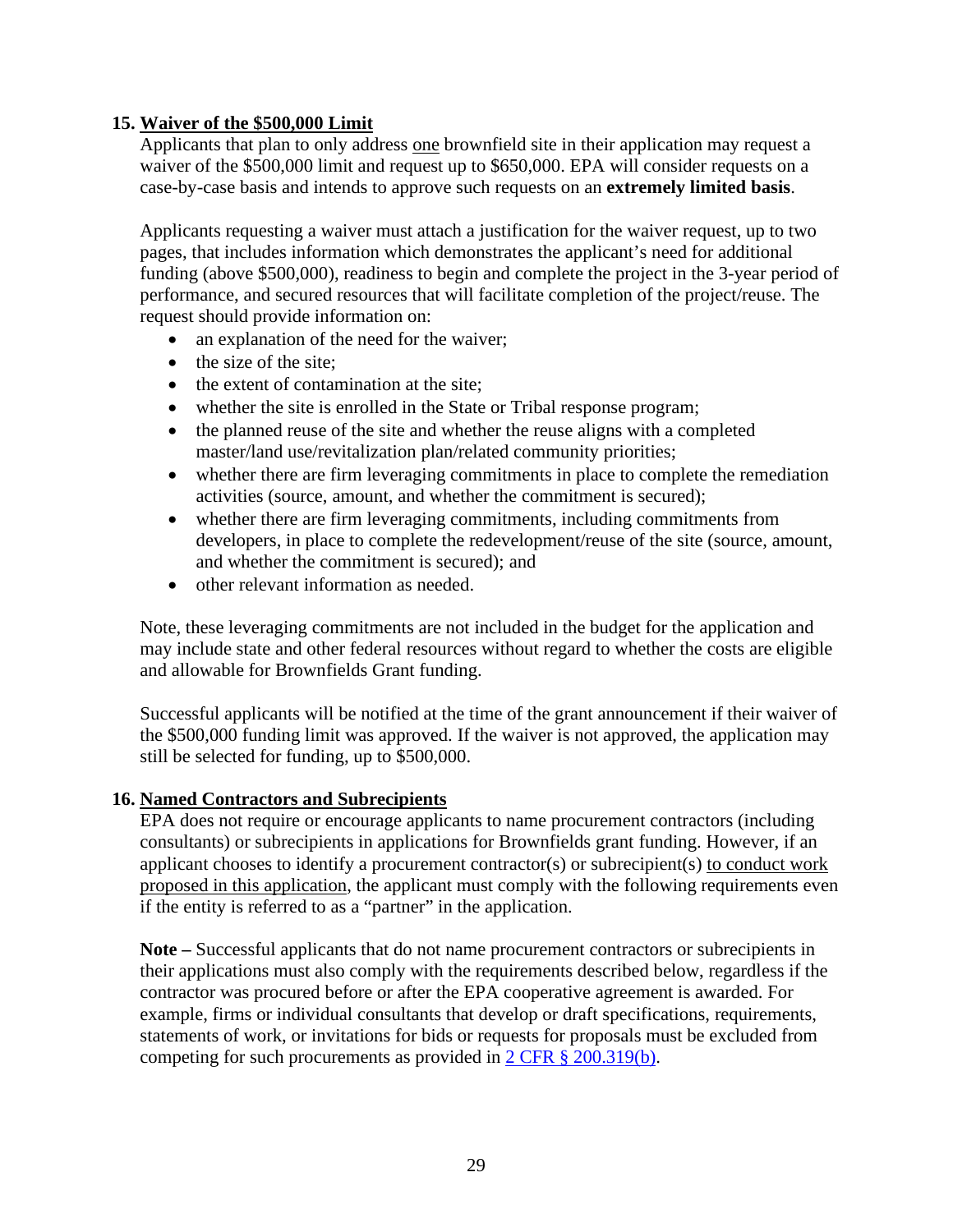• **Contractors.** Applicants, other than state applicants, that identify a procurement contractor(s) in their application where the amount of the contract will be more than the micro-purchase threshold in  $2 \text{ CFR } \frac{8}{9}$  200.320(a)(1) (\$10,000 for most applicants) must demonstrate, in their application, how the contractor (including consultants) was selected in compliance with the fair and open competition requirements in 2 CFR Part 200 and 2 CFR Part 1500. EPA provides guidance on complying with the competition requirements in the [Best Practice Guide for Procuring Services, Supplies, and](https://www.epa.gov/grants/best-practice-guide-procuring-services-supplies-and-equipment-under-epa-assistance-agreements)  [Equipment Under EPA Assistance Agreements.](https://www.epa.gov/grants/best-practice-guide-procuring-services-supplies-and-equipment-under-epa-assistance-agreements)<sup>[21](#page-29-0)</sup> For example, EPA will not accept sole source justifications for proposed procurement contracts for services such as environmental consulting, engineering, and remediation that are available in the commercial marketplace.

Describe the procurement procedures that were followed to hire the contractor(s) that is named in this application and include information on **where and when** the Request for Proposals/Request for Qualifications was posted. Alternatively, state 'n/a' or 'not applicable' if a contractor is not named in this application.

• **Subrecipients.** All applicants, including states, must demonstrate that the named subrecipient is eligible for a subaward in compliance with Appendix A of EPA's [Subaward Policy.](https://www.epa.gov/sites/production/files/2020-11/documents/gpi-16-01-subaward-policy_app-a.pdf)<sup>[22](#page-29-1)</sup> This policy provides, among other things, that transactions between recipients and for-profit firms and individual consultants are procurement contracts rather than subawards when the transaction involves the acquisition of services from the firm or individual.

Refer to [EPA's Contracts and Subawards Solicitation Clause](https://www.epa.gov/grants/epa-solicitation-clauses)<sup>[23](#page-29-2)</sup> for additional guidance on these requirements which must be met for all contractors (except for micropurchases as described above) and/or subrecipients specifically named in the application.

Describe how the named subrecipient is eligible for a subaward (e.g., is a nonprofit organization or unit of government). Alternatively, state 'n/a' or 'not applicable' if a subrecipient is not named.

**Failure to demonstrate compliance with these requirements in the application will result in rejection of the application.** EPA staff may contact the applicant to clarify issues or obtain additional information before making a final determination of compliance and rejection of the application. Please see Section D. in the FY22 [FAQs](https://www.epa.gov/brownfields/frequently-asked-questions-about-multipurpose-assessment-rlf-and-cleanup-grants) for additional guidance.

<span id="page-29-0"></span><sup>21</sup> *EPA's Best Practice Guide for Procuring Services, Supplies, and Equipment Under EPA Assistance Agreements* is available at www.epa.gov/grants/best-practice-guide-procuring-services-supplies-and-equipment-under-epa-<br>assistance-agreements.

<span id="page-29-1"></span><sup>&</sup>lt;sup>22</sup> *Appendix A of EPA's Subaward Policy* is available a[t www.epa.gov/sites/production/files/2020-](http://www.epa.gov/sites/production/files/2020-11/documents/gpi-16-01-subaward-policy_app-a.pdf) [11/documents/gpi-16-01-subaward-policy\\_app-a.pdf.](http://www.epa.gov/sites/production/files/2020-11/documents/gpi-16-01-subaward-policy_app-a.pdf) <sup>23</sup> *EPA's Solicitation Clauses* are available at <u>www.epa.gov/grants/epa-solicitation-clauses</u>.

<span id="page-29-2"></span>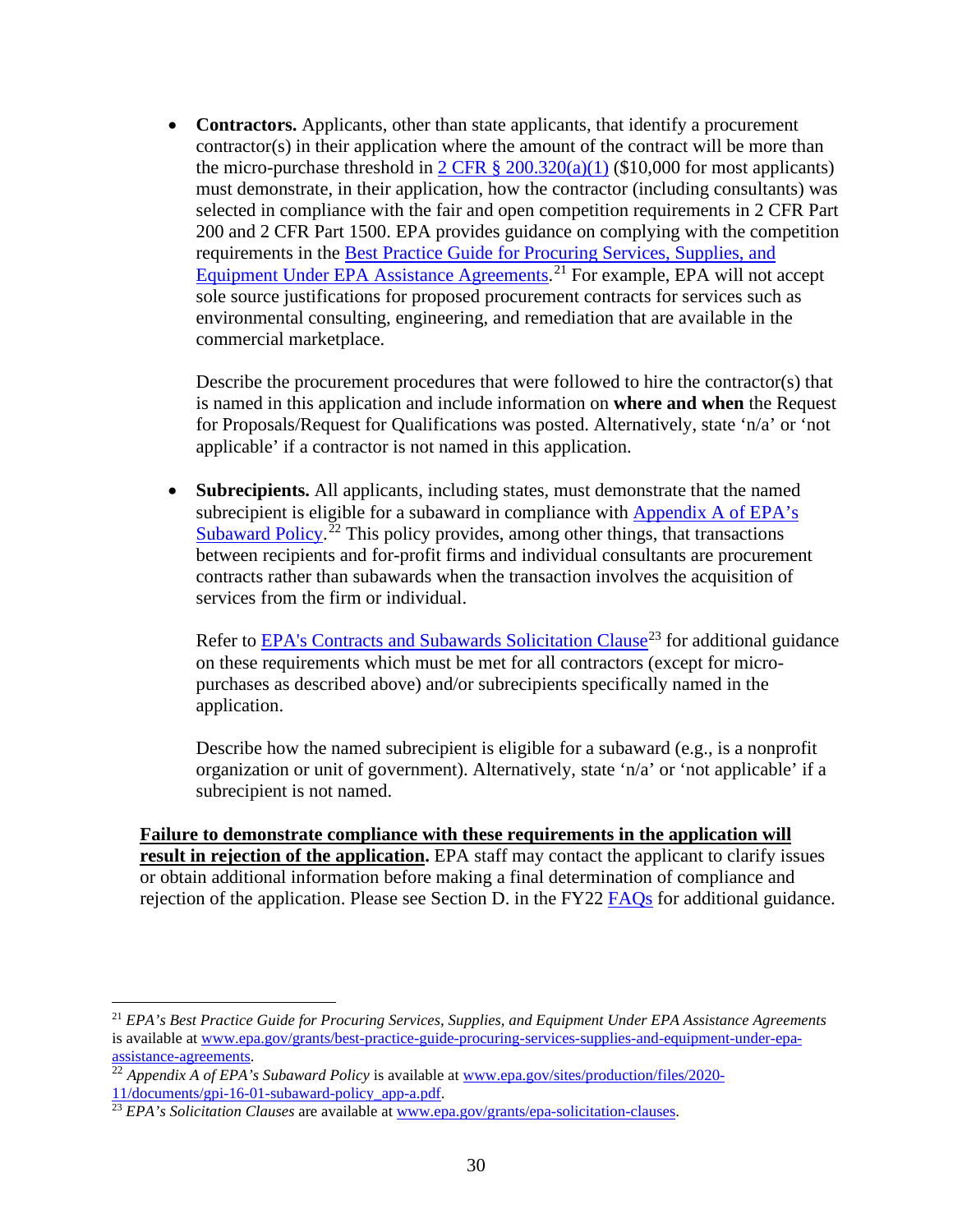# <span id="page-30-1"></span>**SECTION IV. – APPLICATION SUBMISSION INFORMATION**

## <span id="page-30-2"></span>**IV.A. How to Obtain an Application Package**

A copy of these guidelines can be obtained from the [EPA Brownfields Program](https://www.epa.gov/brownfields/multipurpose-assessment-rlf-and-cleanup-marc-grant-application-resources) website<sup>[24](#page-30-3)</sup> or through [www.grants.gov.](https://www.grants.gov/)

## <span id="page-30-0"></span>**IV.B. Due Date and Submission Instructions**

Your organization's Authorized Organization Representative (AOR) must submit your complete application package<sup>[25](#page-30-4)</sup> electronically to EPA through [www.grants.gov.](https://www.grants.gov/) Applications must be received no later than 11:59 p.m. ET on **December 1, 2021**. Please allow enough time to successfully submit your application package and allow for unexpected errors that may require you to resubmit. Occasionally, technical and other issues arise when using [www.grants.gov.](https://www.grants.gov/)

Applications received after 11:59 p.m. ET on **December 1, 2021**, will not be considered for funding.

In order to submit an application through [www.grants.gov,](https://www.grants.gov/) your organization must:

- Have an active DUNS number:
- Have an active System for Award Management (SAM) account in [www.sam.gov;](https://www.sam.gov/SAM/)
- Be registered in [www.grants.gov;](https://www.grants.gov/) and
- Have the E-Business Point of Contact designate an AOR in [www.grants.gov.](http://www.grants.gov/)

The registration process for all the above items **may take a month or more to complete**. Please refer to the FY22 FAQs for additional information on the registration requirements.

The electronic submission of your application must be made by the AOR of your institution who is registered with [www.grants.gov](https://www.grants.gov/) and is authorized to sign applications for federal assistance. Refer to [Appendix 1](#page-57-0) for specific instructions on how to apply through [www.grants.gov.](https://www.grants.gov/)

If you do not have the technical capability to apply electronically through [www.grants.gov](https://www.grants.gov/) because of limited or no Internet access which prevents you from being able to upload the required application materials to [www.grants.gov,](https://www.grants.gov/) please refer to the procedures in [Appendix 1.](#page-57-0)

You should make every effort to complete the registration process in order to apply through [www.grants.gov.](http://www.grants.gov/) However, if you are experiencing technical difficulties in applying through [www.grants.gov](http://www.grants.gov/) because of operational or other issues related to COVID-19, you may request to submit the application by email. Email your request (which must include an explanation of the COVID-19 related issue you are experiencing and the specific reason you are unable to submit the application through www.grants.gov) and the complete application to Jerry Minor-Gordon [\(minor-gordon.jerry@epa.gov\)](mailto:minor-gordon.jerry@epa.gov) by December 1, 2021, at 11:59 PM ET. Requests will be reviewed on a case-by-case basis. There is no guarantee EPA will accept the submission outside

<span id="page-30-3"></span> $24$  The EPA Brownfields Program website is available at  $www.epa.gov/brownfields.$ 

<span id="page-30-4"></span> $25$  Note, for the purposes of this competition, the "application package" includes the required federal forms available a[t www.grants.gov,](https://www.grants.gov/) as well as the Narrative Information Sheet, the Narrative and associated attachments.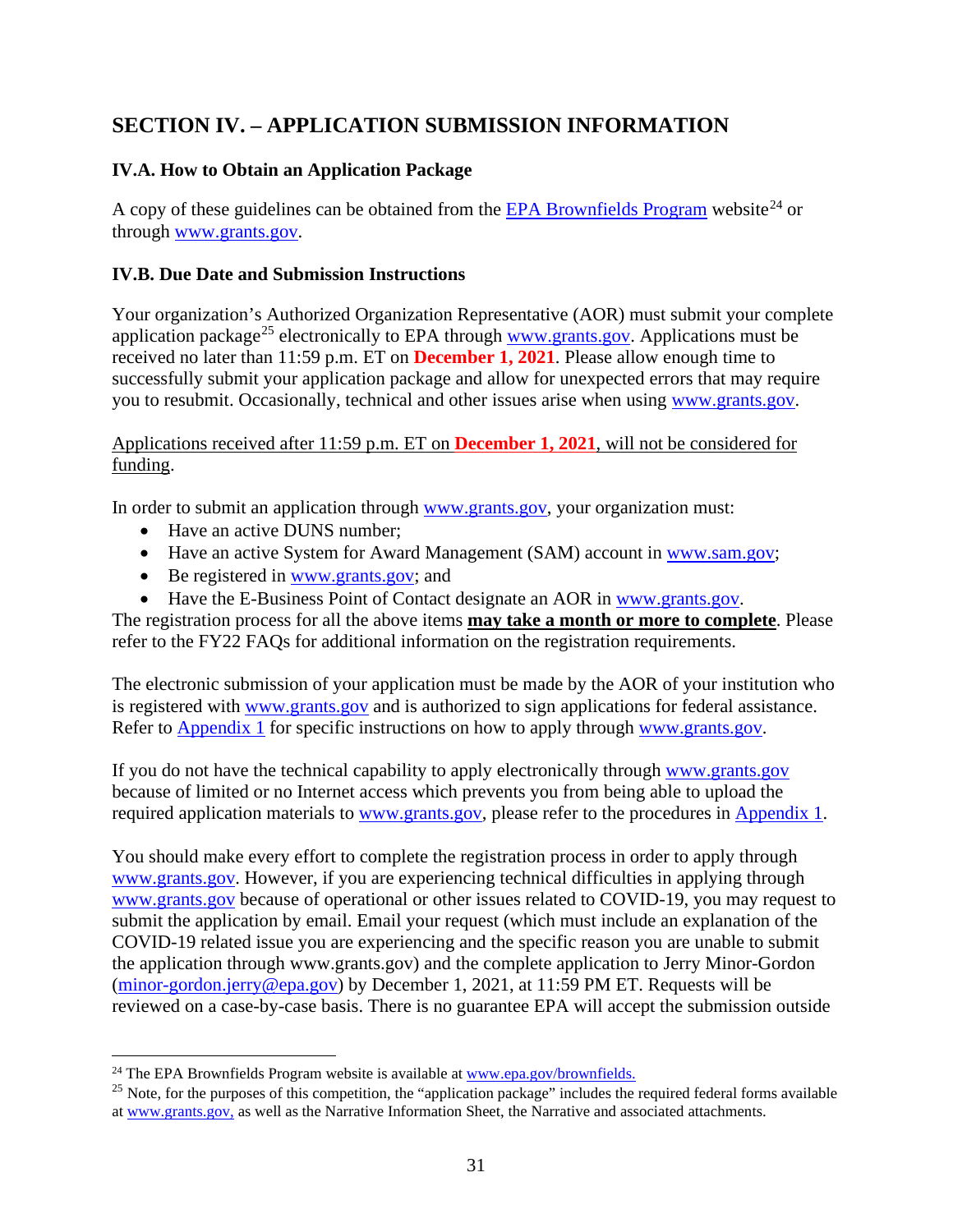#### of [www.grants.gov.](http://www.grants.gov/) **Requests received after December 1, 2021, at 11:59 PM ET will not be reviewed or considered.**

If you submit more than one application for the same, identical project (either in error or to replace a previously submitted application), EPA will only review the most recently received application for that project unless you notify Jerry Minor-Gordon [\(minor-gordon.jerry@epa.gov\)](mailto:minor-gordon.jerry@epa.gov) and specify which application you want EPA to review.

## <span id="page-31-0"></span>**IV.C. Content and Form of Application Submission**

The application must stand on its own merits based on the responses to the relevant ranking criteria in [Section IV.E.](#page-34-0) 

All application materials must be in English. The Narrative Information Sheet and the Narrative must be typed, single-spaced, on letter-sized (8.5 x 11-inch) paper, and should **use standard Times New Roman, Arial, or Calibri fonts with a 12-point font size**. The Application Submission Checklist below outlines the documents to include in the application. Extraneous materials, including photos, graphics, and attachments not listed, will not be considered.

## **APPLICATION SUBMISSION CHECKLIST**

- Federal application materials required by www.grants.gov (see [Appendix 1\)](#page-57-0)
- Narrative Information Sheet (3-page limit, single-spaced) (see [Section IV.D.\)](#page-12-0)
- Narrative Information Sheet Attachment: o Letter from the state or tribal environmental authority (see [Section IV.D.8.\)](#page-34-1)
- The Narrative, which includes responses to the ranking criteria (10-page limit, single-spaced) (see [Section IV.E.\)](#page-34-0)
- Narrative Attachment:
	- o Documentation indicating committed leveraged resources, if applicable (see [Section](#page-36-1)  [IV.E.1.c.i.\)](#page-36-1)
- Threshold Criteria Responses (as an attachment(s)):
	- o A statement of applicant eligibility if a city, county, state, or tribe (see [Section III.B.1.\)](#page-12-0)
	- o Documentation of applicant eligibility if other than a city, county, state, or tribe; e.g., resolutions, statutes, documentation of 501(c)(3) tax-exempt status or qualified community development entity (see [Section III.B.1.\)](#page-12-0)
	- o Information on previously awarded Cleanup Grants (see [Section III.B.2.\)](#page-12-1)
	- o Documentation of the available balance on an open Multipurpose Grant; or an affirmative statement that the applicant does not have an open Multipurpose Grant (see Section [III.B.3.\)](#page-12-2)
	- o Site ownership information (see [Section III.B.4.\)](#page-13-0)
	- o Basic site information (see [Section III.B.5.\)](#page-13-2)
	- o Status of history of contamination at the site (see [Section III.B.6.\)](#page-13-3)
	- o An affirmative statement that site meets the definition of a brownfield site (see [Section](#page-13-4)  [III.B.7.\)](#page-13-4)
	- o Description of the environmental assessment conducted at the site (see [Section III.B.8.\)](#page-14-0)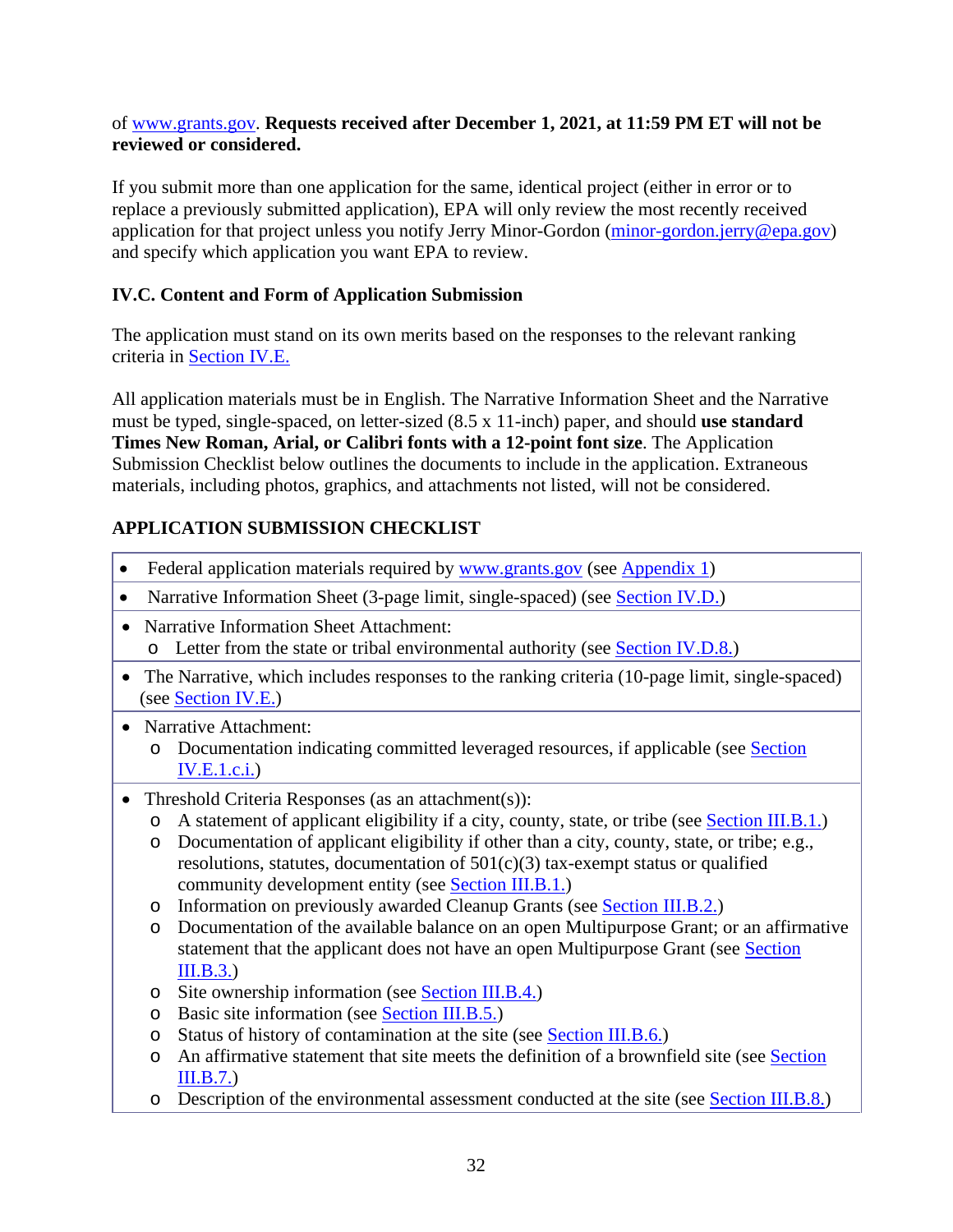- o Information on enforcement or other actions or an affirmation that there are no enforcement or other actions (see [Section III.B.9.\)](#page-14-1)
- o Property-specific determination information or an affirmative statement that a Property-specific determination is not required (see [Section III.B.10.\)](#page-14-2)
- o Property ownership eligibility information for hazardous substances sites, if applicable (see [Section III.B.11.a.\)](#page-16-2)
- o Property ownership eligibility information for petroleum sites, if applicable (see [Section](#page-22-2)  [III.B.11.b.\)](#page-22-2)
- o Description of cleanup authority and oversight structure (see [Section III.B.12.\)](#page-24-0)
- o Community Notification documents (see [Section III.B.13.\)](#page-24-1)
- o Discussion on how the cost share will be met; or a cost share waiver request, if applicable (see [Section III.B.14.\)](#page-26-0)
- o Waiver request of the \$500,000 limit, if applicable (see [Section III.B.15.\)](#page-28-1)
- o Discussion on named contractors and subrecipients; or an affirmative statement that a contractor/subrecipient has not been procured/named see Section **III.B.16.**)

## <span id="page-32-0"></span>**IV.D. Narrative Information Sheet**

The Narrative Information Sheet must address the information below and shall not exceed three, single-spaced pages. Do not include a summary or overview of your narrative/project. Any pages submitted over the page limit will not be considered. EPA does not consider information in the Narrative Information Sheet to be responses to the ranking criteria. Each Narrative Information Sheet must be on the applicant's official letterhead.

- 1. Applicant Identification Provide the name and full address of the entity applying for funds. This is the agency or organization that will receive the grant and be accountable to EPA for the proper expenditure of funds.
- 2. Funding Requested
	- a. Grant Type Indicate "Single Site Cleanup" or "Multiple Site Cleanup."
	- b. Federal Funds Requested
		- i. \$\_\_\_\_\_\_\_\_\_ (Include the amount being requested from EPA. Do not include the amount the applicant will contribute toward the cost share.)
		- ii. Indicate if you are requesting a waiver of the 20% cost share requirement.
		- iii. Indicate if you are requesting a waiver of the \$500,000 limit.
- 3. Location Provide the a) city, b) county, and c) state or reservation, tribally owned lands, tribal fee lands, etc., of the brownfields property(ies).
- 4. Property Information Provide the property name and complete site address, including zip code. (If you are requesting funding for multiple sites, include the property information for each site.)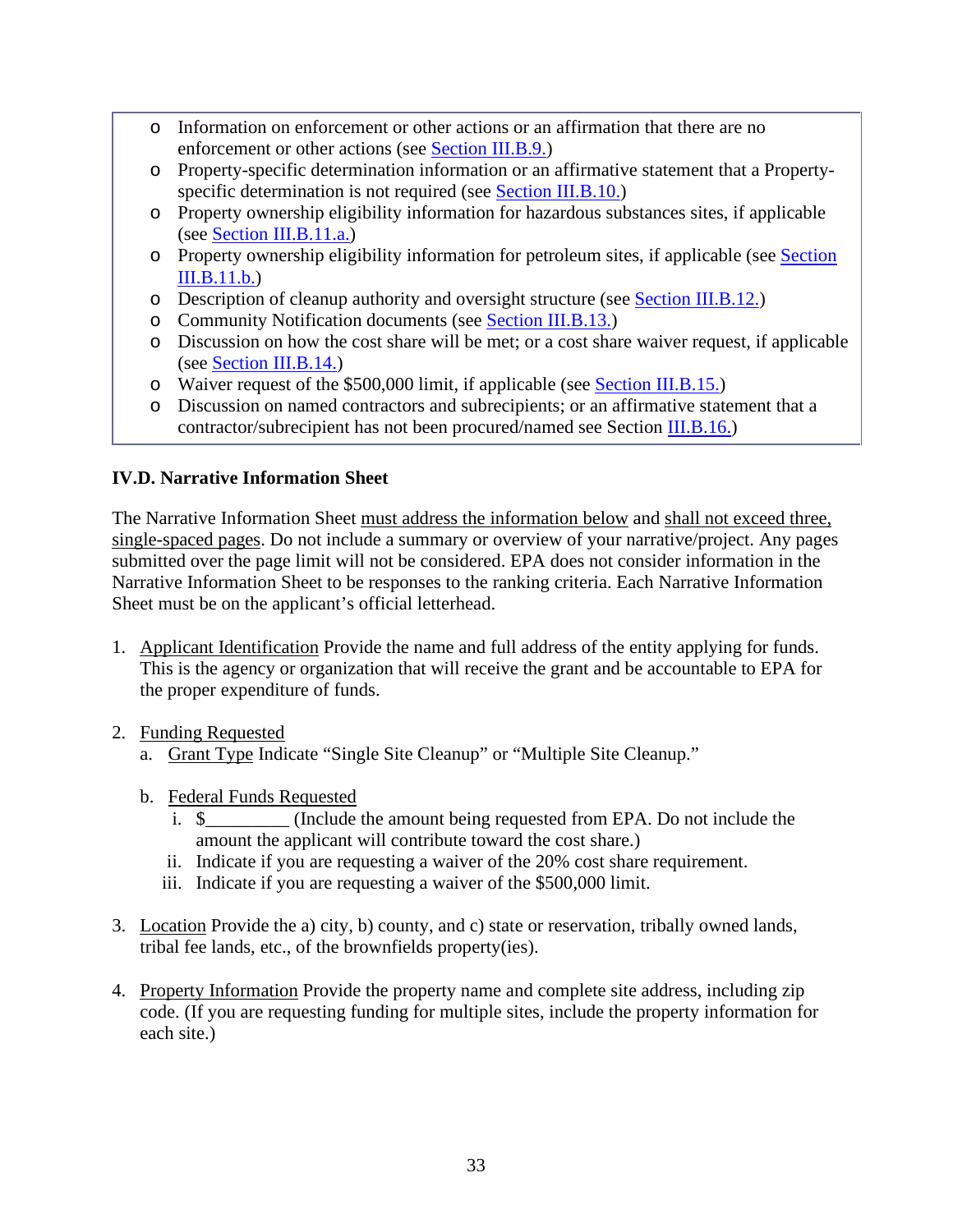## 5. Contacts

- a. Project Director Provide the name, phone number, email address, and mailing address of the Project Director assigned to this proposed project. This person should be the main point of contact for the project and should be the person responsible for the project's dayto-day operations. The Project Director may be contacted if other information is needed.
- b. Chief Executive/Highest Ranking Elected Official Provide the name, phone number, email address, and mailing address of the applicant's Chief Executive or highest ranking elected official. For example, if your organization is a municipal form of government, provide this information for the Mayor or County Commissioner. Otherwise, provide this information for your organization's Executive Director or President. These individuals may be contacted if other information is needed.

## 6. Population

- If you are a city/town, provide the population of your jurisdiction.
- If you are a county/parish/borough, state, or regional organization that covers a geographic area with more than one city/town, provide the population of the city(ies)/town(s) in which each proposed site is located.
- If you are a nonprofit organization exempt from taxation under section  $501(c)(3)$  or qualified community development entity, provide the population of the city(ies)/town(s) in which each proposed site is located.
- If you are a tribe, provide the number of tribal/non-tribal members affected.

Population data can be found at www.census.gov.

7. Other Factors Applicants claiming one or more of the other factors below must provide a summary in the Narrative on the applicable other factor(s). Please identify which of the below items apply to your community/proposed project by noting the corresponding Narrative page number. **If none of the Other Factors apply to your community/proposed project, please provide a statement to that effect.**

| <b>Sample Format for Providing Information on the Other Factors</b>                |  |  |
|------------------------------------------------------------------------------------|--|--|
| Community population is 10,000 or less.                                            |  |  |
| The applicant is, or will assist, a federally recognized Indian tribe or United    |  |  |
| States territory.                                                                  |  |  |
| The proposed brownfield site(s) is impacted by mine-scarred land.                  |  |  |
| Secured firm leveraging commitment ties directly to the project and will           |  |  |
| facilitate completion of the project/reuse; secured resource is identified in the  |  |  |
| Narrative and substantiated in the attached documentation.                         |  |  |
| The proposed site(s) is adjacent to a body of water (i.e., the border of the       |  |  |
| proposed site(s) is contiguous or partially contiguous to the body of water, or    |  |  |
| would be contiguous or partially contiguous with a body of water but for a street, |  |  |
| road, or other public thorough fare separating them.                               |  |  |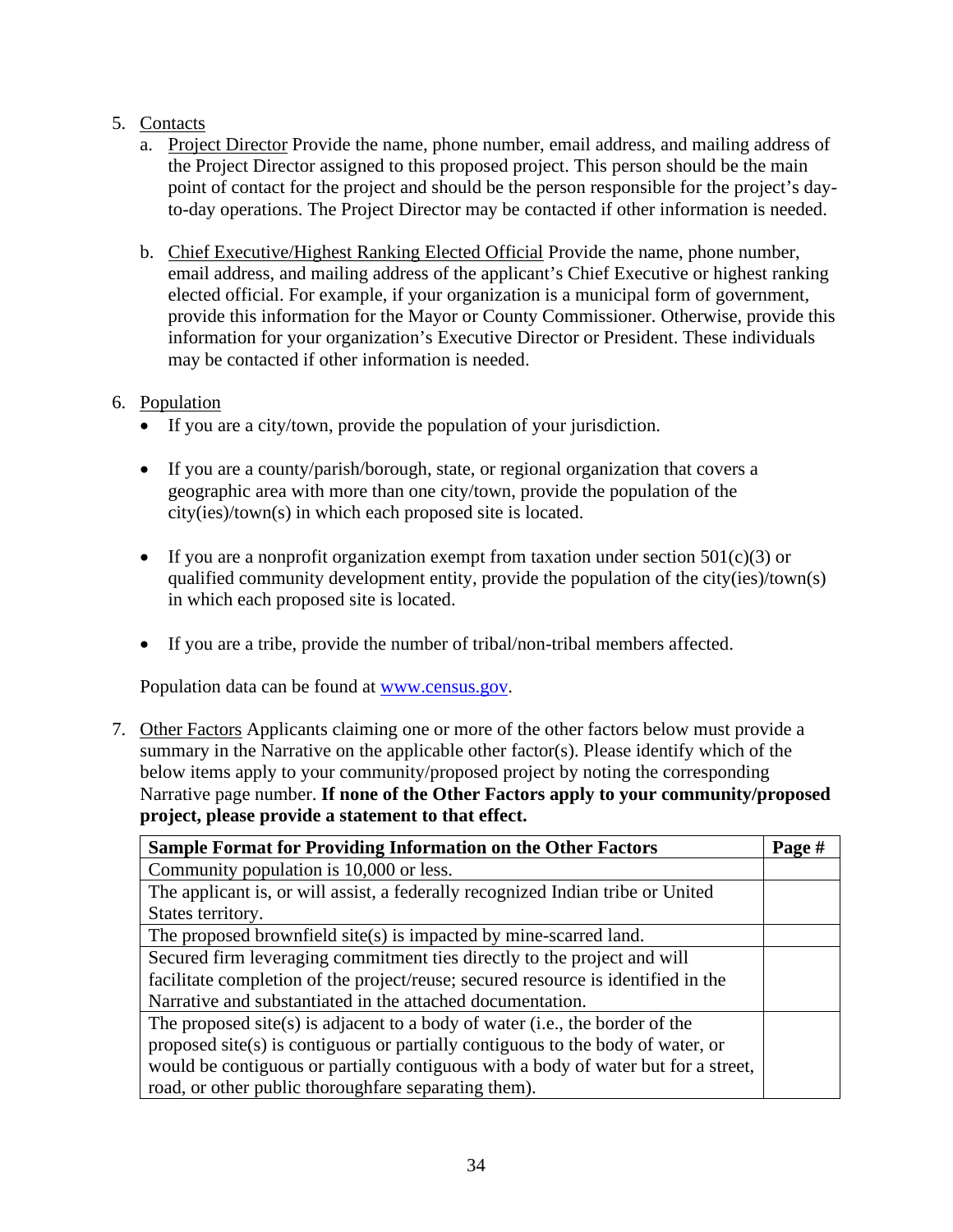| The proposed site(s) is in a federally designated flood plain.                  |  |
|---------------------------------------------------------------------------------|--|
| The reuse of the proposed cleanup site(s) will facilitate renewable energy from |  |
| wind, solar, or geothermal energy.                                              |  |
| The reuse of the proposed cleanup site(s) will incorporate energy efficiency    |  |
| measures.                                                                       |  |
| The target area(s) is located within a community in which a coal-fired power    |  |
| plant has recently closed (2011 or later) or is closing.                        |  |

<span id="page-34-1"></span>8. Letter from the State or Tribal Environmental Authority (not included in the three-page limit) For an applicant other than a state or tribal environmental authority, attach a current letter from the appropriate state or tribal environmental authority acknowledging that the applicant plans to conduct cleanup activities at one or more sites and is planning to apply for FY22 federal brownfields grant funds. Letters regarding applications from prior years are not acceptable.

If you are applying for multiple types of grants, you need to receive only one letter from your state or tribal authority acknowledging the relevant grant activities. However, you must provide a copy of this letter, as an attachment, with each of your applications. Please note that general correspondence and documents evidencing state involvement with the project (i.e., state enforcement orders or state notice letters) are not acceptable. Coordinate early with your state or tribal environmental authority in order to allow adequate time for you to obtain the acknowledgment letter and include it in your application.

9. Releasing Copies of Applications

In concert with EPA's commitment to conducting business in an open and transparent manner, copies of applications submitted under this solicitation may be made publicly available on EPA's Office of Brownfields [and Land Revitalization](http://www.epa.gov/brownfields) website or other public website for a period of time after the selected applications are announced. EPA recommends that applications not include trade secrets or commercial or financial information that is confidential or privileged, or sensitive information, if disclosed, that would invade another individual's personal privacy (e.g., an individual's salary, personal email addresses, etc.). However, if such information is included, it will be treated in accordance with [40 CFR §](https://www.ecfr.gov/cgi-bin/text-idx?SID=df0298e9bb3c2b42c5e5f4f2454a6eb6&mc=true&node=se40.1.2_1203&rgn=div8)  [2.203.](https://www.ecfr.gov/cgi-bin/text-idx?SID=df0298e9bb3c2b42c5e5f4f2454a6eb6&mc=true&node=se40.1.2_1203&rgn=div8) (Review Section IV.G. for more information.)

**Clearly indicate which portion(s) of the application you are claiming as confidential, privileged, or sensitive information, or state 'n/a' or 'not applicable' if the application does not have confidential, privileged, or sensitive information. As provided at 40 CFR**  § **2.203(b) if no claim of confidential treatment accompanies the information when it is received by EPA, it may be made available to the public by EPA without further notice to the submitter.**

#### <span id="page-34-0"></span>**IV.E. Narrative/Ranking Criteria**

The Narrative (including citations) shall not exceed 10 single-spaced pages. Any pages submitted over the page limit will not be evaluated.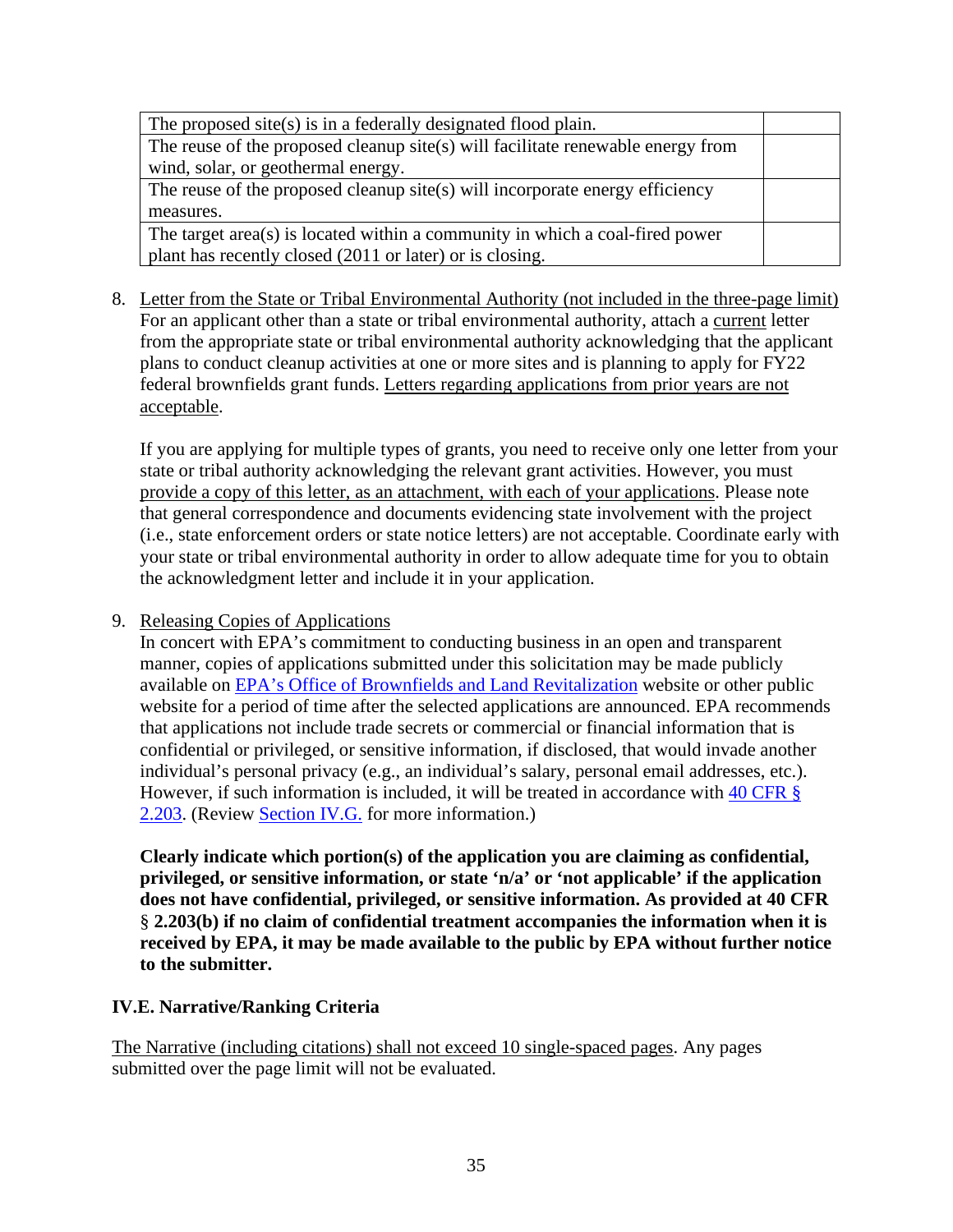The Narrative must include clear, concise, and factual responses to all ranking criteria and subcriteria below. The Narrative must provide sufficient detail to allow for an evaluation of the merits of the application. **A response to a criterion/sub-criterion that is included in a different section of the Narrative may not be scored as favorably**. If a criterion does not apply, clearly state this. **Any criterion left unanswered may result in zero points given for that criterion.** Responses to the criteria should include the criteria number and title but need not restate the entire text of the criteria.

#### **If you are applying for multiple sites, your ranking criteria responses must include information on each site.**

## <span id="page-35-0"></span>**1. PROJECT AREA DESCRIPTION AND PLANS FOR REVITALIZATION**

#### **a. Target Area and Brownfields**

i. Background and Description of Target Area

Provide a brief description of the city(ies), town(s), or geographic area(s) targeted by this application to provide background on its cultural and/or industrial history that establishes the brownfield challenges and their impact.

Within the city(ies), town(s), or geographic area(s) discussed above, identify and describe the specific target area(s) where you plan to perform the cleanup activities, such as a neighborhood, district, corridor, or census tract. *Depending on the scope and design of your project, one or more target areas may be presented.*

ii. Description of the Proposed Brownfield Site(s) Describe the property(ies) targeted for cleanup, characterizing known contamination and site conditions (including structures), and relevant past and current land uses.

#### **b. Revitalization of the Target Area**

i. Reuse Strategy and Alignment with Revitalization Plans

Describe the reuse strategy, or projected reuse, for the brownfield site(s) to be remediated in the target area(s). Discuss how the reuse strategy/projected reuse aligns with and advances the local government's land use and revitalization plans or related community priorities; and if applicable, how the strategy/projected reuse takes into account that the site is in a federally designated flood plain. Describe how the public and project partners were involved in the development of the reuse strategy/projected reuse.

ii. Outcomes and Benefits of Reuse Strategy

Describe the potential of the proposed project or revitalization plans to stimulate economic development in the target area(s) upon completion of the cleanup of these properties, and/or how the grant will facilitate the creation of, preservation of, or addition to a park, a greenway, undeveloped property, recreational property, or other property used for nonprofit purposes in the target area(s).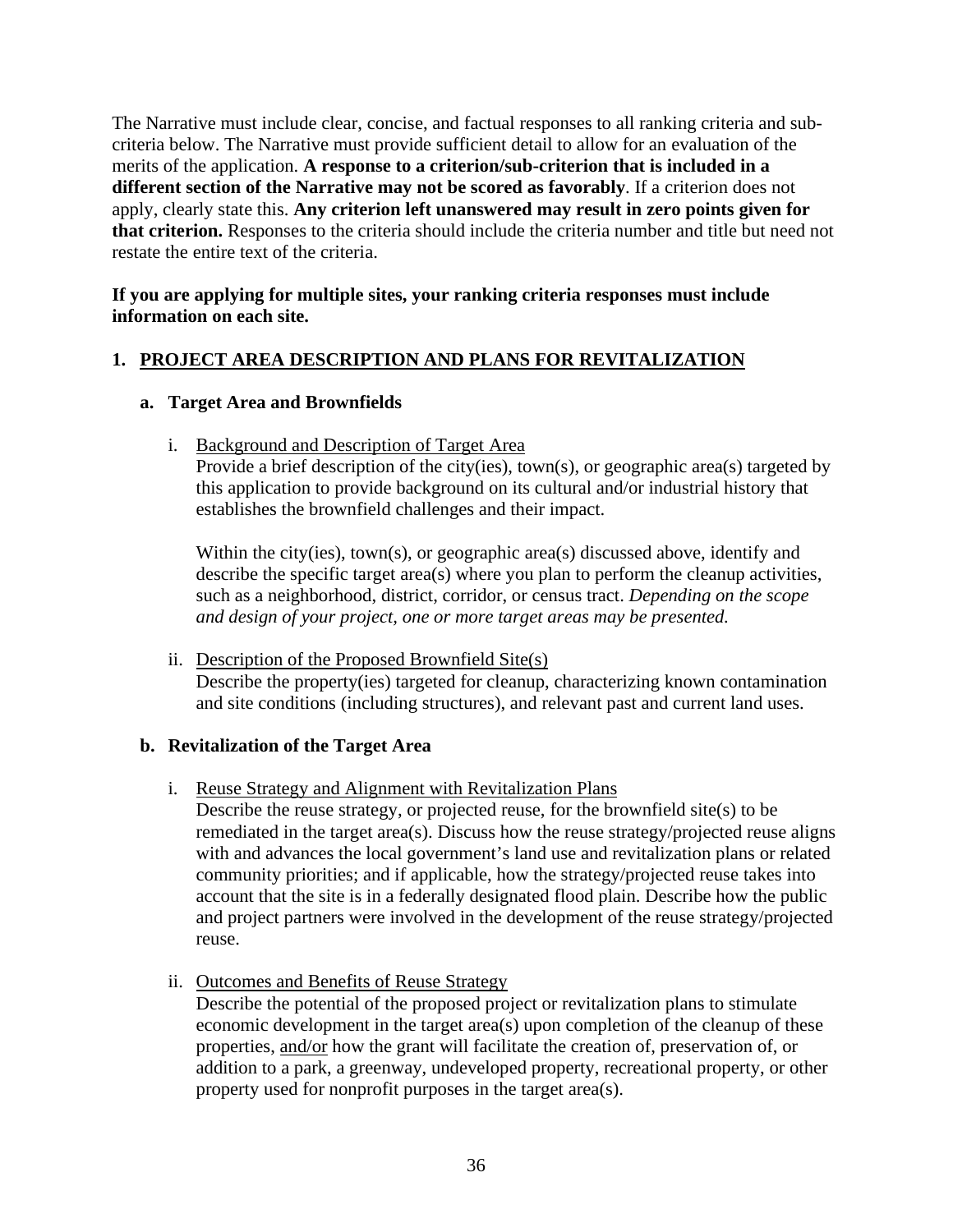If applicable, describe how the reuse of the proposed site(s) will facilitate renewable energy from wind, solar, or geothermal energy; or will incorporate energy efficiency measures.

If applicable, describe how the proposed project or revitalization plans will benefit a disadvantaged community(ies). (Please refer to the FY22 [FAQs](https://www.epa.gov/brownfields/frequently-asked-questions-about-multipurpose-assessment-rlf-and-cleanup-grants) for examples of variables that define a disadvantaged community as determined by [Executive Order](https://www.whitehouse.gov/briefing-room/presidential-actions/2021/01/27/executive-order-on-tackling-the-climate-crisis-at-home-and-abroad/)  [14008 Section 223,](https://www.whitehouse.gov/briefing-room/presidential-actions/2021/01/27/executive-order-on-tackling-the-climate-crisis-at-home-and-abroad/) *Justice40 Initiative*. [26](#page-36-2))

#### <span id="page-36-1"></span>**c. Strategy for Leveraging Resources**

i. Resources Needed for Site Reuse

Describe the applicant's eligibility for monetary funding from other resources and how the grant will stimulate the availability of additional funds for environmental site assessment or remediation, and subsequent reuse of the proposed site(s).

Identify funding resources that have been secured to contribute to the completion of the remediation and/or reuse (e.g., demolition activities, redevelopment activities, etc.) for the proposed brownfield site(s). (Do not duplicate sources discussed in *3.b. Description of Tasks/Activities and Outputs* or sources used to meet the cost share.)

Attach documentation that substantiates secured commitments of leveraged funding.

ii. Use of Existing Infrastructure

Describe how work performed under this grant will facilitate the use of existing infrastructure at the proposed site(s) and/or within the target area(s).

If additional infrastructure needs or upgrades are key to the revitalization plans for the proposed site(s), describe the infrastructure needs/upgrades and funding resources that will be sought to implement that work.

## <span id="page-36-0"></span>**2. COMMUNITY NEED AND COMMUNITY ENGAGEMENT**

#### **a. Community Need**

i. The Community's Need for Funding

Describe how this grant will meet the needs of the community(ies) (i.e., the city(ies), town(s), or geographic area(s) targeted in this application) that has an inability to draw on other initial sources of funding to carry out environmental remediation and subsequent reuse in the target area(s) because of the small population and/or lowincome of the community.

<span id="page-36-2"></span><sup>&</sup>lt;sup>26</sup> Executive Order 14008 Section 223, *Justice40 Initiative* is available at [www.whitehouse.gov/briefing](https://www.whitehouse.gov/briefing-room/presidential-actions/2021/01/27/executive-order-on-tackling-the-climate-crisis-at-home-and-abroad/)[room/presidential-actions/2021/01/27/executive-order-on-tackling-the-climate-crisis-at-home-and-abroad/.](https://www.whitehouse.gov/briefing-room/presidential-actions/2021/01/27/executive-order-on-tackling-the-climate-crisis-at-home-and-abroad/)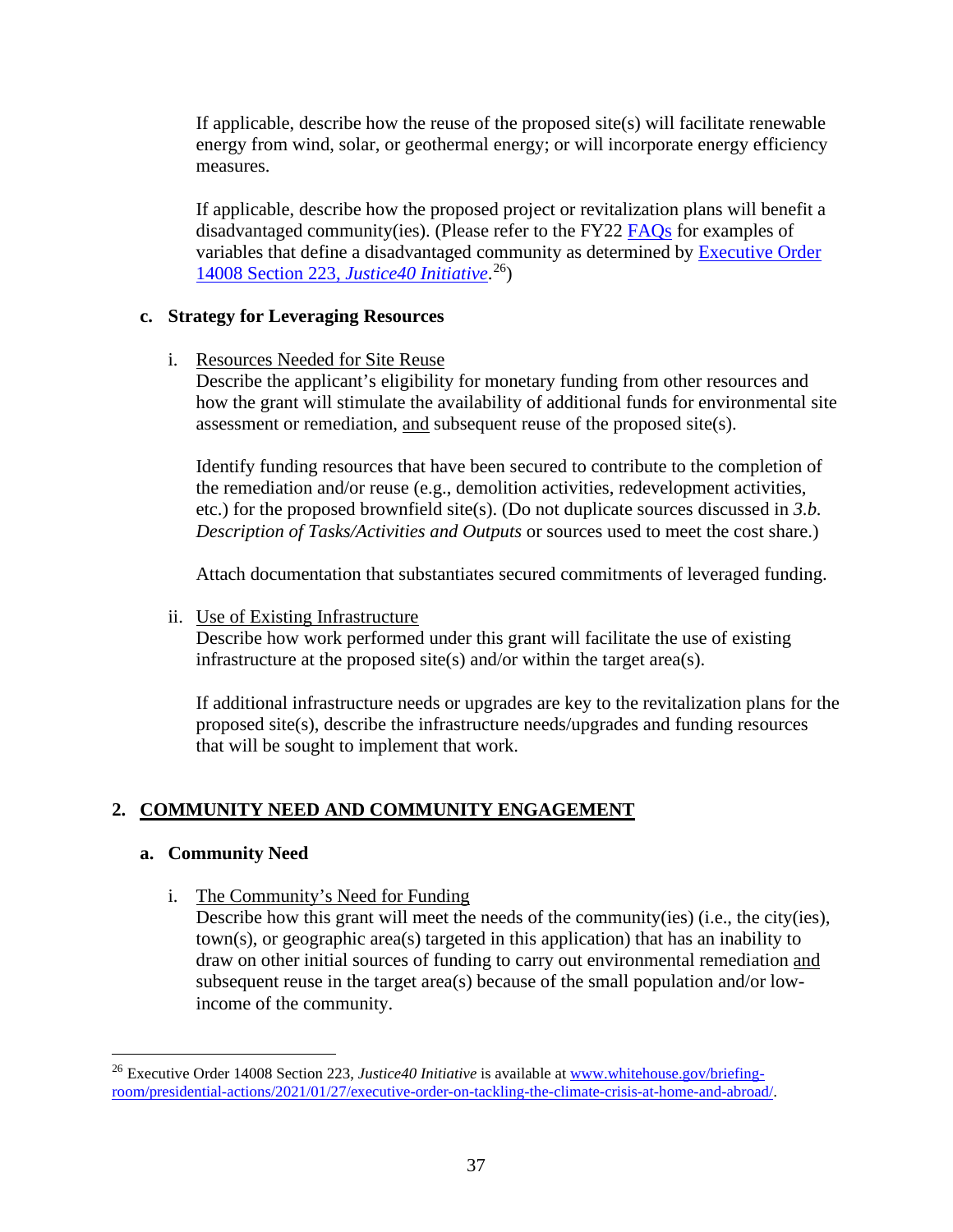#### ii. Threats to Sensitive Populations

Applicants are encouraged to include data from EPA's EJSCREEN  $Tool^{27}$  $Tool^{27}$  $Tool^{27}$  (or other EJ-focused geospatial mapping tools) in the Narrative to help characterize and describe the target area(s) and its community(ies)/population(s). Data from other sources (e.g., studies, census, and third-party reports) can also be included to give a more complete picture of the impacted communities and populations. Instructions, resources, and tutorials on how to use EJSCREEN are included at the hyperlink above. For more information on using EJSCREEN data in your Brownfields Grant application, please refer to the FY22 [FAQs](https://www.epa.gov/brownfields/frequently-asked-questions-about-multipurpose-assessment-rlf-and-cleanup-grants) and a recorded demonstration available on [EPA's Brownfields Program website.](https://www.epa.gov/brownfields/ejscreen-demonstration-brownfield-grant-applications)<sup>[28](#page-37-1)</sup>

(1) Health or Welfare of Sensitive Populations

Identify children, pregnant women, minority or low-income communities, or other sensitive populations in the target area(s). Describe the health or welfare issues of such groups and discuss how this grant and reuse strategy/projected site reuse(s) will address those issues and/or will facilitate the identification and reduction of threats to the health or welfare of such groups.

- (2) Greater Than Normal Incidence of Disease and Adverse Health Conditions Describe how this grant and reuse strategy/projected site reuse(s) will address, or facilitate the identification and reduction of, threats to populations in the target area(s) that suffer from a greater-than-normal incidence of diseases or conditions (including cancer, asthma, or birth defects) that may be associated with exposure to hazardous substances, pollutants, contaminants, or petroleum.
- (3) Promoting Environmental Justice

Describe how this grant and reuse strategy/projected site reuse(s) will promote environmental justice in the target area(s) and/or will support populations in the target area(s) that disproportionately share the negative environmental consequences resulting from industrial, governmental, and/or commercial operations or policies.

Please refer to the FY22 [FAQs](https://www.epa.gov/brownfields/frequently-asked-questions-about-multipurpose-assessment-rlf-and-cleanup-grants) for information on welfare, sensitive populations, and environmental justice (also defined in [Section I.E.\)](#page-7-0).

#### <span id="page-37-2"></span>**b. Community Engagement**

*To conserve space, you may present information for 2.b.i. and 2.b.ii. in the same response and/or use the suggested table format below.*

i. Project Involvement

Identify the local organizations/entities/groups that will be involved in, and provide assistance/information to you to assist in, the performance of the project.

<span id="page-37-1"></span><span id="page-37-0"></span><sup>&</sup>lt;sup>27</sup> EPA's EJSCREEN Tool is available at <u>www.epa.gov/ejscreen</u>.<br><sup>28</sup> A recorded demonstration on how to use EJScreen is available at [https://www.epa.gov/brownfields/ejscreen](https://www.epa.gov/brownfields/ejscreen-demonstration-brownfield-grant-applications)[demonstration-brownfield-grant-applications.](https://www.epa.gov/brownfields/ejscreen-demonstration-brownfield-grant-applications)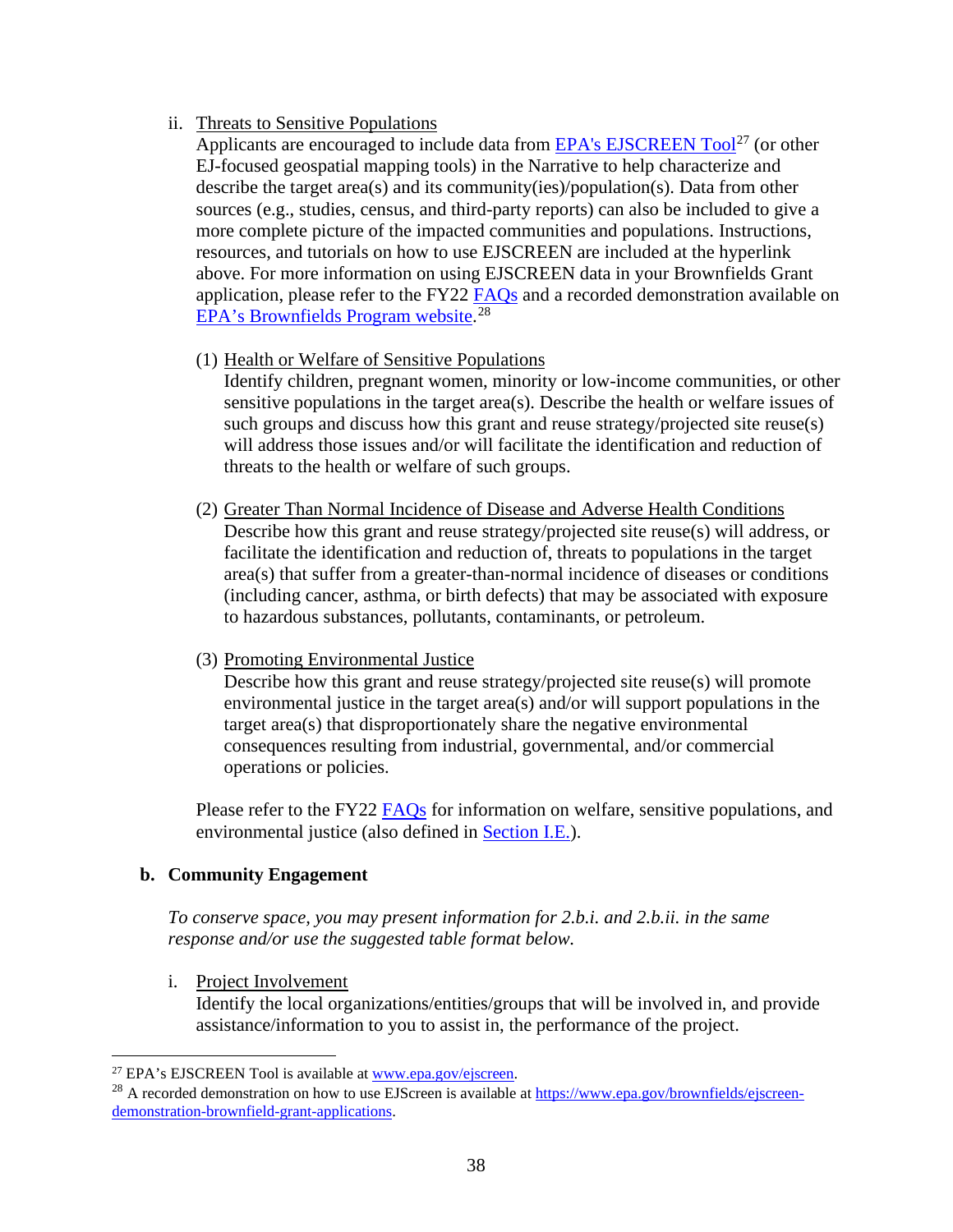Project involvement may be provided by a broad and diverse group of entities including, but not limited to, community organizations (e.g., neighborhood groups, citizen groups, business organizations, etc.), as well as property owners, lenders, developers, and the general public.

ii. Project Roles

Describe the role each identified local organization/entity/group will have in the project including how it will be involved in making decisions with respect to the cleanup and future reuse of the proposed brownfield site(s).

| Name of<br>organization/entity/group | Point of contact (name,<br>email $\&$ phone) | Specific involvement in the<br>project or assistance provided |  |  |
|--------------------------------------|----------------------------------------------|---------------------------------------------------------------|--|--|
| Add rows as needed                   |                                              |                                                               |  |  |
|                                      |                                              |                                                               |  |  |

#### **Sample Format for List of Organizations/Entities/Groups & Roles**

#### iii. Incorporating Community Input

Discuss your plan to communicate project progress to the local community, the local organizations/entities/groups that will be involved in the project, and residents/groups impacted by the site(s), including the frequency and by what method(s) you will use (including methods that offer an alternative to in-person community engagement in the event of social distancing or other restrictions as a result of COVID-19) and how input will be solicited, considered, and responded to.

## <span id="page-38-0"></span>**3. TASK DESCRIPTIONS, COST ESTIMATES, AND MEASURING PROGRESS**

The cost share is calculated as 20% of the total EPA funds requested and must only include costs associated with eligible activities under the grant.

*Local government applicants* may use up to 10% of the total grant award for health monitoring activities. The health monitoring activities must be associated with brownfield sites at which at least a Phase II environmental site assessment is conducted and is contaminated with hazardous substances. Partnership with the local health agency is required. Please review the [Health Monitoring Fact Sheet](https://www.epa.gov/brownfields/brownfields-public-health-and-health-monitoring) for more information.

Cooperative agreements with successful applicants under this solicitation will be subject to the administrative cost limitation described at CERCLA  $\S$  104(k)(5)(E). Successful applicants may only use up to 5% of the total award amount (EPA funds plus the recipient's cost share) for their own administrative costs (direct costs for grant administration and indirect costs). For example, if EPA awards \$500,000 to an applicant, the applicant's cost share is \$100,000 (20%) and the total award amount is \$600,000. Therefore, the 5% cap for administrative costs is based on the \$600,000 total award amount and equals \$30,000. The limitation on administrative costs does not apply to otherwise allowable programmatic costs (including indirect costs) charged by procurement contractors. Note that EPA considers costs for performance and financial reporting to be allowable programmatic costs that are not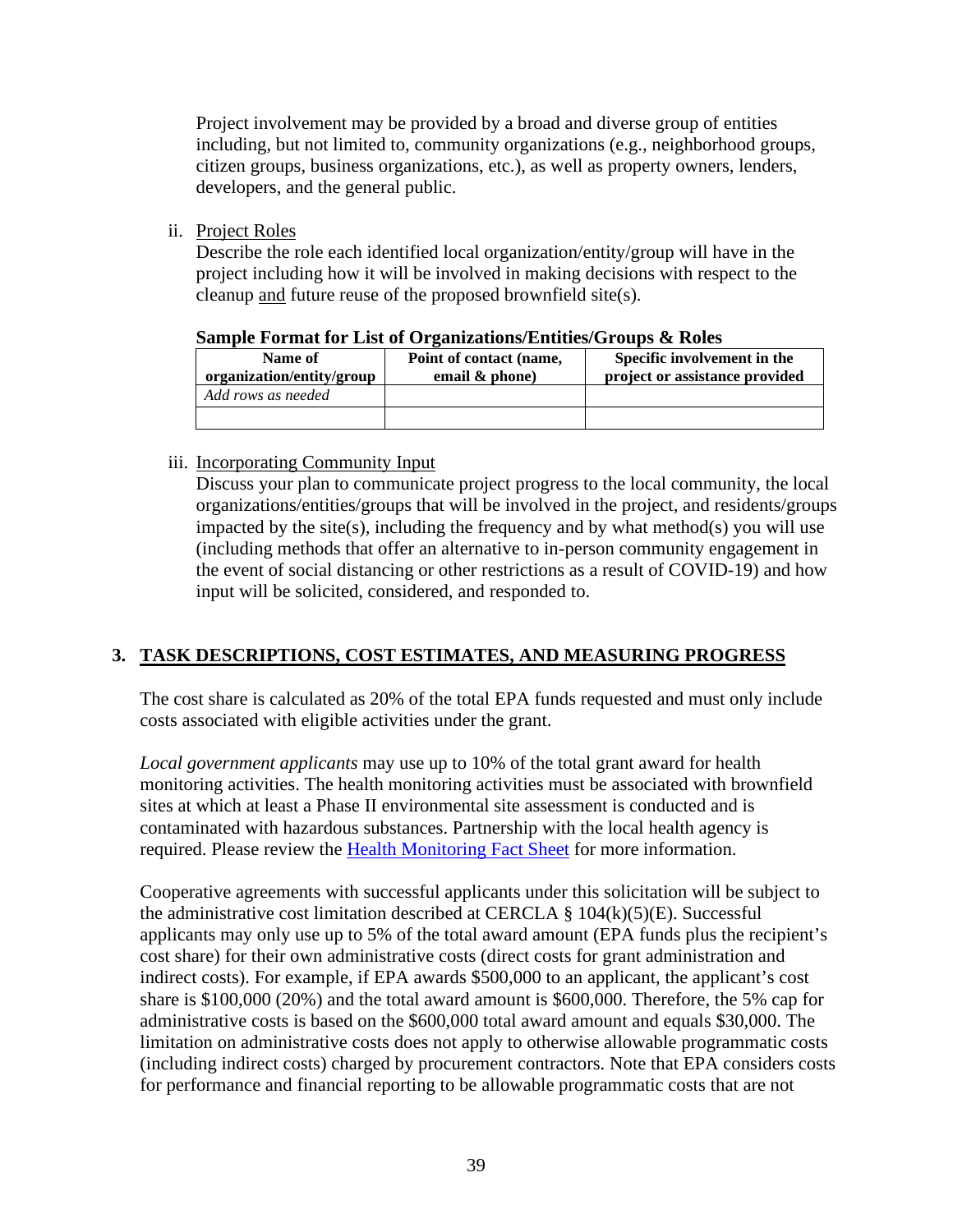subject to the 5% limitation. Costs must be classified as direct or indirect consistently and applicants may not classify the same cost in both categories.

For applications that include indirect costs in the budget and are selected for funding, an EPA Grants Specialist or Grants Management Officer may request a copy of the indirect cost rate agreement that was negotiated with the cognizant agency before the cooperative agreement is awarded.

Do not include activities that are ineligible uses of funds under EPA's Cleanup Grant (e.g., land acquisition; building demolition that is not necessary to remediate contamination at the site; building construction for future redevelopment).

Please refer to the FY22 [FAQs](https://www.epa.gov/brownfields/frequently-asked-questions-about-multipurpose-assessment-rlf-and-cleanup-grants) for additional examples of eligible and ineligible uses of funds (including administrative costs). For questions not covered by the FY22 [FAQs,](https://www.epa.gov/brownfields/frequently-asked-questions-about-multipurpose-assessment-rlf-and-cleanup-grants) contact your Regional Brownfields Contact listed in [Section VII.](#page-56-0)

#### **a. Proposed Cleanup Plan**

Outline the cleanup plan(s) proposed for the site(s). Briefly describe the contaminated media to be addressed, cleanup method(s), and disposal requirements. *(This description can use the same language as submitted in the draft ABCA attachment(s), but the description must be included in the applicant's Narrative.)* 

#### <span id="page-39-0"></span>**b. Description of Tasks/Activities and Outputs**

Provide a list and description of the tasks/activities required to implement the proposed project. You may respond to this criterion using the sample format for each task/activity.

#### **Sample Format for Tasks/Activities**

| <b>Task/Activity:</b>                                                          |
|--------------------------------------------------------------------------------|
| <i>i</i> . Project Implementation                                              |
| • Discussion of EPA-funded tasks/activities:                                   |
| • Non-EPA grant resources needed to carry out tasks/activities, if applicable: |
| ii. Anticipated Project Schedule:                                              |
| iii. Task/Activity Lead:                                                       |
| iv. Outputs:                                                                   |

#### i. Project Implementation

• Discuss the EPA-funded tasks/activities that will take place to address the proposed brownfield site(s).

Examples include procuring a Qualified Environmental Professional, submitting and obtaining approval a of Quality Assurance Project Plan, enrollment of site in the State's Voluntary Cleanup Program, certifying cleanup is complete, coordination with the local health agency on health monitoring activities, etc.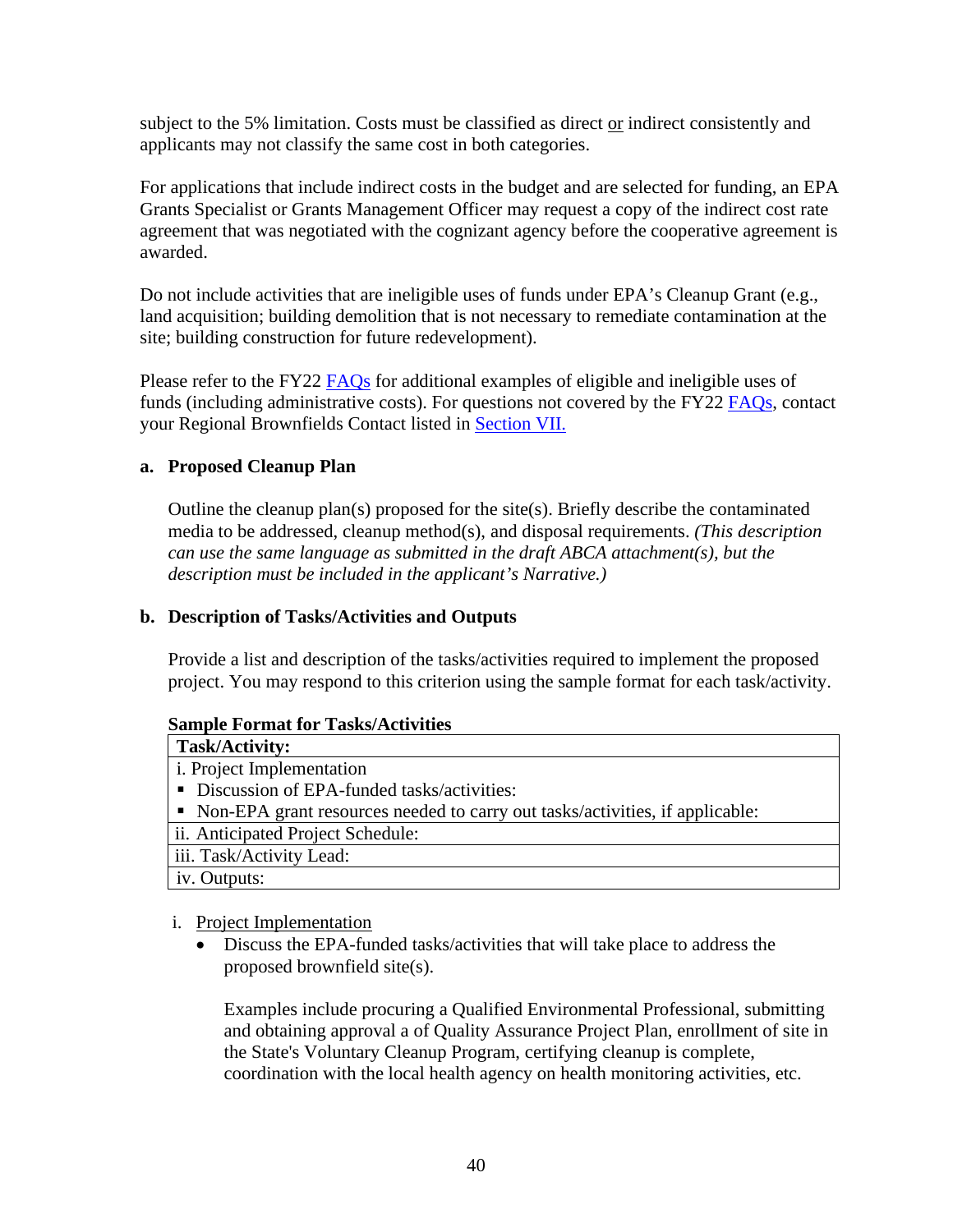• If applicable, identify tasks/activities that are necessary to carry out the grant that will be contributed by sources other than the EPA grant, such as in-kind resources or funding contributed by your organization. (For example, the applicant does not charge the EPA grant for salary dollars and therefore contributes its own resources to carry out programmatic oversight activities or grant administration.) (Do not duplicate sources listed in *1.c.i. Resources Needed for Site Reuse* or sources used to meet the cost share.)

#### ii. Anticipated Project Schedule

Discuss the anticipated schedule and timing for the EPA-funded activities outlined above *in 3.b.i. Project Implementation* during the 3-year period of performance.

#### iii. Task/Activity Lead

For each task/activity, identify the lead entity(ies) overseeing the various activities (i.e., the applicant, qualified environmental professional, or other identified entity). If an entity(ies) other than the applicant is the lead, explain why the lead entity(ies) (and not the applicant) is appropriate to oversee the activity(ies). (*Note, the local health agency must be involved in health monitoring activities.)*

iv. Outputs

Identify, and quantify as appropriate, the anticipated outputs/deliverables for each activity/task.

Outputs may include, but are not limited to, cleanup plans, community involvement plans, final Analysis of Brownfield Cleanup Alternatives (ABCA) documents, administrative records, and cleanup completion report or letter. (Refer to [Section I.D.](#page-6-1) for an explanation of outputs.)

#### <span id="page-40-1"></span>**c. Cost Estimates**

Provide information on how cost estimates for each task were developed (per budget category, including the cost share, direct administrative costs (if applicable), and indirect administrative costs (if applicable)), and, where appropriate, present costs per unit. Note, the total amount of direct and indirect administrative costs cannot exceed 5% of the total award amount (EPA funds plus the recipient cost share). (*Per the evaluation criterion in [Section V.A.3.c.,](#page-49-0) responses will be evaluated against three sub-criteria.)*

For information on best practices for preparing budgets for applications for EPA grants, refer to the [Interim General Budget Development Guidance for Applicants and](https://www.epa.gov/grants/rain-2019-g02)  [Recipients of EPA Financial Assistance.](https://www.epa.gov/grants/rain-2019-g02)<sup>[29](#page-40-0)</sup>

You may, but are not required to, use the sample table format below to present how you plan to allocate grant funds for tasks/activities described in [Section IV.E.3.b.](#page-39-0) by budget

<span id="page-40-0"></span><sup>&</sup>lt;sup>29</sup> The *Interim General Budget Development Guidance for Applicants and Recipients of EPA Financial Assistance is* available at [https://www.epa.gov/grants/rain-2019-g02.](https://www.epa.gov/grants/rain-2019-g02)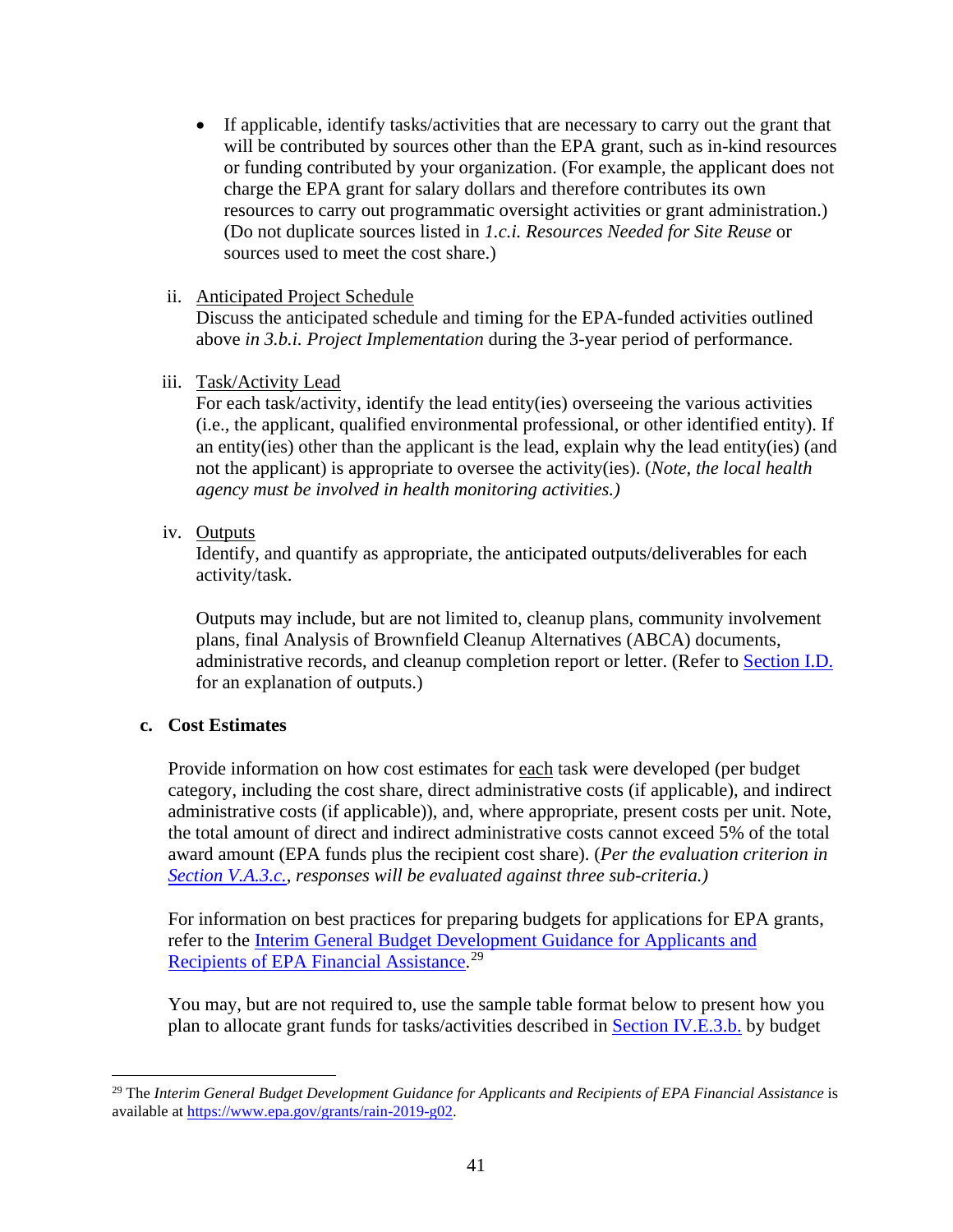category. Replace the task number heading in the sample table with the actual title of the task.

**Only include costs to be covered by EPA grant funds and the required cost share in this table.** Leveraged resources should not be included in the budget table.

Do not distinguish between hazardous substances and petroleum funding requests.

If you are seeking funding to remediate multiple sites, provide either a separate budget table for each site or separate line items within one budget table, which distinguishes each site.

|                                                                                                                       |                                                 | <b>Project Tasks (\$)</b> |          |          |          |              |
|-----------------------------------------------------------------------------------------------------------------------|-------------------------------------------------|---------------------------|----------|----------|----------|--------------|
|                                                                                                                       | <b>Budget Categories</b>                        | (Task 1)                  | (Task 2) | (Task 3) | (Task 4) | <b>Total</b> |
| Direct Costs                                                                                                          | Personnel                                       |                           |          |          |          |              |
|                                                                                                                       | <b>Fringe Benefits</b>                          |                           |          |          |          |              |
|                                                                                                                       | Travel <sup>1</sup>                             |                           |          |          |          |              |
|                                                                                                                       | Equipment <sup>2</sup>                          |                           |          |          |          |              |
|                                                                                                                       | <b>Supplies</b>                                 |                           |          |          |          |              |
|                                                                                                                       | Contractual                                     |                           |          |          |          |              |
|                                                                                                                       | Other (include<br>subawards) (specify<br>type). |                           |          |          |          |              |
| Total Direct Costs <sup>3</sup>                                                                                       |                                                 |                           |          |          |          |              |
| Indirect Costs <sup>3</sup>                                                                                           |                                                 |                           |          |          |          |              |
| <b>Total Federal Funding</b><br>(not to exceed $$500,000$ ; or<br>\$650,000 if requesting<br>waiver of the \$500,000) |                                                 |                           |          |          |          |              |
| <b>Cost share</b><br>(20% of requested federal                                                                        |                                                 |                           |          |          |          |              |
| $funds)^4$                                                                                                            |                                                 |                           |          |          |          |              |
| <b>Total Budget</b>                                                                                                   |                                                 |                           |          |          |          |              |
| (Total Direct Costs +                                                                                                 |                                                 |                           |          |          |          |              |
| Indirect Costs + Cost<br>Share)                                                                                       |                                                 |                           |          |          |          |              |
|                                                                                                                       |                                                 |                           |          |          |          |              |

#### **Sample Format for Budget (do not change Budget Categories)**

 $<sup>1</sup>$  Travel to brownfields-related training conferences is an acceptable use of these grant funds.</sup>

<sup>2</sup> EPA defines equipment as items that cost \$5,000 or more with a useful life of more than one year unless the applicant has a lower threshold for equipment costs. Items costing less than \$5,000 are considered supplies. Generally, equipment is not required for Brownfield Grants.

 $3$  Administrative costs (direct and/or indirect) for the Cleanup Grant applicant itself cannot exceed 5% of the total award amount (EPA funds plus the applicant's cost share).

<sup>4</sup> Applicants must include the cost share in the budget even if applying for a cost share waiver (see [Section III.B.14.](#page-26-0) for a list of applicants that may request a cost share waiver). If the applicant is successful and the cost share waiver is approved, it will be removed in pre-award negotiation.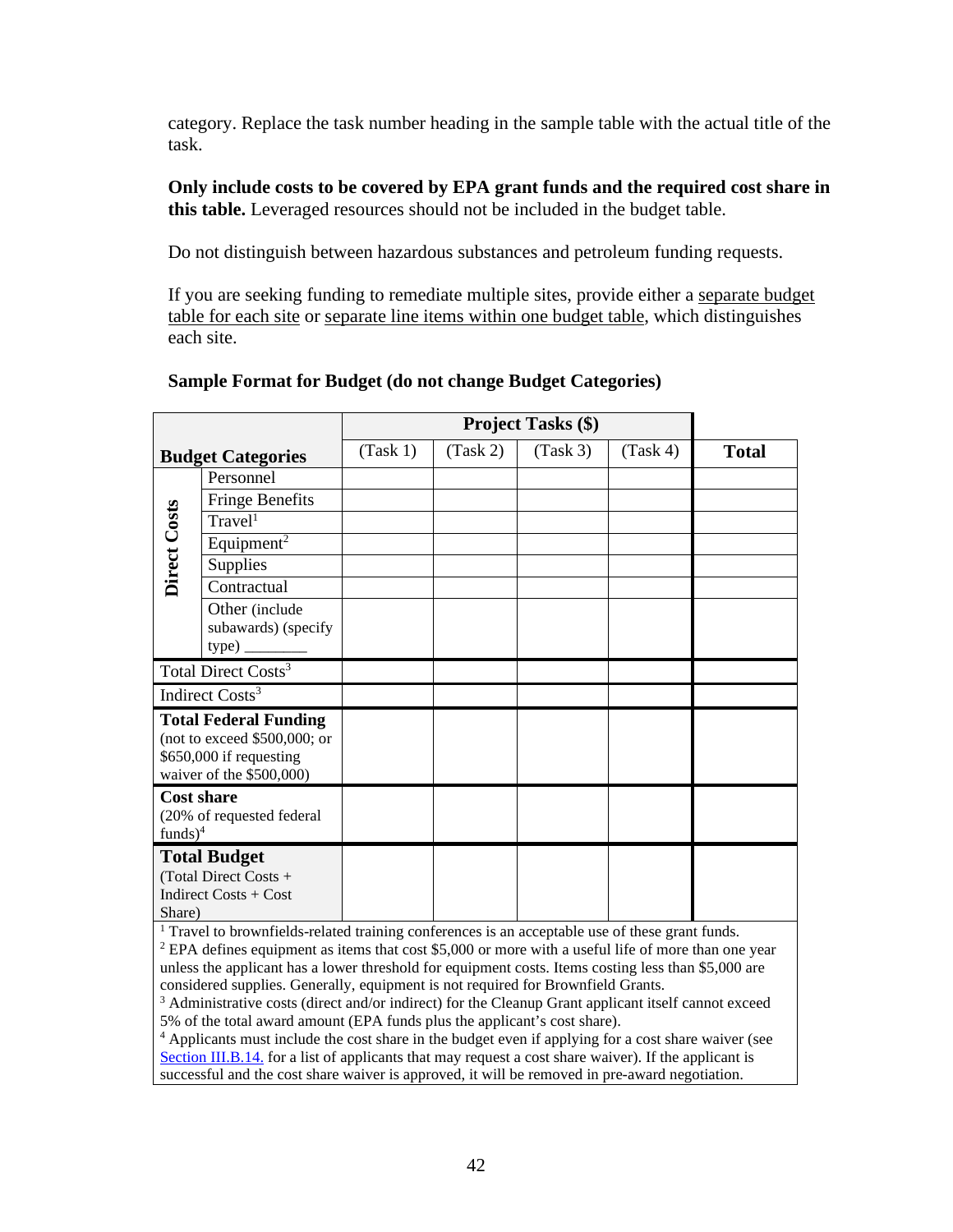Examples of costs per unit may include:

#### *Task 1, Project Oversight*

– *Personnel Costs*: 222 hours of city staff to provide project oversight, \$30/hr salary = \$6,660

### *Task 2, Tank Removal*

- *Personnel Costs*: 20 hours at average rate of \$50/hr = \$1,000
- *Contractual Costs*: 5 tank pulls at cost of \$13,000 per tank pull = \$65,000

#### **d. Measuring Environmental Results**

Discuss how you plan to track, measure, and evaluate your progress in achieving project outputs, overall project results, and eventual project outcomes. (Definitions of outputs and outcomes are provided in [Section I.D.\)](#page-6-1)

## <span id="page-42-0"></span>**4. PROGRAMMATIC CAPABILITY AND PAST PERFORMANCE**

#### **Provide responses for the organization that is applying for funding.**

#### <span id="page-42-1"></span>**a. Programmatic Capability**

*To conserve space, you may present information for 4.a.i. and 4.a.ii. in the same response.*

#### i. Organizational Structure

Describe the organizational structure you will utilize to ensure the timely and successful expenditure of funds and completion of all technical, administrative, and financial requirements of the project and grant.

ii. Description of Key Staff

Provide a brief discussion of the key staff that will work together to successfully implement the grant, including their roles, expertise, qualifications, and experience. (If the qualified environmental professional is a contractor (including individual consultants) named in the application, refer to the requirement in [Section III.B.16.](#page-28-0) on demonstrating compliance with competitive procurement procedures.)

iii. Acquiring Additional Resources

Describe the system(s) you have in place to appropriately acquire any additional expertise and resources (e.g., contractors or subrecipients) per grant requirements to successfully complete the project. (Refer to [Section IV.H.](#page-45-0) regarding the difference between contractors and subrecipients.)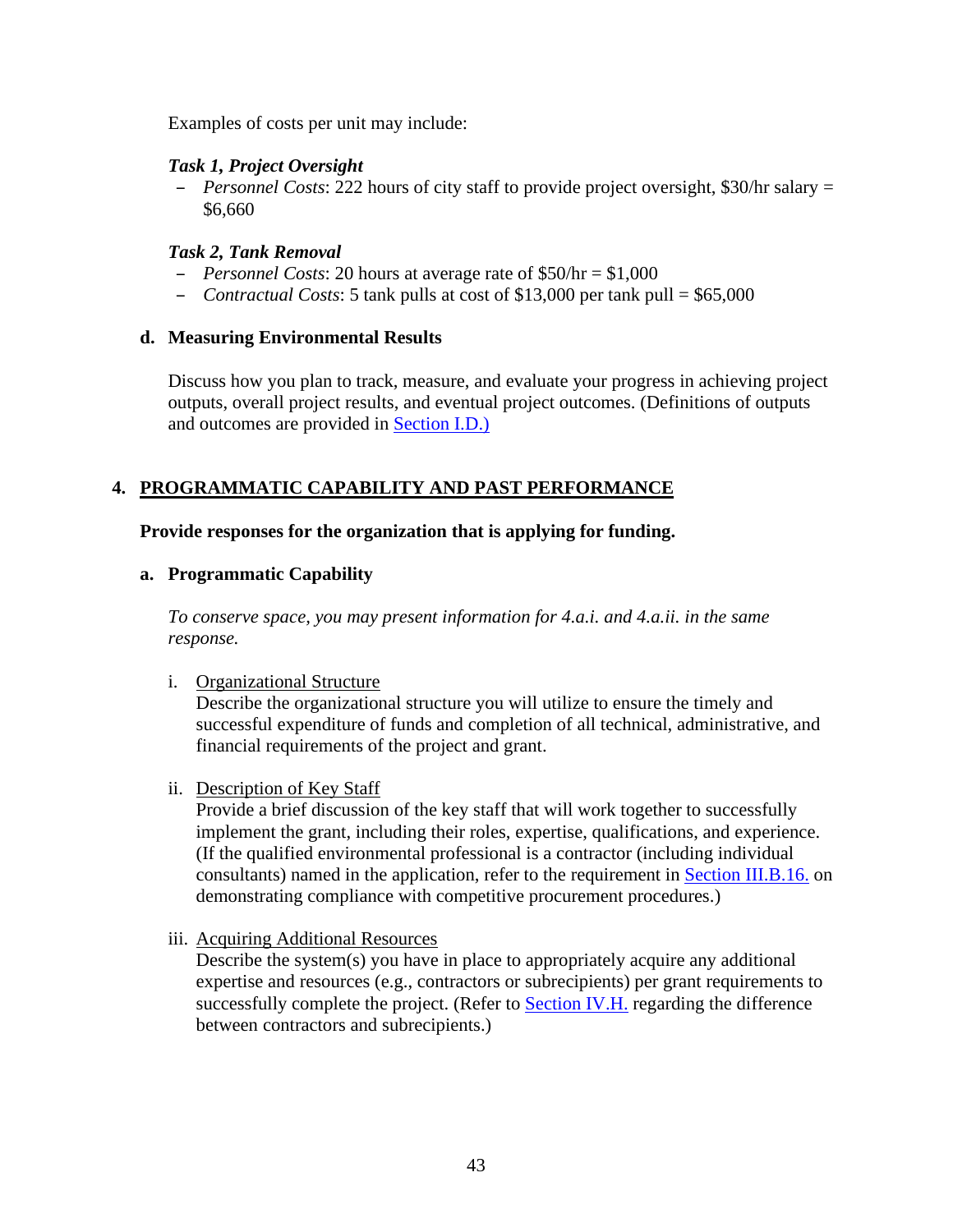#### **b. Past Performance and Accomplishments**

If you have ever received an EPA Brownfields Multipurpose Grant, Assessment Grant, Revolving Loan Fund Grant, Cleanup Grant, and/or 128(a) Grant please respond to **item i.** below. (Do not include information on Targeted Brownfields Assessments, Area-Wide Planning Grants, Environmental Workforce Development & Job Training Grants, and subawards from another Brownfields Grant recipient.)

If you have never received an EPA Brownfields Grant, but have received other federal or non-federal assistance agreements (such as a grant or cooperative agreement), please respond to **item ii.** below.

If you have never received any type of federal or non-federal assistance agreements, please indicate this in response to **item iii.** below.

i. Currently Has or Previously Received an EPA Brownfields Grant

Identify and provide information regarding each of your current and/or most recent EPA Brownfields Grant(s) (no more than three). Demonstrate how you successfully managed the grant(s), and successfully performed all phases of work under each grant by providing information on the items listed below.

(1) Accomplishments

Describe the accomplishments (including specific outputs and outcomes) of the current/prior grant(s), including at a minimum, the number of sites assessed and/or cleaned up. Discuss whether these outputs and outcomes were accurately reflected in the Assessment, Cleanup and Redevelopment Exchange System (ACRES) at the time of this application submission; and if not, please explain why.

(2) Compliance with Grant Requirements

Discuss your compliance with the workplan, schedule, and terms and conditions under the current/prior grant(s) and discuss your history of timely and acceptable quarterly performance and grant deliverables, as well as ongoing ACRES reporting. Include whether you have made and have reported on, or are making and reporting on, progress towards achieving the expected results of the grant in a timely manner. If not, discuss what corrective measures you took, or are taking, and how the corrective measures were effective, documented, and communicated.

For all open EPA Brownfields Grant(s) indicate the grant period (start and end date), if there are funds remaining, and the plan to expend the funds by the end of the *Period of performance* as defined in 2 CFR § 200.1.

For all closed EPA Brownfields Grant(s), indicate if there were funds remaining when the grant closed, the amount of remaining funds, and a brief explanation of why the funds were not expended.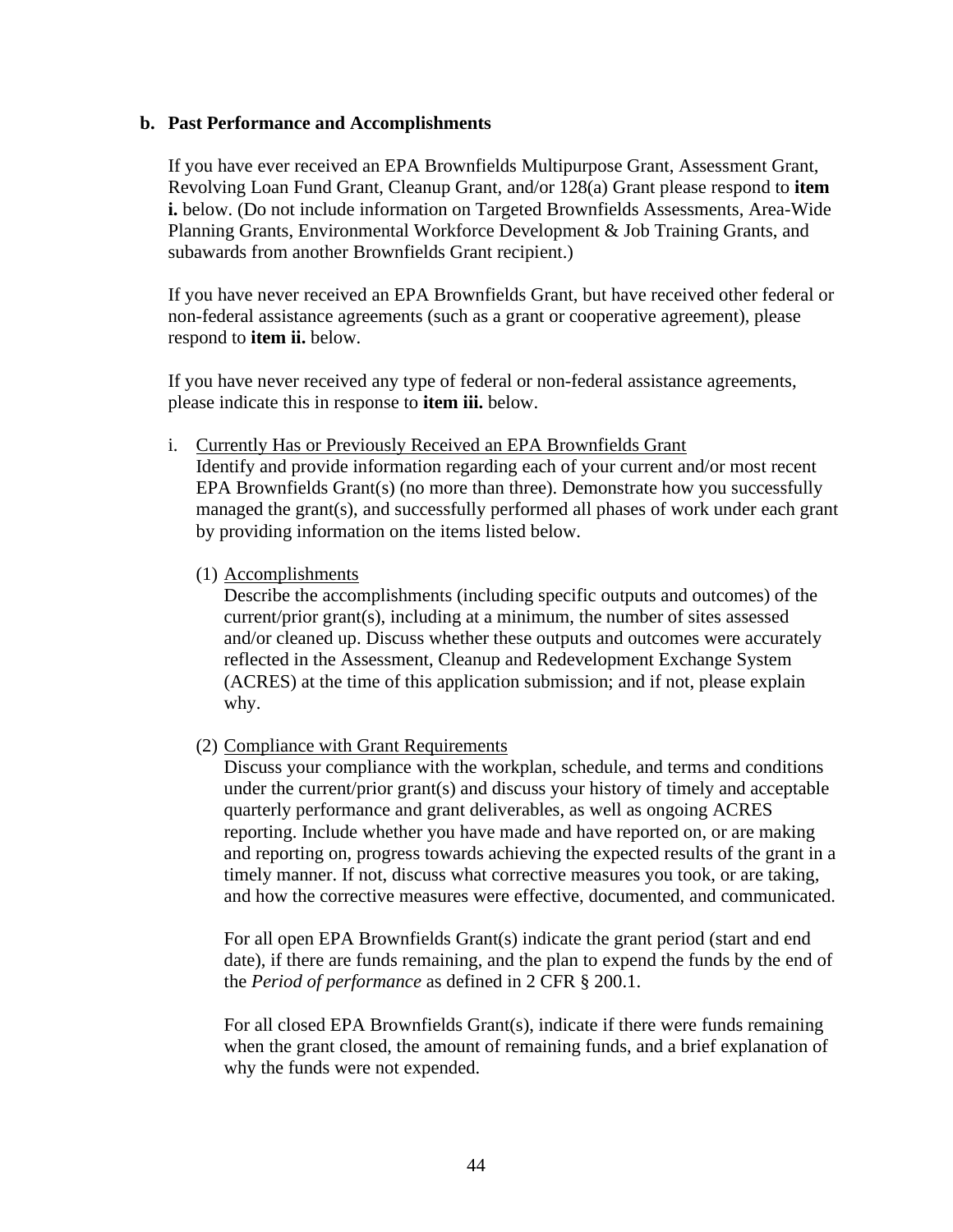ii. Has Not Received an EPA Brownfields Grant but has Received Other Federal or Non-Federal Assistance Agreements

Identify and describe each of your current and/or most recent federally and nonfederally funded assistance agreements (no more than three) *that are most similar in size, scope, and relevance to the proposed project*. Demonstrate how you successfully managed the agreement(s), and successfully performed all phases of work under each agreement by providing the following information.

(1) Purpose and Accomplishments

Describe the awarding agency/organization, amount of funding awarded, and purpose of the assistance agreement(s) you have received.

Discuss the accomplishments (including specific outputs and outcomes) of the project supported by the assistance agreement(s), including specific measures of success for the project supported by each type of agreement received.

(2) Compliance with Grant Requirements

Describe your compliance with the workplan, schedule, and terms and conditions under the current/prior assistance agreement(s) and discuss your history of timely and acceptable reporting, as required by the awarding agency/organization.

Include whether you have made and have reported on, or are making and reporting on, progress towards achieving the expected results of the agreement in a timely manner. If not, discuss what corrective measures you took, or are taking, and how the corrective measures were effective, documented, and communicated.

#### **– OR –**

iii. Never Received Any Type of Federal or Non-Federal Assistance Agreements Affirm that your organization never received any type of federal or non-federal assistance agreement (grant or cooperative agreement). (*Applicants that indicate that they do not have a history of performing assistance agreements will receive a "neutral" 8-point score for this factor. However, failure to indicate anything in response to this sub-criterion may result in zero points.*)

#### <span id="page-44-0"></span>**IV.F. Leveraging**

Leveraging is generally when an applicant proposes to provide its own additional funds/resources or those from third-party sources to support or complement the project they are awarded under the competition which are above and beyond the EPA grant funds awarded. Any leveraged funds/resources and their source must be identified in the Narrative. Leveraged funds and resources may take various forms as noted below.

**While voluntary cost share is generally a form of leveraging it will not be considered under this solicitation**. *Voluntary committed cost sharing* as defined at 2 CFR § 200.1 is when an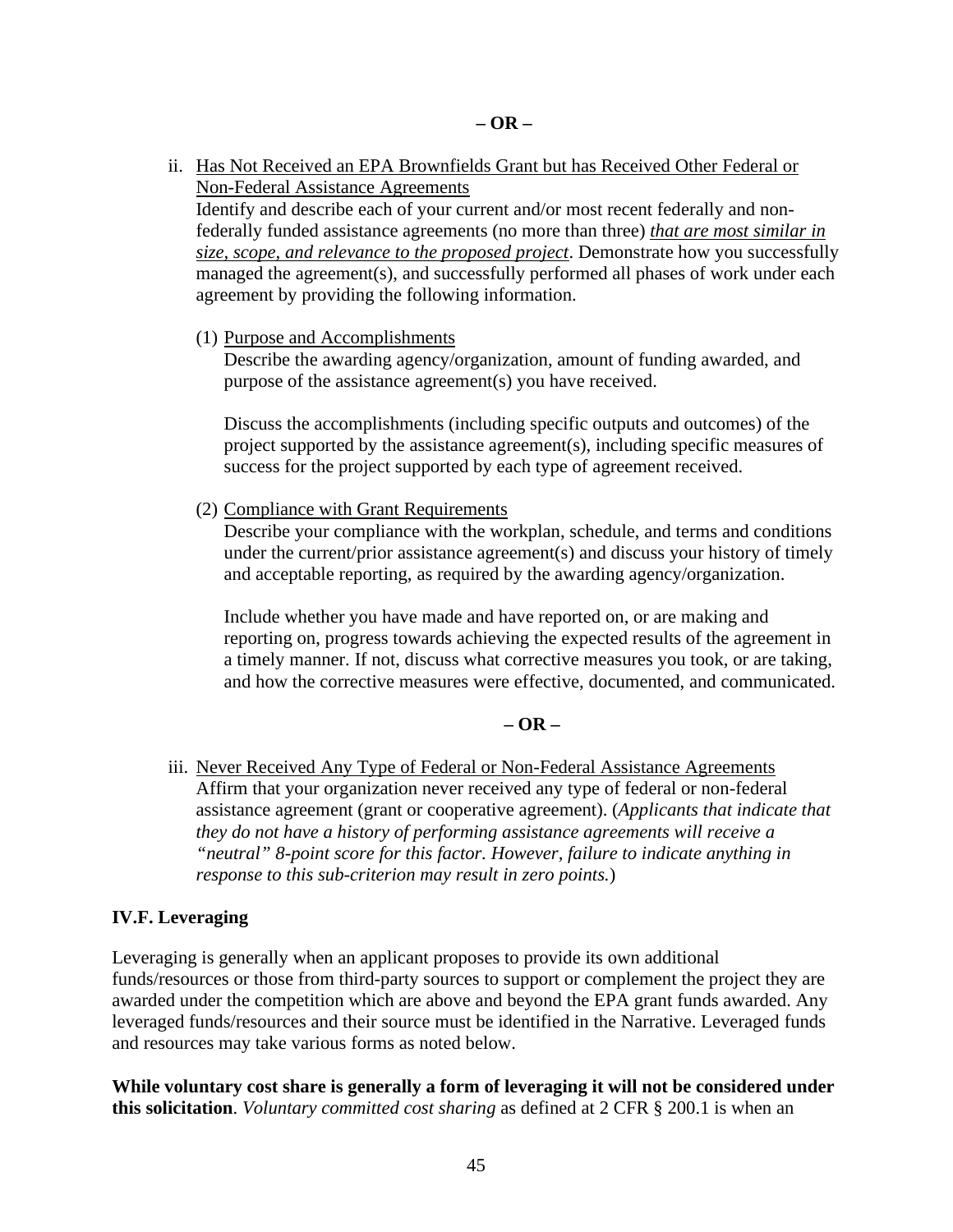applicant voluntarily proposes a legally binding commitment to cover costs or provide contributions to support the project when a cost share is not required. Under this solicitation, applicants should not propose a voluntary cost share above the required 20% cost share. **EPA will not consider or evaluate any proposed voluntary cost share.**

**Leveraging.** Leveraging may be met by funding from another federal grant, from an applicant's own resources, or resources from other third-party sources. This form of leveraging should not be included in the budget and the costs need not be eligible and allowable project costs under the EPA assistance agreement. While this form of leveraging should not be included in the budget, the grant workplan should include a statement indicating that the applicant is expected to produce the proposed leveraging consistent with the terms of the announcement and the applicant's Narrative. If applicants propose to provide this form of leveraging, EPA expects them to make the effort to secure the leveraged resources described in their Narrative. If the proposed leveraging does not materialize during grant performance, then EPA may reconsider the legitimacy of the award and/or take other appropriate action as authorized by 2 CFR Parts 200 or 1500.

## <span id="page-45-1"></span>**IV.G. Confidential Business Information**

As discussed in [Section IV.D.,](#page-32-0) *Narrative Information Sheet*, EPA recommends that you do not include confidential business information (CBI) in your application. However, if CBI is included, it will be treated in accordance with [40 CFR 2.203.](https://www.ecfr.gov/cgi-bin/text-idx?SID=df0298e9bb3c2b42c5e5f4f2454a6eb6&mc=true&node=se40.1.2_1203&rgn=div8) Applicants must clearly indicate which portion(s) of their application they are claiming as CBI. EPA will evaluate such claims in accordance with [40 CFR Part 2.](https://www.ecfr.gov/cgi-bin/retrieveECFR?gp=&SID=df0298e9bb3c2b42c5e5f4f2454a6eb6&mc=true&n=pt40.1.2&r=PART&ty=HTML) If no claim of confidentiality is made, EPA is not required to make the inquiry to the applicant otherwise required by  $40 \text{ CFR } 2.204(c)(2)$  prior to disclosure. The agency protects competitive applications from disclosure under applicable provisions of the Freedom of Information Act prior to the completion of the competitive selection process.

#### <span id="page-45-0"></span>**IV.H. Additional Provisions for Applicants Incorporated into the Solicitation**

Additional provisions that apply to this solicitation and/or awards made under this solicitation, including but not limited to those related to confidential business information, contracts and subawards under grants, and application assistance and communications, can be found in [EPA's](http://www.epa.gov/grants/epa-solicitation-clauses)  [Solicitation Clauses.](http://www.epa.gov/grants/epa-solicitation-clauses)<sup>[30](#page-45-2)</sup> These and the other provisions in **EPA**'s Solicitation Clauses are important and applicants must review them when preparing applications for this solicitation. If you are unable to access these provisions electronically, please contact the Regional Brownfields Contact listed in [Section VII.](#page-56-0) to obtain the provisions.

<span id="page-45-2"></span><sup>30</sup> *EPA's Solicitation Clauses* are available at [www.epa.gov/grants/epa-solicitation-clauses.](http://www.epa.gov/grants/epa-solicitation-clauses)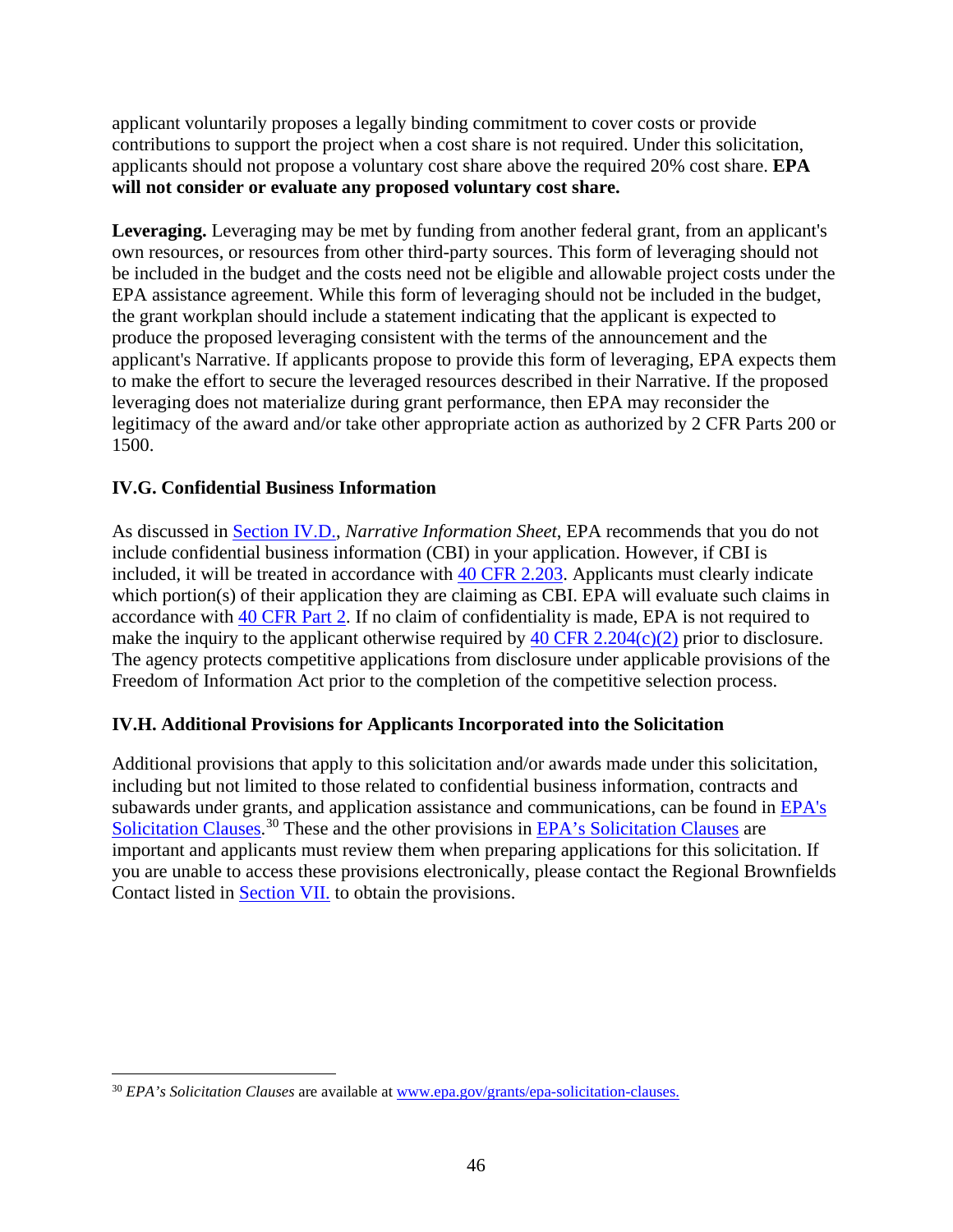# <span id="page-46-0"></span>**SECTION V. – NARRATIVE REVIEW INFORMATION**

## <span id="page-46-1"></span>**V.A. Evaluation Criteria**

If your application passes the threshold eligibility review (see [Section III.B.\)](#page-10-0), the information you provide in response to [Section IV.E.](#page-34-0) (Narrative/Ranking Criteria) will be evaluated per the criteria below and scored by a national evaluation panel. Your application may be assigned up to 180 points.

## **Criteria (Maximum Points per Criterion)**

## **1. PROJECT AREA DESCRIPTION AND PLANS FOR REVITALIZATION (50 Points)**

Each application will be evaluated on the quality and extent to which it addresses the following:

## **1.a. Target Area and Brownfields (15 points)**

1.a.i. Background and Description of Target Area (5 points)

The extent to which the brief description of the city(ies), town(s), or geographic area(s) targeted by this application provides background on its cultural and/or industrial history that establishes the brownfield challenges and the degree to which the challenges impact the community(ies).

The extent to which a specific target area(s) where cleanup activities will be performed is clearly defined within the identified city(ies), town(s), or geographic area(s).

#### 1.a.ii. Description of the Proposed Brownfield Site(s) (10 points)

The extent to which the description of the property(ies) targeted for cleanup provides clear information on the known contamination and site conditions (including structures), and relevant past and current land uses, and the degree of severity of the conditions.

#### **1.b. Revitalization of the Target Area (20 points)**

1.b.i. Reuse Strategy and Alignment with Revitalization Plans (10 points)

The extent to which a reuse strategy/projected reuse is clearly identified for the proposed brownfield site(s) to be remediated in the target area(s), and the extent to which the reuse strategy/projected reuse clearly aligns with and advances the local government's land use and revitalization plans or related community priorities.

When applicable, the extent to which the reuse strategy/projected reuse is an appropriate reuse option for a site in a federally designated flood plain.

The degree to which the public and project partners have had meaningful involvement in the development of the reuse strategy/projected reuse.

1.b.ii. Outcomes and Benefits of Reuse Strategy (10 points)

Given the type of community being served (e.g., urban, rural, tribal, etc.), the degree to which the proposed project or revitalization plans will substantially stimulate economic and/or non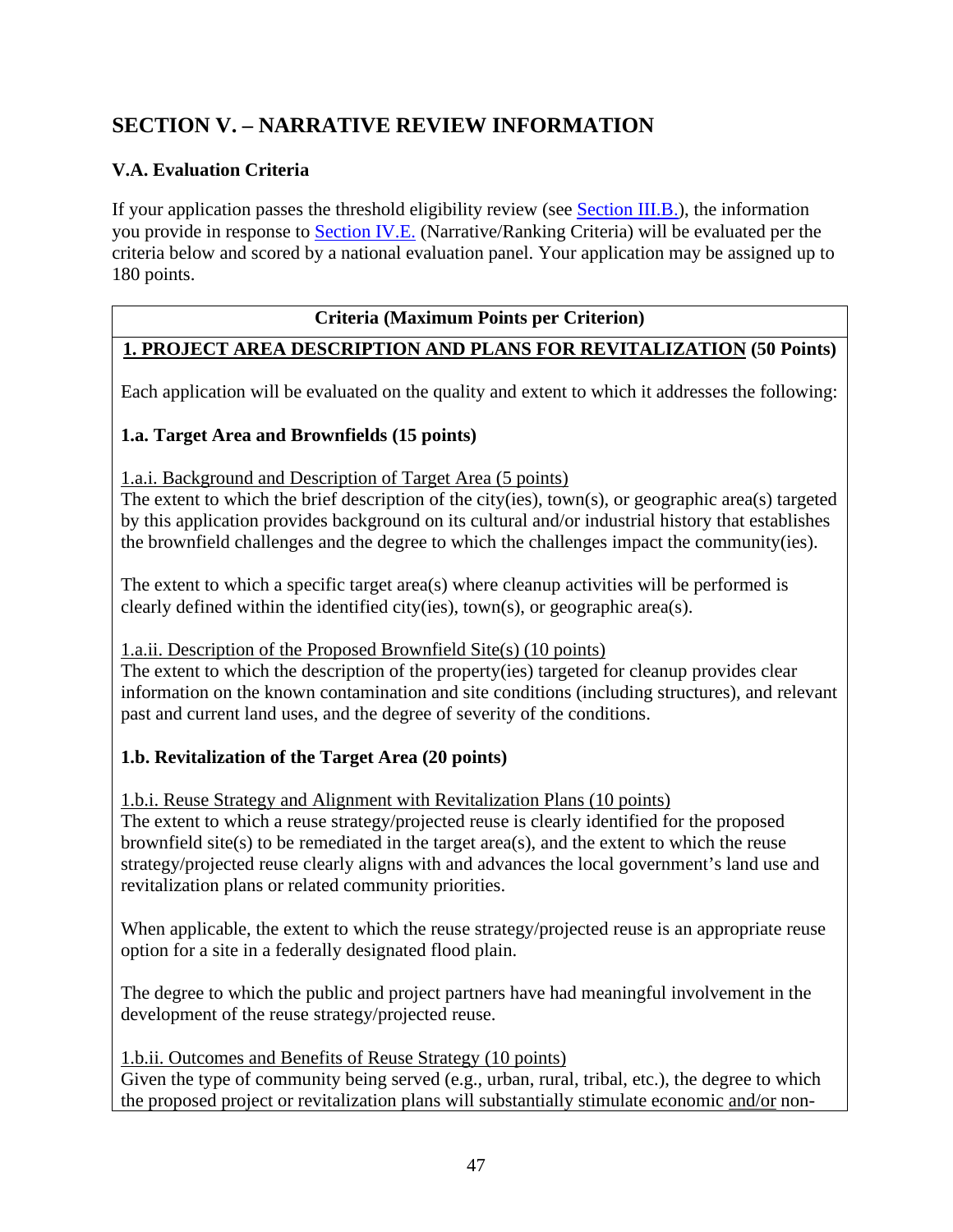economic development in the target area(s) upon completion of the cleanup of proposed site(s), and the degree to which these outcomes clearly correlate with the applicant's reuse strategy.

When applicable, the extent to which the reuse of the proposed site(s) will facilitate renewable energy from wind, solar, or geothermal energy, or will incorporate energy efficiency measures.

When applicable, the degree to which the proposed project or revitalization plans will benefit a disadvantaged community. *(Note: In order to potentially receive the maximum points under this criterion, the proposed project or revitalization plan must benefit a disadvantaged community.)* 

## **1.c. Strategy for Leveraging Resources (15 points)**

1.c.i. Resources Needed for Site Reuse (10 points)

- The extent to which the applicant is eligible for monetary funding from other resources, and the extent to which the grant will stimulate the availability of additional funds for environmental site assessment or remediation, and subsequent reuse of the proposed site(s).  $(5 \text{ points})$
- The relevancy and degree to which secured funding resources will contribute to the completion of the remediation and/or reuse of the proposed brownfield site(s). The degree to which the attached documentation substantiates secured commitments discussed in the Narrative. *(Note, a response may not earn full points if the applicant duplicates sources that are listed in 3.b. Description of Tasks/Activities and Outputs or sources used to meet the cost share. Additionally, responses may only earn full points when the applicant has resources that are secured, significant, and relevant to the cleanup project.)* (5 points)

## 1.c.ii. Use of Existing Infrastructure (5 points)

The extent to which work performed under this grant will facilitate the use of existing infrastructure at the proposed site(s) and/or within the target area(s).

If additional infrastructure needs or upgrades are key to the revitalization plans for the proposed site(s), the extent to which the applicant provides a clear description of the infrastructure needs/upgrades and the extent to which the identified funding resources that will be sought to implement the work are relevant to the project.

## **2. COMMUNITY NEED AND COMMUNITY ENGAGEMENT (40 Points)**

Each application will be evaluated on the quality and extent to which it addresses the following:

## **2.a. Community Need (25 points)**

2.a.i. The Community's Need for Funding (5 points)

The extent to which this grant will meet the needs of the community(ies) (i.e., the city(ies), town(s), or geographic area(s) targeted in this application) that has an inability to draw on other initial sources of funding to carry out environmental assessment or remediation, and subsequent reuse in the target area(s) because the community has a small population and/or is low-income.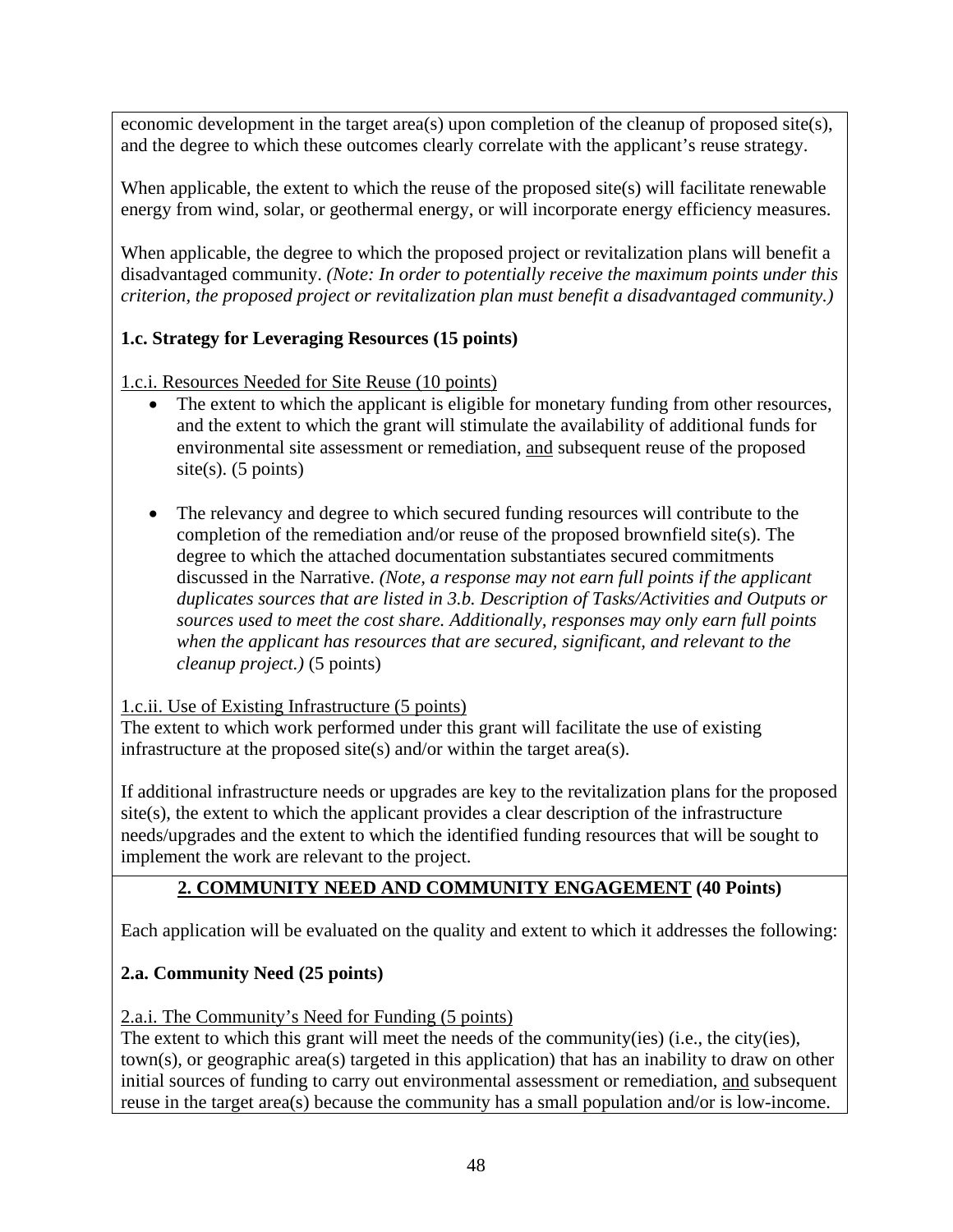*(Note, responses must discuss a community(ies) that has a small population and/or is lowincome to be evaluated favorably.)* 

## 2.a.ii. Threats to Sensitive Populations (20 points)

## (1) Health or Welfare of Sensitive Populations (5 points)

The degree to which the sensitive populations within the target area(s) are clearly identified, the severity of the health or welfare issues experienced by the sensitive populations in the target area(s), and the extent to which this grant and reuse strategy/projected site reuse(s) will address those issues and/or will facilitate the identification and reduction of threats to the health or welfare of such groups.

(2) Greater Than Normal Incidence of Disease and Adverse Health Conditions (5 points) The extent to which this grant and reuse strategy/projected site reuse(s) will address, or facilitate the identification and reduction of, threats to populations in the target area(s) that suffer from a greater-than-normal incidence of diseases or conditions (including cancer, asthma, or birth defects) that may be associated with exposure to hazardous substances, pollutants, contaminants, or petroleum. *(Note, projects that address a greater-than-normal incidence of cancer, asthma, or birth defects will be evaluated more favorably.)*

## (3) Promoting Environmental Justice (10 points)

The extent to which this grant and reuse strategy/projected site reuse(s) will promote environmental justice in the target area(s) and/or will support populations in the target area(s) that disproportionately share the negative environmental consequences resulting from industrial, governmental and/or commercial operations or policies.

## **2.b. Community Engagement (15 points)**

*Per the ranking criterion in [Section IV.E.2.b.,](#page-37-2) applicants may consolidate information for 2.b.i. and 2.b.ii. into one response. Reviewers must evaluate the response against the sub-criteria outlined below.* 

## 2.b.i. Project Involvement (5 points)

The degree to which the applicant identifies local organizations/entities/groups that are relevant to the proposed project and the degree to which different types of organizations/entities/groups will be involved in and provide assistance/information to assist in the performance of the project.

#### 2.b.ii. Project Roles (5 points)

The degree to which each identified local organization/entity/group will have meaningful involvement in the project and the extent to which partners will be involved in making decisions with respect to the cleanup and future reuse of the proposed brownfield site(s).

#### 2.b.iii. Incorporating Community Input (5 points)

The extent to which the plan to communicate project progress to the local community, local organizations/entities/groups that will be involved in the project, and residents/groups impacted by the site(s) will be effective and appropriate, and the extent to which their input will be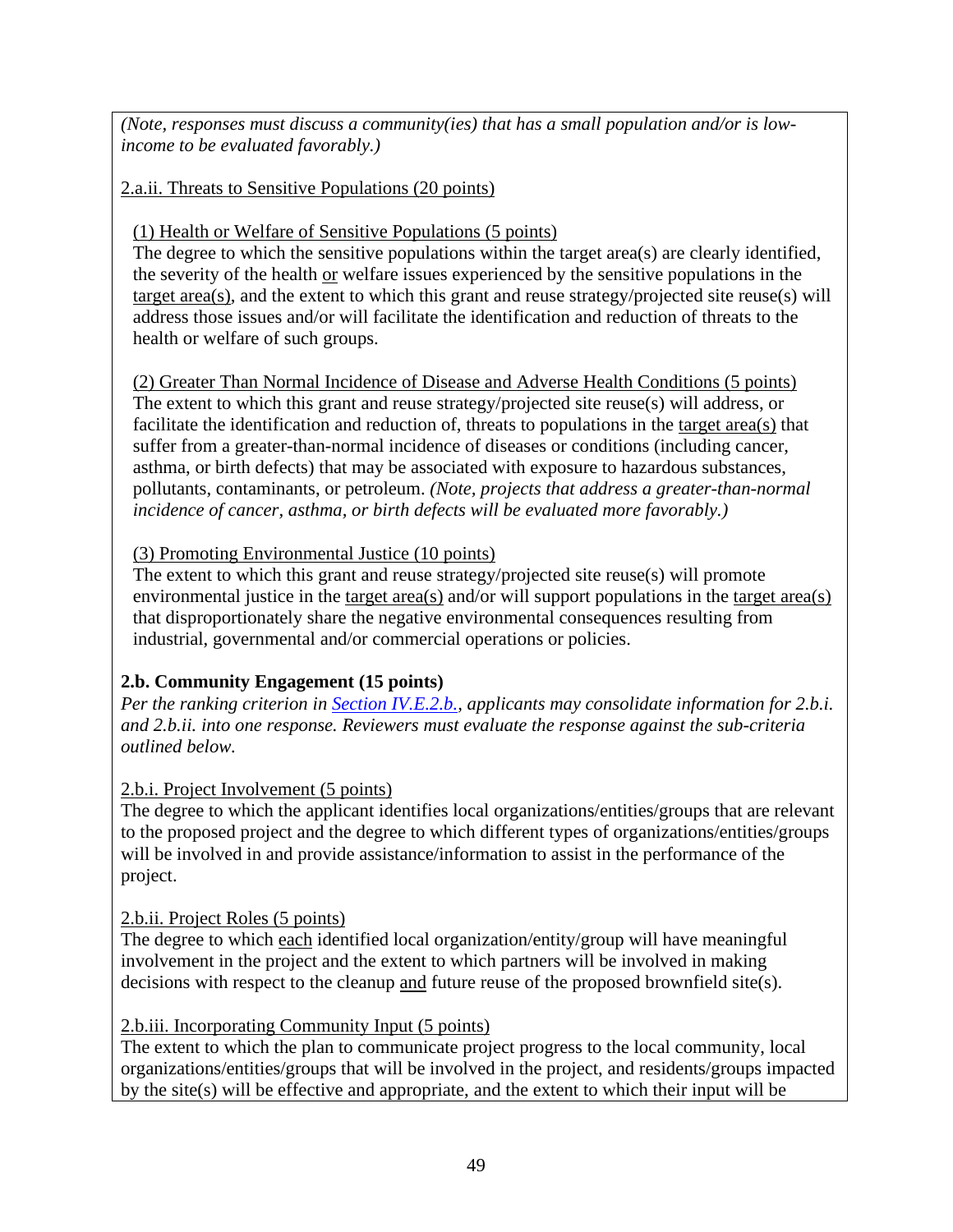solicited, considered, and responded to in an intentional way. The extent to which the proposed methods offer an alternative to in-person community engagement in the event of social distancing or other restrictions as a result of COVID-19.

## **3. TASK DESCRIPTIONS, COST ESTIMATES, AND MEASURING PROGRESS (60 Points)**

Each application will be evaluated on the quality and extent to which it addresses the following:

## **3.a. Proposed Cleanup Plan (10 points)**

The degree of the quality and reasonableness of the proposed cleanup plan(s), including the appropriateness of the cleanup methods being considered.

## **3.b. Description of Tasks/Activities and Outputs (25 points)**

## 3.b.i. Project Implementation (10 points)

The degree to which the EPA-funded tasks/activities are eligible, specific, and appropriate to the goals of the proposed project, and the degree to which the response demonstrates a sound plan to address the proposed brownfield site(s). *(Note, responses that include ineligible tasks/activities will be evaluated less favorably.)* 

When applicable, the extent to which other resources (e.g., in-kind resources) will bridge the gap between the EPA grant and tasks/activities necessary to bring the grant to successful completion. *(Note, a response may not earn full points if the applicant duplicates sources that are listed in 1.c.i. Resources Needed for Site Reuse or sources used to meet the cost share.)* 

## 3.b.ii. Anticipated Project Schedule (5 points)

The extent to which the project schedule milestones are achievable and the likelihood that the activities will be completed within the 3-year period of performance.

## 3.b.iii. Task/Activity Lead (5 points)

The extent to which the lead entity(ies) for each task/activity is clearly identified and the extent to which the lead entity(ies) overseeing each task/activity is appropriate.

When applicable, the degree to which the local health agency is involved in health monitoring activities.

## 3.b.iv. Outputs (5 points)

The degree of quality of the specific outputs and the extent to which the outputs clearly correlate with the proposed project.

## <span id="page-49-0"></span>**3.c. Cost Estimates (20 points)**

*Per the ranking criterion in [Section IV.E.3.c.,](#page-40-1) applicants will consolidate information for 3.c.i. – 3.c.iii. into one response. Reviewers must evaluate the response against the sub-criteria outlined below.*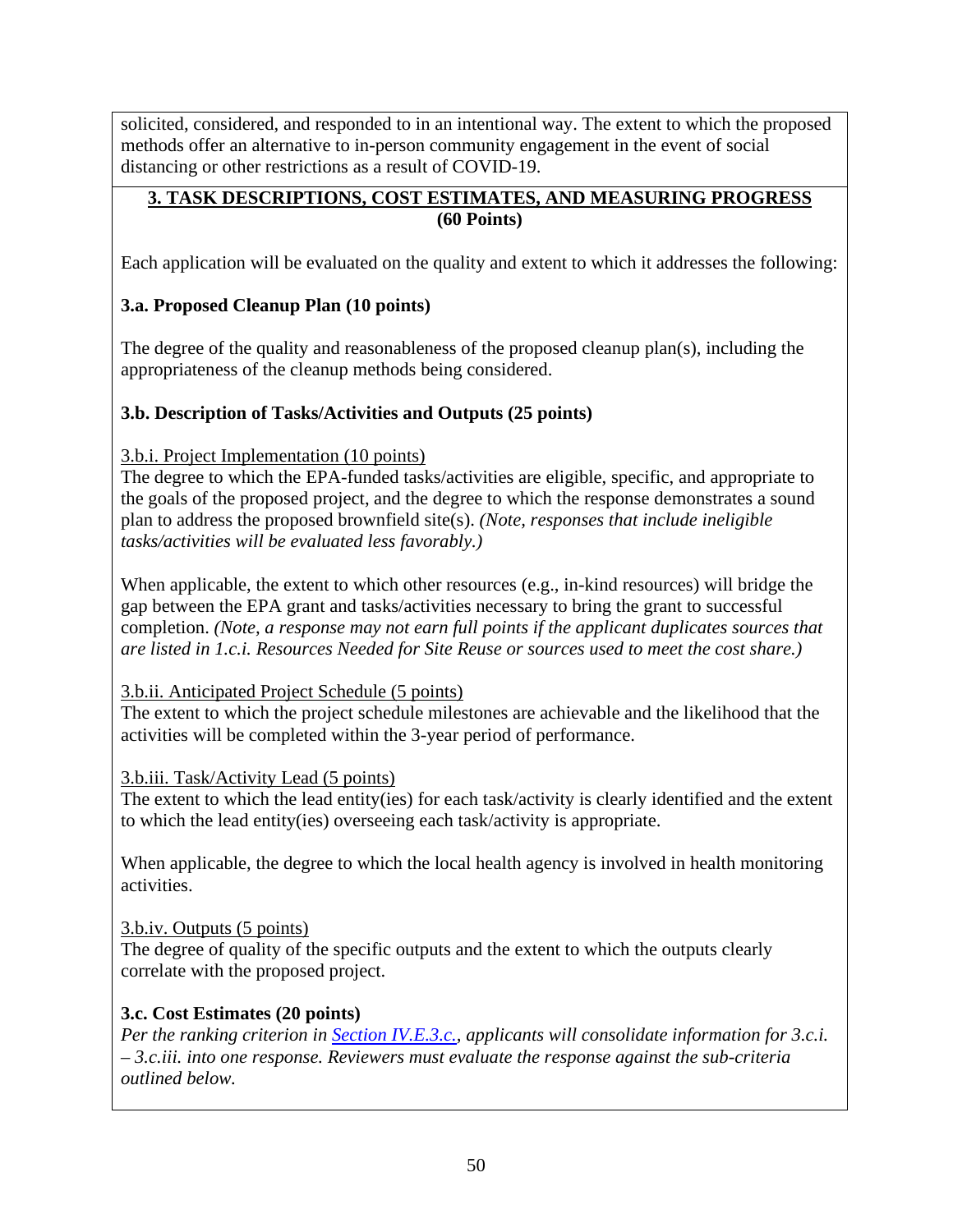## 3.c.i. Development of Cost Estimates (10 points)

The degree of clarity on how each cost estimate was developed (including the cost share and direct and/or indirect administrative costs, if applicable) and the extent to which costs per unit are presented in detail.

## 3.c.ii. Application of Cost Estimates (5 points)

The extent to which each proposed cost estimate is reasonable and realistic to implement the project and clearly correlates with the proposed tasks/activities. When applicable, the degree to which costs for individual sites are distinguished. *(Note, administrative costs that exceed 5% of the total award amount (requested EPA funds plus the applicant's cost share) will be evaluated less favorably.)*

## 3.c.iii. Eligibility of the Cost Share (5 points)

The extent to which the entire cost share will be met by an eligible source(s) and the extent to which the entire cost share will be used for eligible and allowable expenses under the grant.

## **3.d. Measuring Environmental Results (5 points)**

The extent to which the plan and mechanism to track, measure, and evaluate progress in achieving expected project outputs, overall project results, and eventual project outcomes are reasonable, appropriate, and clearly correlate with information previously presented in the Narrative.

## **4. PROGRAMMATIC CAPABILITY AND PAST PERFORMANCE (30 Points)**

Each application will be evaluated on the quality and extent to which it addresses the following:

## **4.a. Programmatic Capability (15 points)**

*Per the ranking criterion in [Section IV.E.4.a.,](#page-42-1) applicants may consolidate information for 4.a.i. and 4.a.ii. into one response. Reviewers must evaluate the response against the sub-criteria outlined below.* 

4.a.i. Organizational Structure (5 points)

The degree to which the team will be structured to ensure the timely and successful expenditure of funds to complete all technical, administrative, and financial requirements of the project and grant.

#### 4.a.ii. Description of Key Staff (5 points)

The degree to which key staff have expertise, qualifications, and experience that will result in the successful administration of the grant.

#### 4.a.iii. Acquiring Additional Resources (5 points)

The degree to which the applicant's organization has a system(s) in place to acquire any additional expertise and resources (e.g., contractors or subrecipients) required to successfully complete the project.

## **4.b. Past Performance and Accomplishments (15 points)**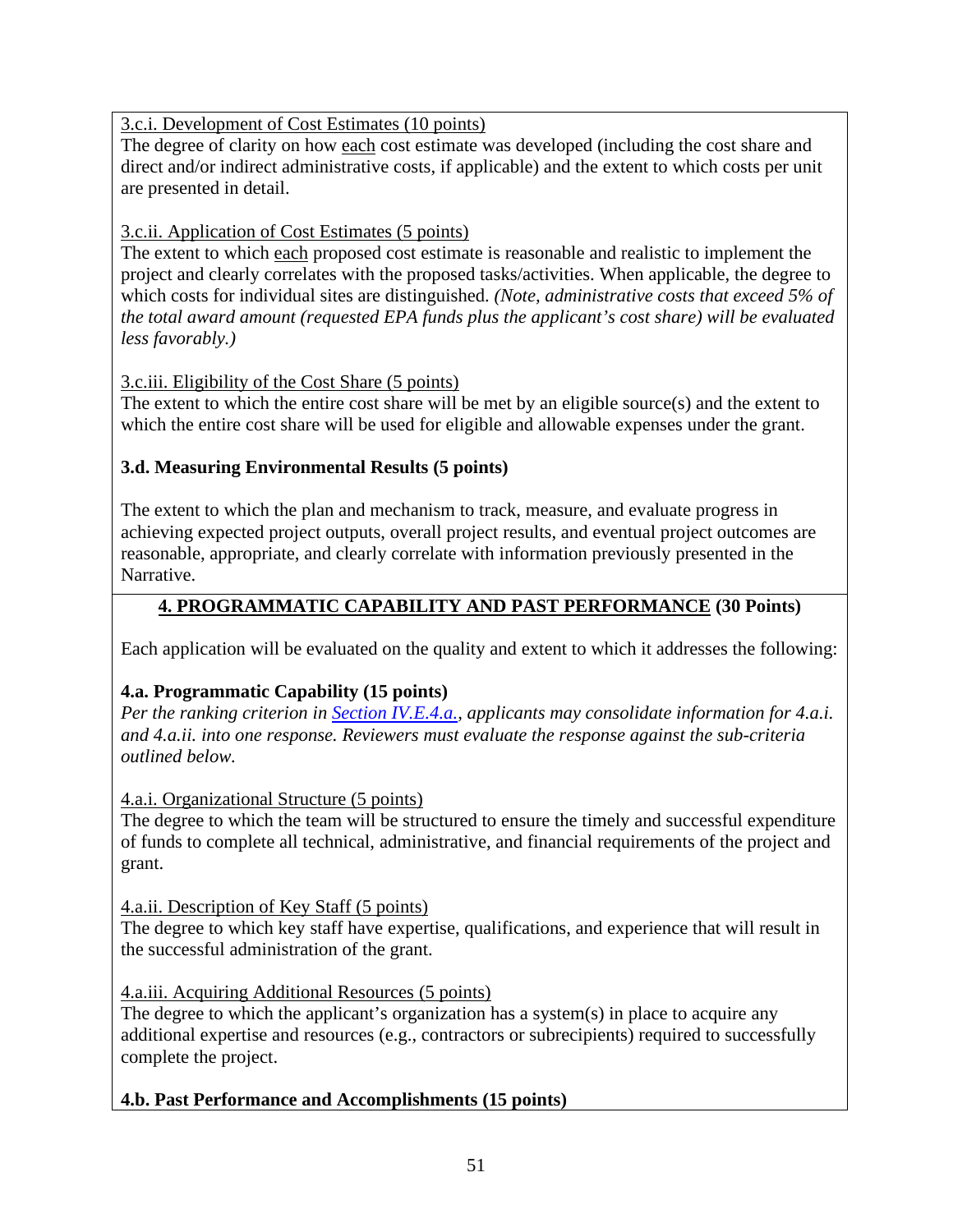*In evaluating an applicant's response to this criterion, in addition to the information provided by the applicant, EPA may consider relevant information from other sources including information from EPA files and/or from other federal or non-federal grantors to verify or supplement information provided by the applicant.* 

4.b.i. Currently Has or Previously Received an EPA Brownfields Grant (15 points) The degree to which there is demonstrated ability to successfully manage the grant based on current/past EPA Brownfields Grant(s) (i.e., Multipurpose Grant, Assessment Grant, Revolving Loan Fund Grant, Cleanup Grant, or 128(a) Grant) and the extent to which the applicant successfully performed all phases of work under the grant.

## (1) Accomplishments (5 points)

The extent to which meaningful accomplishments (including specific outputs and outcomes) were achieved under current/prior grant(s), including at a minimum, the number of sites assessed and/or cleaned up, and the extent to which outputs and outcomes were accurately reflected in ACRES at the time of this application submission.

(2) Compliance with Grant Requirements (10 points)

The extent of compliance with the workplan, schedule, and terms and conditions under the current/prior grant(s), and the extent to which there is a demonstrated history of timely and acceptable quarterly performance and grant deliverables, as well as ongoing ACRES reporting.

The degree to which progress was made (and reported on), or is being made, towards achieving the expected results of the grant(s) in a timely manner. If expected results were not being reported on, the extent to which the measures taken to correct the situation were reasonable and appropriate or there is an adequate explanation for lack of reporting. (5 points)

• The extent to which funds from any open EPA Brownfields Grant(s) (i.e., Multipurpose Grant, Assessment Grant, Revolving Loan Fund Grant, Cleanup Grant, or 128(a) Grant) are committed to ongoing eligible grant activities or will support the tasks/activities described in the Narrative. The likelihood that all grant funds under the current grant(s) will be expended by the end of the *Period of performance* as defined in 2 CFR § 200.1.

For all closed EPA Brownfield Grants, the extent to which there is a reasonable explanation of why funds remained when the grant closed, and the degree to which the applicant made every effort to spend the remaining funds within the *Period of performance*. (5 points)

**– OR –**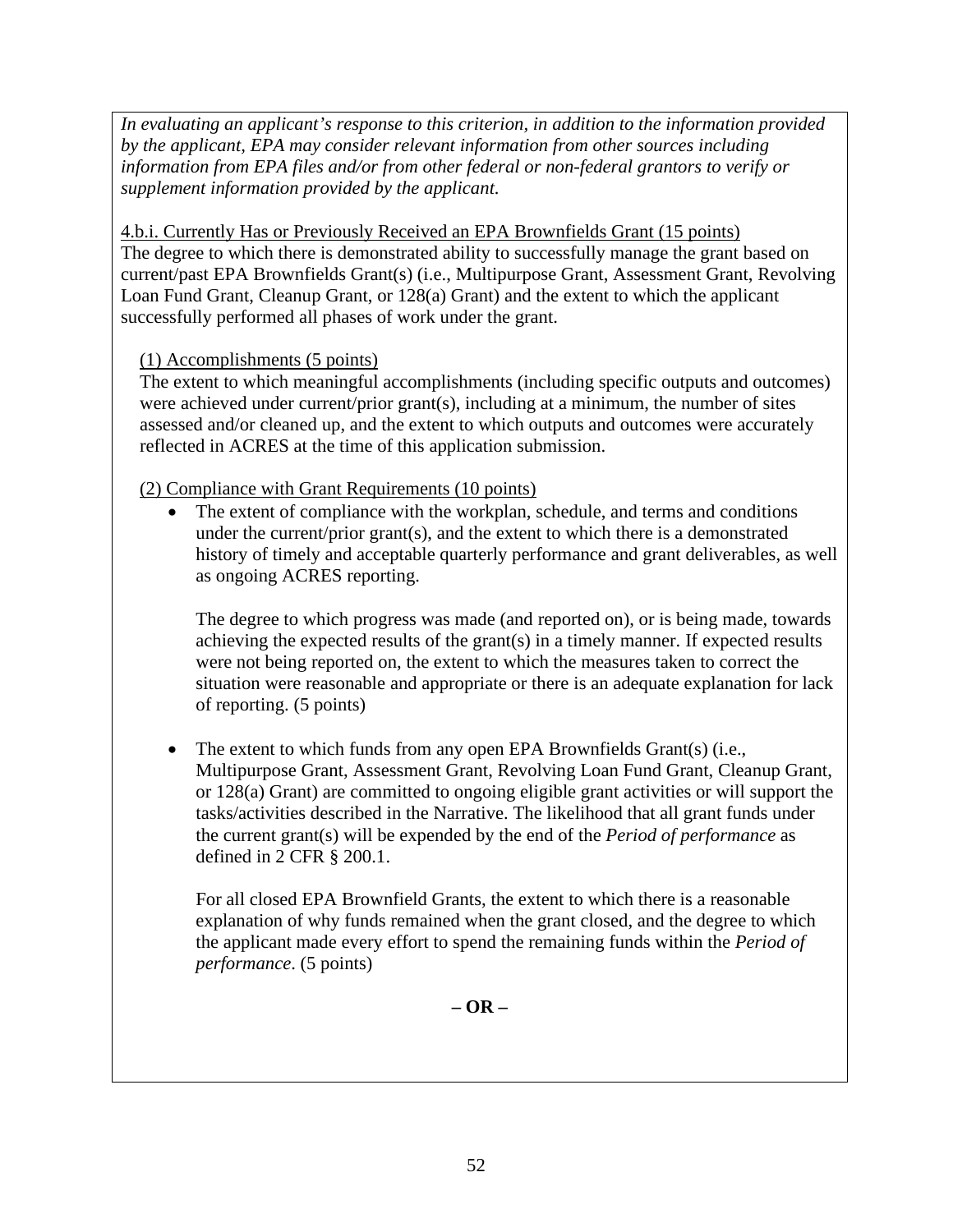4.b.ii. Has Not Received an EPA Brownfields Grant but has Received Other Federal or Non-Federal Assistance Agreements (15 points)

The degree to which the applicant demonstrates its ability to successfully manage the grant and perform all phases of work under the grant based on current/prior federal or non-federal assistance agreements.

## (1) Purpose and Accomplishments (5 points)

The extent to which a similar past federal or non-federal assistance agreement(s) is identified (in terms of size, scope, and relevance to the proposed project).

The extent to which meaningful project accomplishments (including specific outputs and outcomes) were achieved under the assistance agreement(s), including specific measures of success for the project supported by each type of agreement received.

## (2) Compliance with Grant Requirements (10 points)

The extent of compliance with the workplan, schedule, and terms and conditions under the current/prior assistance agreement(s), and the extent to which there is a demonstrated history of timely and acceptable reporting, as required by the awarding agency/organization.

The degree to which progress was made (and reported on), or is being made, towards achieving the expected results of the agreement(s) in a timely manner. If expected results were not achieved, the extent to which the measures taken to correct the situation were reasonable and appropriate.

### **– OR –**

4.b.iii. Never Received Any Type of Federal or Non-Federal Assistance Agreements (8 points) The extent to which it is clearly affirmed that the organization never received any type of federal or non-federal assistance agreement. *(These applicants will receive a "neutral" score of 8 points. Applicants that fail to indicate anything in response to this sub-criterion may result in zero points.)*

## <span id="page-52-0"></span>**V.B. Other Factors and Considerations**

In making the final selections from among the most highly ranked applicants, EPA's Headquarters Selection Official may consider the factors below as appropriate. Applicants should provide a summary in the Narrative on the applicable other factors and note the corresponding page number in the [Narrative Information Sheet.](#page-32-0) Other factors include:

- Whether the community population is 10,000 or less;
- whether the applicant is a federally recognized Indian tribe or United States territory or whether the project is assisting a tribe or territory;
- whether the proposed site(s) is impacted by mine-scarred land;
- whether a secured firm leveraging commitment ties directly to the project and will facilitate completion of the project/reuse; and whether a secured resource is identified in the Narrative and substantiated in the attached documentation;
- whether the proposed site(s) is adjacent to a body of water;
- whether the proposed site(s) is in a federally designated flood plain; and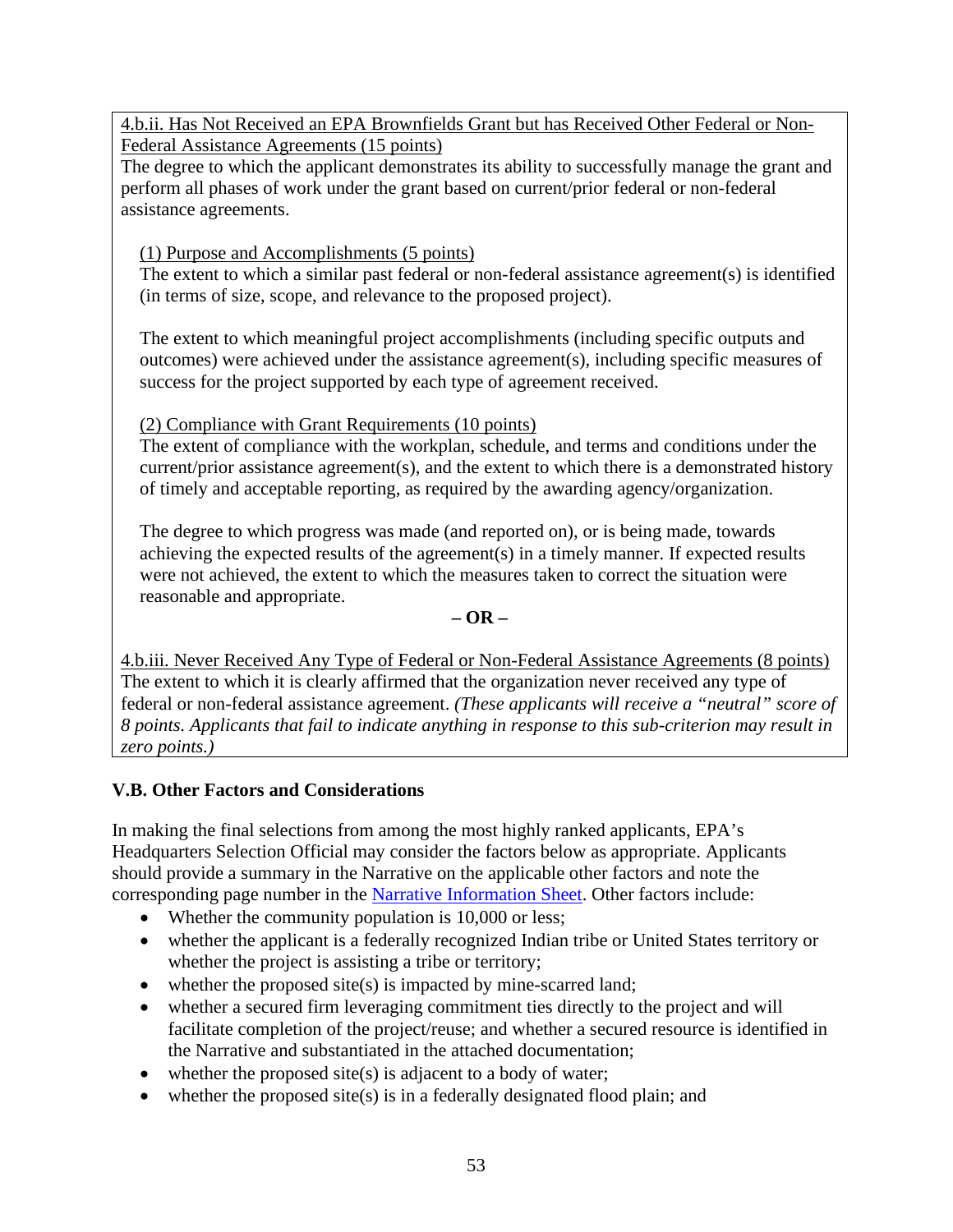- whether reuse of the proposed site(s) will facilitate renewable energy from wind, solar, or geothermal energy;
- whether reuse of the proposed site(s) will incorporate energy efficiency measures; and
- whether the target area(s) is located within a community in which a coal-fired power plant has recently closed (2011 or later) or is closing.

Additionally, EPA's Headquarters Selection Official may take the following considerations into account when making final selections:

- fair distribution of funds between urban and non-urban areas;
- whether the applicant's jurisdiction is located within, or includes, a county experiencing "persistent poverty" where 20% or more of its population has lived in poverty over the past 30 years, as measured by the 1990 and 2000 decennial censuses and the most recent Small Area Income and Poverty Estimates;
- the distribution of funds among EPA's ten Regions; and
- whether the target area(s) is located within, or includes, a census tract in which 20% or more of the population lives below the national poverty level as measured by the 2019 American Community Survey (ACS) 5-year estimates from the United States Census Bureau.

## <span id="page-53-0"></span>**V.C. Review and Selection Process**

Timely submitted applications will initially be reviewed by the EPA Regional Office which covers the location of the project to determine compliance with the applicable threshold criteria for Cleanup Grants [\(Section III.B.\)](#page-10-0). All applications that pass the threshold criteria review will be evaluated by national evaluation panels. The national evaluation panels will be comprised of EPA staff and potentially other federal agency representatives chosen for their expertise in the range of activities associated with the brownfield cleanups. Eligible applications will be evaluated based on the criteria described in [Section V.A.](#page-46-1) and a ranking list of applicants will be developed.

The Office of Brownfields and Land Revitalization (OBLR) will provide the list to the Headquarters Selection Official, who is responsible for further consideration of the applications and final selection of grant recipients. Applications will be selected for award based on their evaluated point scores, the availability of funds, and, as appropriate, the other factors and considerations described in [Section V.B.](#page-52-0)

#### <span id="page-53-1"></span>**V.D. Additional Provisions for Applicants Incorporated into the Solicitation**

Additional provisions that apply to this solicitation and/or awards made under this solicitation including the clause on Reporting and Use of Information Concerning Recipient Integrity and Performance can be found in [EPA's Solicitation Clauses.](http://www.epa.gov/grants/epa-solicitation-clauses) These and the other provisions in [EPA's Solicitation Clauses](http://www.epa.gov/grants/epa-solicitation-clauses) are important and applicants must review them when preparing applications for this solicitation. If you are unable to access these provisions electronically, please contact the Regional Brownfields Contact listed in [Section VII.](#page-56-0) to obtain the provisions.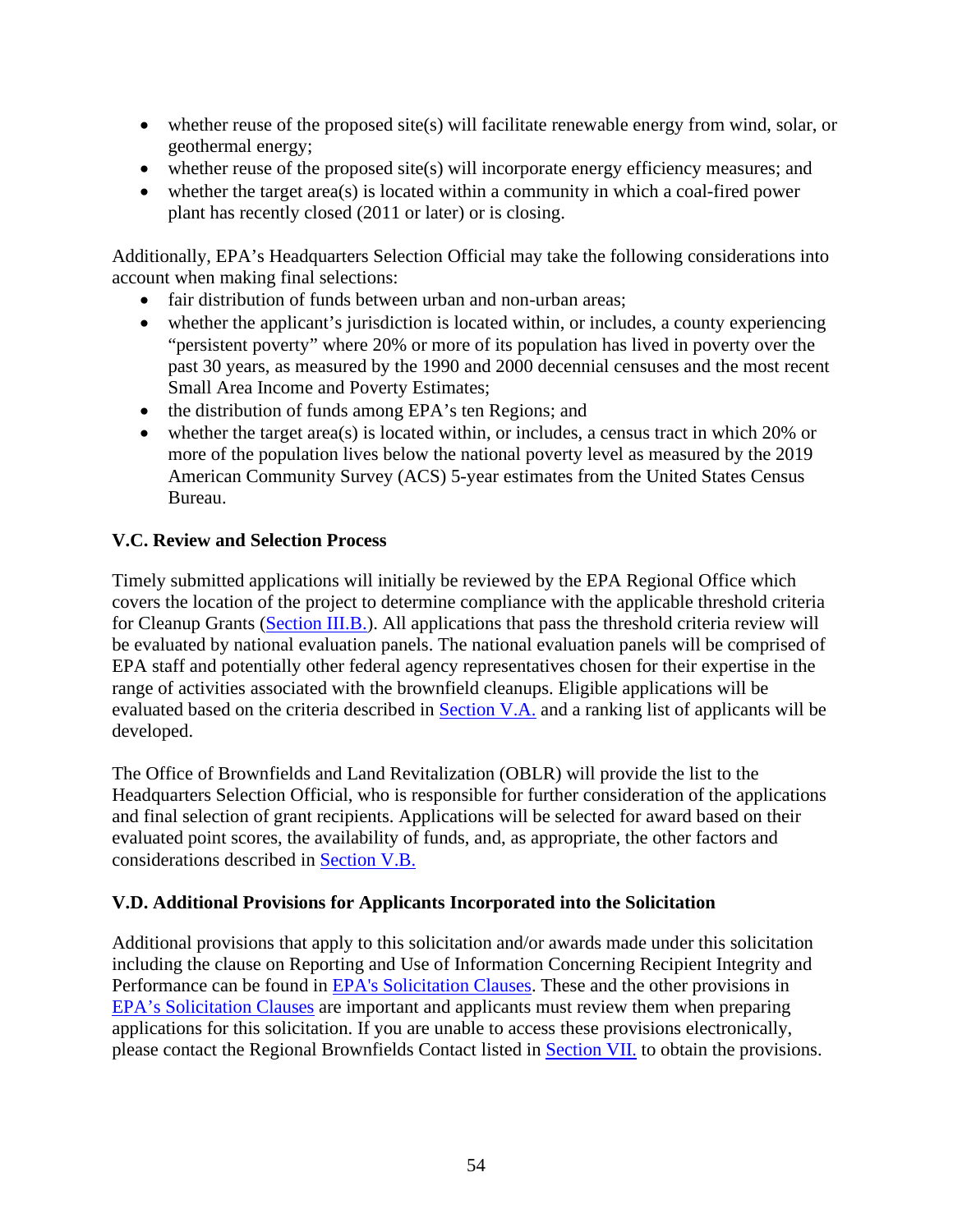# <span id="page-54-0"></span>**SECTION VI. – AWARD ADMINISTRATION INFORMATION**

## <span id="page-54-1"></span>**VI.A. Award Notices**

Applicants who fail the threshold eligibility requirements will be notified within 15 calendar days of EPA's determination of ineligibility. EPA will notify applicants who are not selected for award based on the evaluation criteria and other considerations within 15 calendar days of EPA's final decision on selections for this competition.

EPA anticipates notification to successful applicants will be made via telephone, email, or postal mail by late Spring 2022. The notification will be sent to the Project Director and Chief Executive/Highest Ranking Elected Official listed in the Narrative Information Sheet in [Section](#page-32-0)  [IV.D.](#page-32-0) This notification, which informs the applicant that its application is selected and is being recommended for award, is not an authorization to begin work. The official notification of an award will be made by the Regional Grants Management Official for regional awards. **Applicants are cautioned that only a grants officer is authorized to bind the Government to the obligation of funds; selection does not guarantee an award will be made.** For example, statutory authorization, funding, or other issues discovered during the award process may affect the ability of EPA to make an award to an applicant. The award notice, signed by an EPA grants officer, is the authorizing document and will be provided through email or postal mail. The successful applicant may need to prepare and submit additional documents and forms (e.g., a workplan), which must be approved by EPA before the grant can officially be awarded. The time between notification of selection and award of a grant can take up to 90 days or longer.

## <span id="page-54-2"></span>**VI.B. Administrative and National Policy Requirements**

Funding will be awarded as a cooperative agreement. The applicants who are selected for award will work with an EPA Project Officer to finalize the required federal application package and to negotiate the cooperative agreement workplan. It is EPA's expectation that the selected applicants will complete the award process within six months of the announcement.

Approved cooperative agreements will include terms and conditions (including any applicable Davis Bacon requirements) that will be binding on the recipient. Terms and conditions specify what recipients must do to ensure that grant-related and Brownfields Program-related requirements are met. Applicants also will be required to submit progress reports in accordance with grant regulations found in 2 CFR § 200.329.

An applicant that receives an award under this announcement is expected to manage assistance agreement funds efficiently and effectively, and make sufficient progress towards completing the project activities described in the workplan in a timely manner. The assistance agreement will include terms and conditions implementing this requirement.

## <span id="page-54-3"></span>**VI.C. Reporting Requirements**

During the life of the cooperative agreement, recipients are required to submit progress reports to the EPA Project Officer within 30 days after each reporting period. The reporting period (i.e., quarterly, annually) is identified in the terms and conditions of the cooperative agreement. These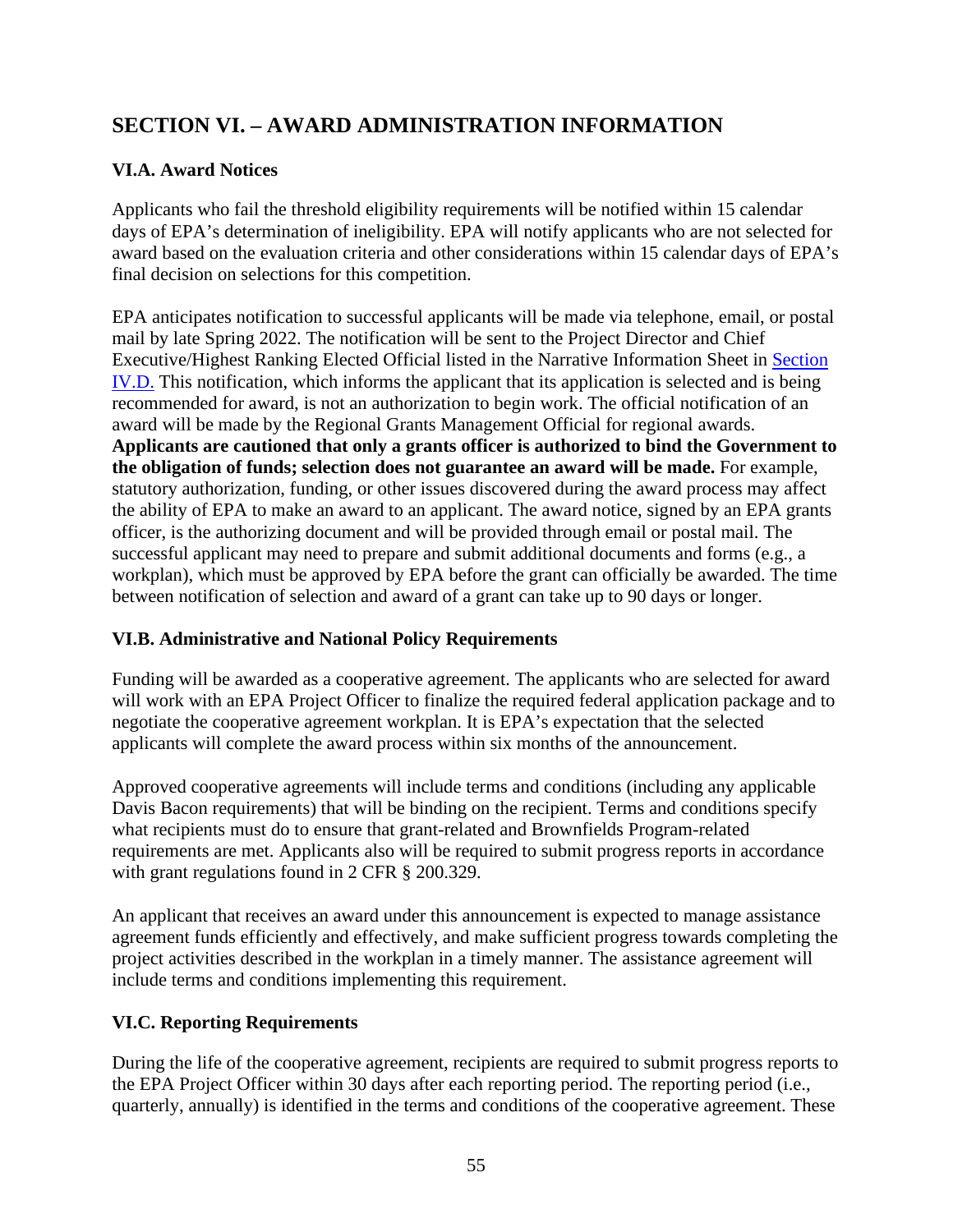reports cover work status, work progress, difficulties encountered, an accounting of financial expenditures, preliminary data results, anticipated activities, and any changes in key personnel involved with the project. Site-specific accomplishments are reported on Property Profile Forms and can be submitted electronically to EPA's ACRES reporting system. Information provided in the quarterly reports and submitted in ACRES helps EPA monitor the community's progress with implementing their project and also directly supports the continuation of the Brownfields Program by highlighting measurable site-specific accomplishments to the public and Congress. At the end of the cooperative agreement, a final project report also is required. The final report will summarize accomplishments, expenditures, outcomes, outputs, lessons learned, and any other resources leveraged during the project and how they were used.

#### <span id="page-55-0"></span>**VI.D. Brownfield Programmatic Requirements**

Brownfield Grant recipients must comply with all applicable federal and state laws to ensure that the assessment and cleanup protect human health and the environment. Brownfield Grant recipients also must comply with the program's technical requirements, which may include, but are not limited to, requirements for Quality Assurance requirements, historic properties or threatened and endangered species, environmental cleanup responsibilities, sufficient progress, collection of post-grant information, and protections of nearby and sensitive populations. For additional information on these requirements, please review the [Brownfield Programmatic](https://www.epa.gov/brownfields/programmatic-requirements-brownfields-grants)  [Requirements.](https://www.epa.gov/brownfields/programmatic-requirements-brownfields-grants)

## <span id="page-55-1"></span>**VI.E. Disputes**

Assistance agreement competition-related disputes will be resolved in accordance with the dispute resolution procedures published in 70 FR (Federal Register) 3629, 3630 (January 26, 2005) which can be found on the [Grant Competition Dispute Resolution Procedures](https://www.epa.gov/grants/grant-competition-dispute-resolution-procedures) website. Copies of these procedures may also be requested by contacting the Regional Brownfields Contact listed in [Section VII.](#page-56-0) of this announcement. Note, the FR notice references regulations at 40 CFR Parts 30 and 31 that have been superseded by regulations in 2 CFR Parts 200 and 1500. Notwithstanding the regulatory changes, the procedures for competition-related disputes remain unchanged from the procedures described at 70 FR 3629, 3630, as indicated in 2 CFR Part 1500, Subpart E.

#### <span id="page-55-2"></span>**VI.F. Additional Provisions for Applicants Incorporated into the Solicitation**

Additional provisions that apply to this solicitation and/or awards made under this solicitation, including but not limited to those related to DUNS, SAM, copyrights, disputes, and administrative capability, can be found in [EPA's Solicitation Clauses.](http://www.epa.gov/grants/epa-solicitation-clauses) These and the other provisions in [EPA's Solicitation Clauses](http://www.epa.gov/grants/epa-solicitation-clauses) are important and applicants must review them when preparing applications for this solicitation. If you are unable to access these provisions electronically, please contact the Regional Brownfields Contact listed in [Section VII.](#page-56-0) to obtain the provisions.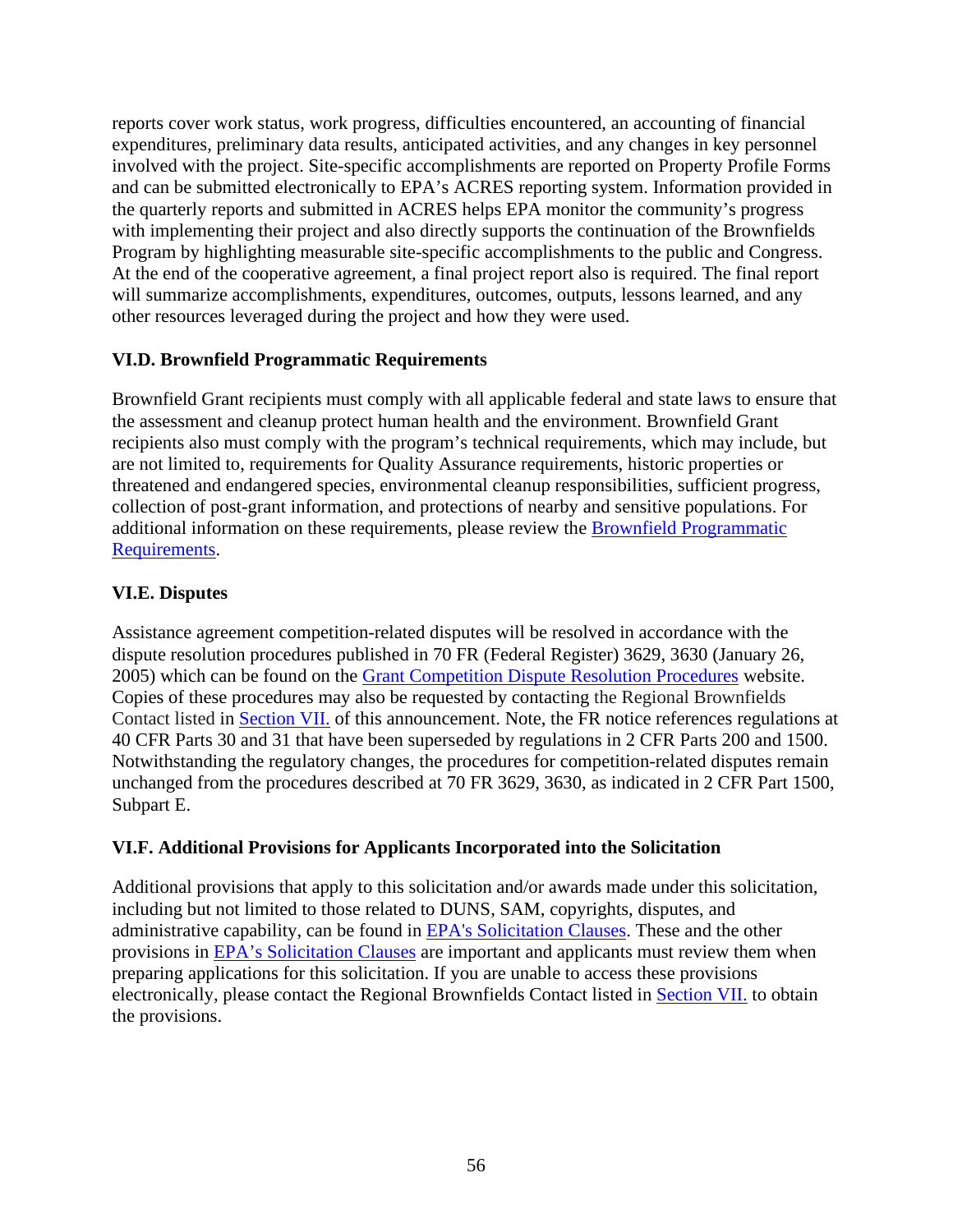# <span id="page-56-0"></span>**SECTION VII. – EPA REGIONAL BROWNFIELD PROGRAM CONTACTS**

| <b>EPA Regional Contact and States</b> |                       | <b>Address</b>                                         |  |  |
|----------------------------------------|-----------------------|--------------------------------------------------------|--|--|
| <b>EPA Region 1</b>                    |                       |                                                        |  |  |
| Jim Byrne                              | CT, ME, MA,           | 5 Post Office Square                                   |  |  |
| Byrne.James@epa.gov                    | NH, RI, VT            | Suite 100, Mail code: OSRR7-2<br>Boston, MA 02109-3912 |  |  |
| Phone: (617) 918-1389                  |                       |                                                        |  |  |
| <b>EPA Region 2</b>                    |                       |                                                        |  |  |
| <b>Alison Devine</b>                   |                       | 290 Broadway; 25th Floor<br>New York, NY 10007         |  |  |
| Devine.Alison@epa.gov                  | NJ, NY, PR, VI        |                                                        |  |  |
| Phone: (212) 637-4158                  |                       |                                                        |  |  |
| <b>EPA Region 3</b>                    |                       |                                                        |  |  |
| Gianna Rosati                          | DE, DC, MD, PA,       | 1650 Arch Street<br>Mail Code 3LD50                    |  |  |
| Rosati.Gianna@epa.gov                  | VA, WV                |                                                        |  |  |
| Phone: (215) 814-3406                  |                       | Philadelphia, PA 19103                                 |  |  |
| <b>EPA Region 4</b>                    |                       |                                                        |  |  |
| Sara Janovitz                          | AL, FL, GA, KY,       | <b>Atlanta Federal Center</b>                          |  |  |
| Janovitz.Sara@epa.gov                  | MS, NC, SC, TN        | 61 Forsyth Street, S.W. 10th FL                        |  |  |
| Phone: (404) 562-9870                  |                       | Atlanta, GA 30303-8960                                 |  |  |
| <b>EPA Region 5</b>                    |                       |                                                        |  |  |
| <b>Brittney Nadler</b>                 | IL, IN, MI, MN,       | 77 West Jackson Boulevard                              |  |  |
| Nadler.Brittney@epa.gov                | OH, WI                | Mail Code LP-5J<br>Chicago, IL 60604-3507              |  |  |
| Phone: (312) 886-5740                  |                       |                                                        |  |  |
| <b>EPA Region 6</b>                    |                       |                                                        |  |  |
| Paul Johnson                           | AR, LA, NM, OK,       | 1201 Elm Street                                        |  |  |
| Johnson.Paul@epa.gov                   | TX                    | Suite 1200                                             |  |  |
| Phone: (214) 665-2246                  |                       | Dallas, TX 75270-2162                                  |  |  |
| <b>EPA Region 7</b>                    |                       | 11201 Renner Blvd<br>Lenexa, KS 66219                  |  |  |
| Susan Klein                            |                       |                                                        |  |  |
| R7_Brownfields@epa.gov                 | IA, KS, MO, NE        |                                                        |  |  |
| Phone: (913) 551-7786                  |                       |                                                        |  |  |
| <b>EPA Region 8</b>                    |                       |                                                        |  |  |
| Melisa Devincenzi                      | CO, MT, ND, SD,       | 1595 Wynkoop Street (EPR-B)<br>Denver, CO 80202-1129   |  |  |
| Devincenzi.Melisa@epa.gov              | UT, WY                |                                                        |  |  |
| Phone: (303) 312-6377                  |                       |                                                        |  |  |
| <b>EPA Region 9</b>                    | AZ, CA, HI, NV,       |                                                        |  |  |
| Noemi Emeric-Ford                      | <b>Pacific Island</b> | 75 Hawthorne Street, SFD6-1                            |  |  |
| Emeric-Ford.Noemi@epa.gov              | <b>Territories</b>    | San Francisco, CA 94105                                |  |  |
| Phone: (213) 244-1821                  |                       |                                                        |  |  |
| <b>EPA Region 10</b>                   |                       |                                                        |  |  |
| Terri Griffith                         | AK, ID, OR, WA        | 1200 Sixth Avenue, Suite 155<br>Mailstop: ECL-133      |  |  |
| Griffith.Terri@epa.gov                 |                       |                                                        |  |  |
| Phone: (206) 553-8511                  |                       | Seattle, WA 98101                                      |  |  |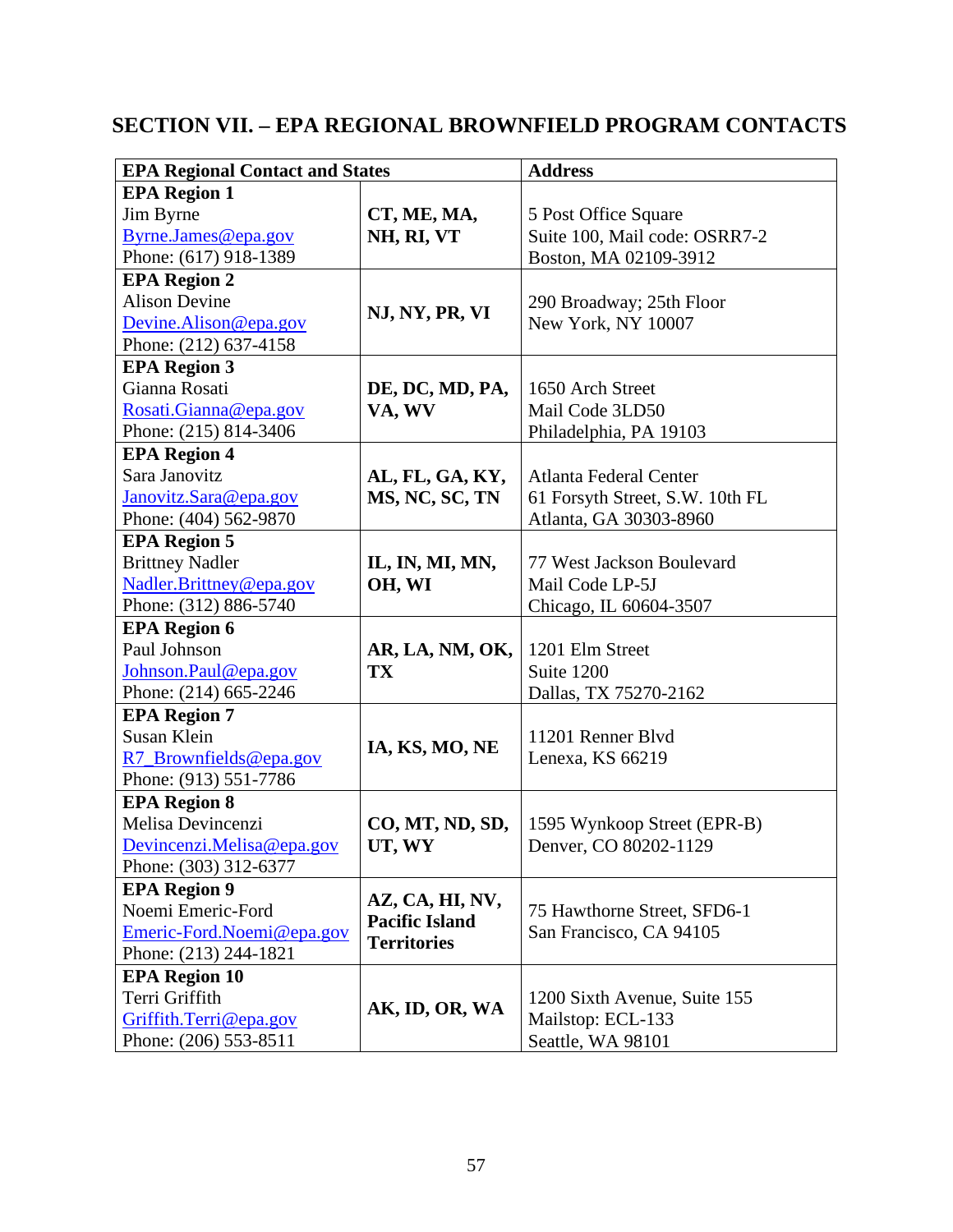# **Appendix 1 Grants.gov Application Submission Instructions**

#### <span id="page-57-1"></span><span id="page-57-0"></span>**A. Requirements to Submit Through Grants.gov and Limited Exception Procedures**

Applicants must apply electronically through [www.grants.gov](https://www.grants.gov/) under this funding opportunity based on the [www.grants.gov](https://www.grants.gov/) instructions in this announcement. If your organization has no access to the Internet or access is very limited, you may request an exception for the remainder of this calendar year by following the procedures outlined at [www.epa.gov/grants/exceptions](http://www.epa.gov/grants/exceptions-grantsgov-submission-requirement)[grantsgov-submission-requirement.](http://www.epa.gov/grants/exceptions-grantsgov-submission-requirement) Please note that your request must be received *at least 15 calendar days* before the application due date to allow enough time to negotiate alternative submission methods. Issues with submissions with respect to this opportunity only are addressed in section *c. Technical Issues with Submission* below.

## <span id="page-57-2"></span>**B. Submission Instructions**

The electronic submission of your application must be made by an official representative of your institution who is registered with [www.grants.gov](https://www.grants.gov/) and is authorized to sign applications for federal assistance. For more information on the registration requirements that must be completed in order to submit an application through [www.grants.gov,](https://www.grants.gov/) go to [www.grants.gov](https://www.grants.gov/) and click on "Applicants" on the top of the page and then go to the "Get Registered" link on the page. If your organization is not currently registered with [www.grants.gov,](https://www.grants.gov/) please encourage your office to designate an Authorized Organization Representative (AOR) and ask that individual to begin the registration process as soon as possible. Please note that the registration process also requires that your organization have a DUNS number and a current registration with the System for Award Management (SAM) and the process of obtaining both could take a month or more. Applicants must ensure that all registration requirements are met in order to apply for this opportunity through [www.grants.gov](https://www.grants.gov/) and should ensure that all such requirements have been met well in advance of the submission deadline. Registration on [www.grants.gov,](https://www.grants.gov/) [www.sam.gov,](https://www.sam.gov/SAM/) and DUNS number assignment is FREE. Please see RAIN-2021-G01 at [www.epa.gov/grants/rain-](http://www.epa.gov/grants/rain-2021-g01)[2021-g01](http://www.epa.gov/grants/rain-2021-g01) for information about EPA's implementation of the upcoming Government-wide transition from DUNS to Unique Entity Identifier (UEI).

Applicants need to ensure that the AOR who submits the application through [www.grants.gov](https://www.grants.gov/) and whose DUNS number is listed on the application is an AOR for the applicant listed on the application. Additionally, the DUNS number listed on the application must be registered to the applicant organization's SAM account. If not, the application may be deemed ineligible. To begin the application process under this grant announcement, go to [www.grants.gov](https://www.grants.gov/) and click on "Applicants" on the top of the page and then "Apply for Grants" from the dropdown menu and then follow the instructions accordingly. Please note: To apply through [www.grants.gov,](https://www.grants.gov/) you must use Adobe Reader software and download the compatible Adobe Reader version. For more information about Adobe Reader, to verify compatibility, or to download the free software, please visit [www.grants.gov/web/grants/applicants/adobe-software-compatibility.html.](http://www.grants.gov/web/grants/applicants/adobe-software-compatibility.html)

You may also be able to access the application package for this announcement by searching for the opportunity on [www.grants.gov.](https://www.grants.gov/) Go to [www.grants.gov](https://www.grants.gov/) and then click on "Search Grants" at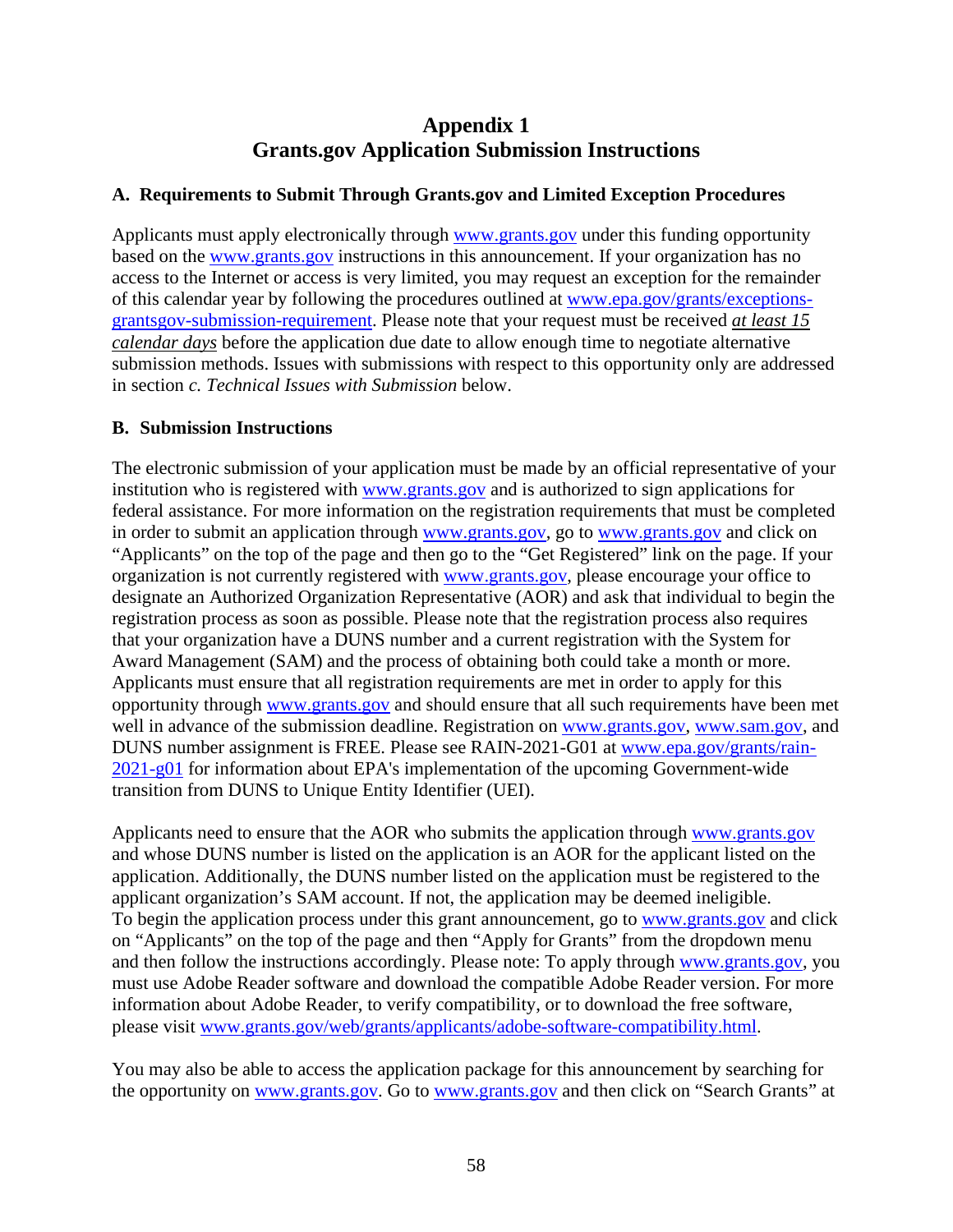the top of the page and enter the Funding Opportunity Number, **EPA-OLEM-OBLR-21-06**, or the CFDA number that applies to the announcement (**CFDA 66.818**), in the appropriate field and click the "Search" button.

Please note: All applications must now be submitted through [Grants.gov](https://www.grants.gov/) using the "Workspace" feature. Information on the Workspace feature can be found at the [Grants.gov Workspace](https://www.grants.gov/web/grants/applicants/workspace-overview.html)  [Overview Page](https://www.grants.gov/web/grants/applicants/workspace-overview.html) at [www.grants.gov/web/grants/applicants/workspace-overview.html.](http://www.grants.gov/web/grants/applicants/workspace-overview.html)

**Application Submission Deadline:** Your organization's AOR must successfully submit your complete application package electronically to EPA through [www.grants.gov](https://www.grants.gov/) **no later than December 1, 2021, 11:59 p.m. ET**. Please allow for enough time to successfully submit your application materials and allow for unexpected errors that may require you to resubmit.

Please submit *all* of the application materials described below using the [www.grants.gov](https://www.grants.gov/) application package that you downloaded using the instructions above.

**Application Materials:** The following forms and documents are required under this announcement.

- 1. Application for Federal Assistance (SF-424)
- 2. Budget Information for Non-Construction Programs (SF-424A)
- 3. EPA Key Contacts Form 5700-54
- 4. Preaward Compliance Review Report (EPA Form 4700-4)
- 5. Project Narrative Attachment form attach the Narrative Information Sheet, the Narrative, and required attachments as one file, if possible. See [Section IV.C.](https://usepa.sharepoint.com/sites/OSWER/OBLR/Shared%20Documents/MARC/FY21%20MAC/Jerry) for details on the required content and the associated page limits.

**Note**: A workplan is not required under this announcement. Applicants that are selected for funding will negotiate the workplan with EPA before the cooperative agreement is awarded.

After signing and successfully submitting the application package, within 24 to 48 hours the AOR should receive notification emails from [www.grants.gov](https://www.grants.gov/) with the following subject lines:

### **1. GRANT###### Grants.gov Submission Receipt**

## **2. GRANT###### Grants.gov Submission Validation Receipt for Application**

If the AOR did not receive either notification emails listed above, contact the [www.grants.gov](https://www.grants.gov/) Help Desk at 1-800-518-4726. The Help Desk is open 24/7 (except federal holidays).

After the application package is retrieved out of the [www.grants.gov](https://www.grants.gov/) system by EPA, the AOR should receive the following notification emails from [www.grants.gov:](https://www.grants.gov/)

## **3. GRANT###### Grants.gov Grantor Agency Retrieval Receipt for Application**

#### **4. GRANT###### Grants.gov Agency Tracking Number Assignment for Application**

Applications submitted through [www.grants.gov](https://www.grants.gov/) will be time and date stamped electronically. If you have not received a confirmation of receipt from EPA (not from [www.grants.gov\)](https://www.grants.gov/) within 30 days of the application deadline, please contact Jerry Minor-Gordon at [minor](mailto:minor-gordon.jerry@epa.gov)[gordon.jerry@epa.gov.](mailto:minor-gordon.jerry@epa.gov) Failure to do so may result in your application not being reviewed.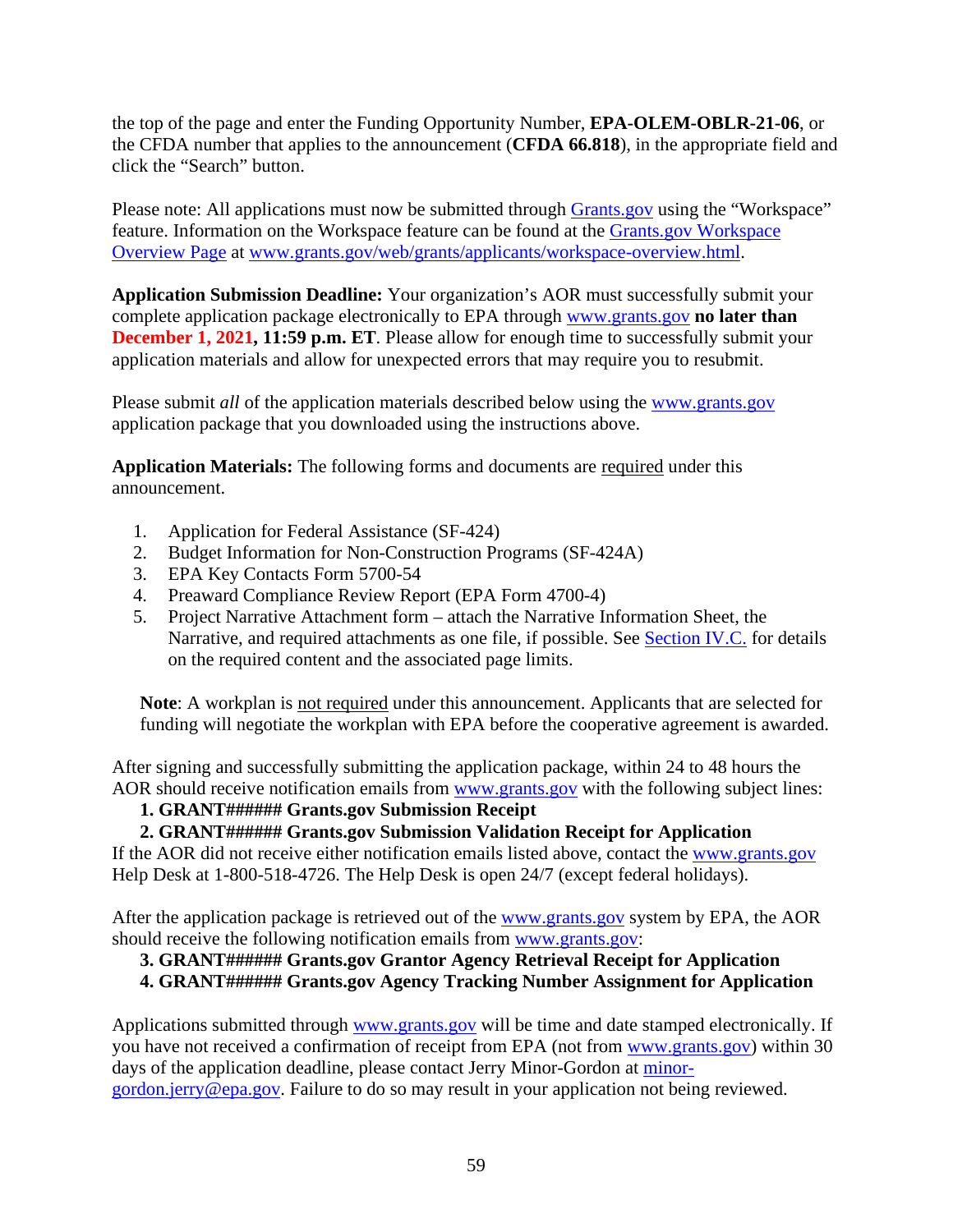#### <span id="page-59-0"></span>**C. Technical Issues with Submission**

- 1. Once the application package has been completed, the "Submit" button should be enabled. If the "Submit" button is not active, please call [www.grants.gov](https://www.grants.gov/) for assistance at 1-800-518- 4726. Applicants who are outside the U.S. at the time of submittal and are not able to access the toll-free number may reach a [www.grants.gov](https://www.grants.gov/) representative by calling 606-545-5035. Applicants should save the completed application package with two different file names before providing it to the AOR to avoid having to re-create the package should submission problems be experienced or a revised application needs to be submitted.
- 2. Submitting the application: The application package must be transferred to [www.grants.gov](https://www.grants.gov/) by an AOR. The AOR should close all other software before attempting to submit the application package. Click the "submit" button of the application package. Your Internet browser will launch and a sign-in page will appear. **Note: Minor problems are not uncommon with transfers to [www.grants.gov.](https://www.grants.gov/) It is essential to allow sufficient time to ensure that your application is submitted to [www.grants.gov](https://www.grants.gov/) BEFORE the due date.** The [www.grants.gov](https://www.grants.gov/) support desk operates 24 hours a day, seven days a week, except federal holidays.

A successful transfer will end with an on-screen acknowledgment. For documentation purposes, print or screen capture this acknowledgment. If a submission problem occurs, reboot the computer – turning the power off may be necessary – and re-attempt the submission.

#### **Note: [www.grants.gov](https://www.grants.gov/) issues a "case number" upon a request for assistance.**

- 3. Transmission difficulties: If transmission difficulties that result in a late transmission, no transmission, or rejection of the transmitted application are experienced, and following the above instructions do not resolve the problem so that the application is submitted to [www.grants.gov](https://www.grants.gov/) by the deadline date and time, follow the guidance below. EPA will make a decision concerning acceptance of each late submission on a case-by-case basis. All emails, as described below, are to be sent to Jerry Minor-Gordon [\(minor-gordon.jerry@epa.gov\)](mailto:minor-gordon.jerry@epa.gov) with the Funding Opportunity Number, EPA-OLEM-OBLR-21-06, in the subject line. If you are unable to email, contact Jerry Minor-Gordon by phone at 202-566-1817. Be aware that EPA will only consider accepting applications that were unable to transmit due to [www.grants.gov](https://www.grants.gov/) or relevant [www.sam.gov](https://www.sam.gov/SAM/) system issues or for unforeseen exigent circumstances, such as extreme weather interfering with Internet access. Failure of an applicant to submit timely because they did not properly or timely register in [www.sam.gov](https://www.sam.gov/SAM/) or [www.grants.gov](https://www.grants.gov/) is not an acceptable reason to justify acceptance of a late submittal.
	- a. If you are experiencing problems resulting in an inability to upload the application to [www.grants.gov,](https://www.grants.gov/) it is essential to call [www.grants.gov](https://www.grants.gov/) for assistance at 1-800-518-4726 before the application deadline. Applicants who are outside the U.S. at the time of submittal and are not able to access the toll-free number may reach a [www.grants.gov](https://www.grants.gov/) representative by calling 606-545-5035. Be sure to obtain a case number from [www.grants.gov.](https://www.grants.gov/) If the problems stem from unforeseen exigent circumstances unrelated